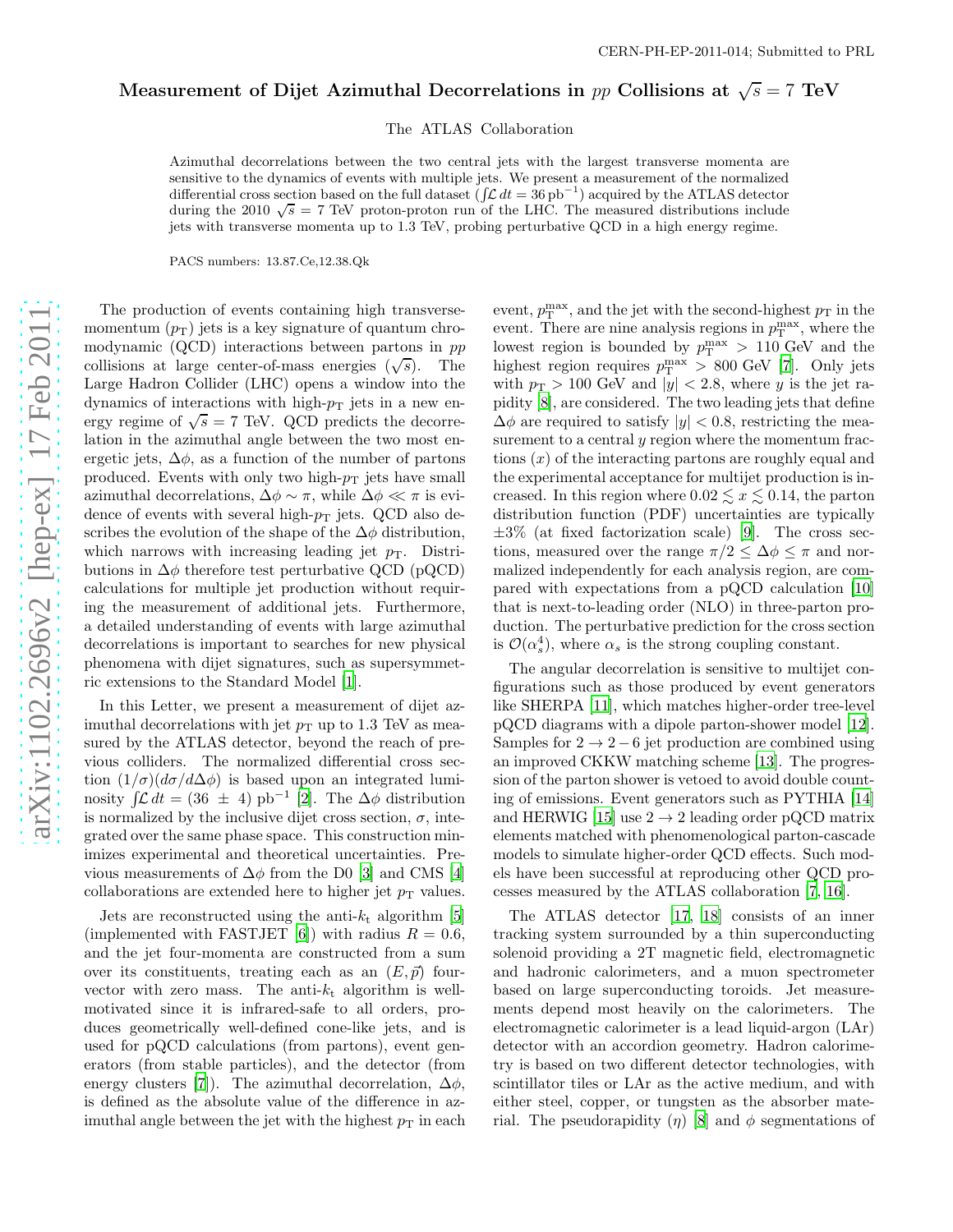

<span id="page-1-0"></span>FIG. 1. The  $\Delta\phi$  distribution for  $\geq 2$ ,  $\geq 3$ ,  $\geq 4$ , and  $\geq 5$  jets with  $p_T > 100$  GeV. Overlaid on the calibrated but otherwise uncorrected data (points) are results from PYTHIA processed through the detector simulation (lines). All uncertainties are statistical only.

the calorimeters are sufficiently fine to ensure that angular resolution uncertainties are negligible compared to other sources of systematic uncertainty.

A hardware-based calorimeter jet trigger identified events of interest; the decision was further refined in software [\[17,](#page-3-16) [18\]](#page-3-17). Events with at least one jet that satisfied a minimum transverse energy  $(E_T)$  requirement were recorded for further analysis. The events in each  $p_T^{\max}$ range are selected by a single trigger with a given  $E<sub>T</sub>$ threshold, and the lower end of the range is chosen above the jet  $p_T$  at which that trigger is  $\approx 100\%$  efficient. Three sets of triggered events with different integrated luminosity are considered:  $2.3 \text{ pb}^{-1}$  for  $110 < p_T^{\text{max}} \le 160 \text{ GeV}$ ,  $9.6 \text{ pb}^{-1}$  for  $160 < p_T^{\text{max}} \leq 260 \text{ GeV}$ , and  $36 \text{ pb}^{-1}$  for  $p_T^{\text{max}} > 260 \text{ GeV}$  [\[2](#page-3-1)]. Events are also required to have a reconstructed primary vertex within 15 cm in z of the center of the detector; each vertex had  $\geq 5$  associated tracks. The inputs to the anti- $k_t$  jet algorithm are clusters of calorimeter cells seeded by cells with energy that is significantly above the measured noise [\[7\]](#page-3-6). Jets reconstructed in the detector, whether in data or the GEANT4-based simulation [\[19](#page-3-18), [20\]](#page-3-19), are corrected for the effects of hadronic shower response and detector-material distributions using a  $p_T$ - and  $\eta$ -dependent calibration [\[7](#page-3-6)] based on the detector simulation and validated with extensive test-beam [\[17](#page-3-16)] and collision data [\[21\]](#page-3-20) studies. Jets likely to have arisen from detector noise or cosmic rays are rejected [\[22\]](#page-3-21).

The resulting  $\Delta \phi$  distribution is shown in Fig. [1](#page-1-0) for jets with  $p_T > 100$  GeV. There are 146788 events in



<span id="page-1-1"></span>FIG. 2. The differential cross section  $(1/\sigma)(d\sigma/d\Delta\phi)$  binned in nine  $p_T^{\max}$  regions. Overlaid on the data (points) are results from the NLO pQCD calculation. The error bars on the data points indicate the statistical (inner error bar) and systematic uncertainties added in quadrature in this and subsequent figures. The theory uncertainties are indicated by the hatched regions. Different bins in  $p_T^{\max}$  are scaled by multiplicative factors of ten for display purposes. The region near the divergence at  $\Delta \phi \rightarrow \pi$  is excluded from the calculation.

the data sample, 85 of which have at least five jets with  $p_T > 100$  GeV. Also shown is the PYTHIA sample with MRST 2007 LO<sup>\*</sup> PDF [\[23\]](#page-3-22) and ATLAS MC09 underlying event tune [\[24](#page-3-23)], processed through the full detector simulation and normalized to the number of events in the data sample. Two- and three-jet production primarily populates the region  $2\pi/3 < \Delta\phi < \pi$  while smaller values of  $\Delta \phi$  require additional activity such as soft radiation or more jets in an event. Fig. [1](#page-1-0) illustrates that the decorrelation increases when a third high- $p_T$  jet is also required. Events with additional high- $p<sub>T</sub>$  jets widen the overall distribution.

The measured differential  $\Delta\phi$  distributions in data are corrected in a single step with a bin-by-bin unfolding method [\[7\]](#page-3-6) to compensate for trigger and detector inefficiencies and the effects of finite experimental resolutions. These correction factors, evaluated using the PYTHIA sample, lie within  $\pm 9\%$  of unity. The leading sources of systematic uncertainty on the normalized cross sec-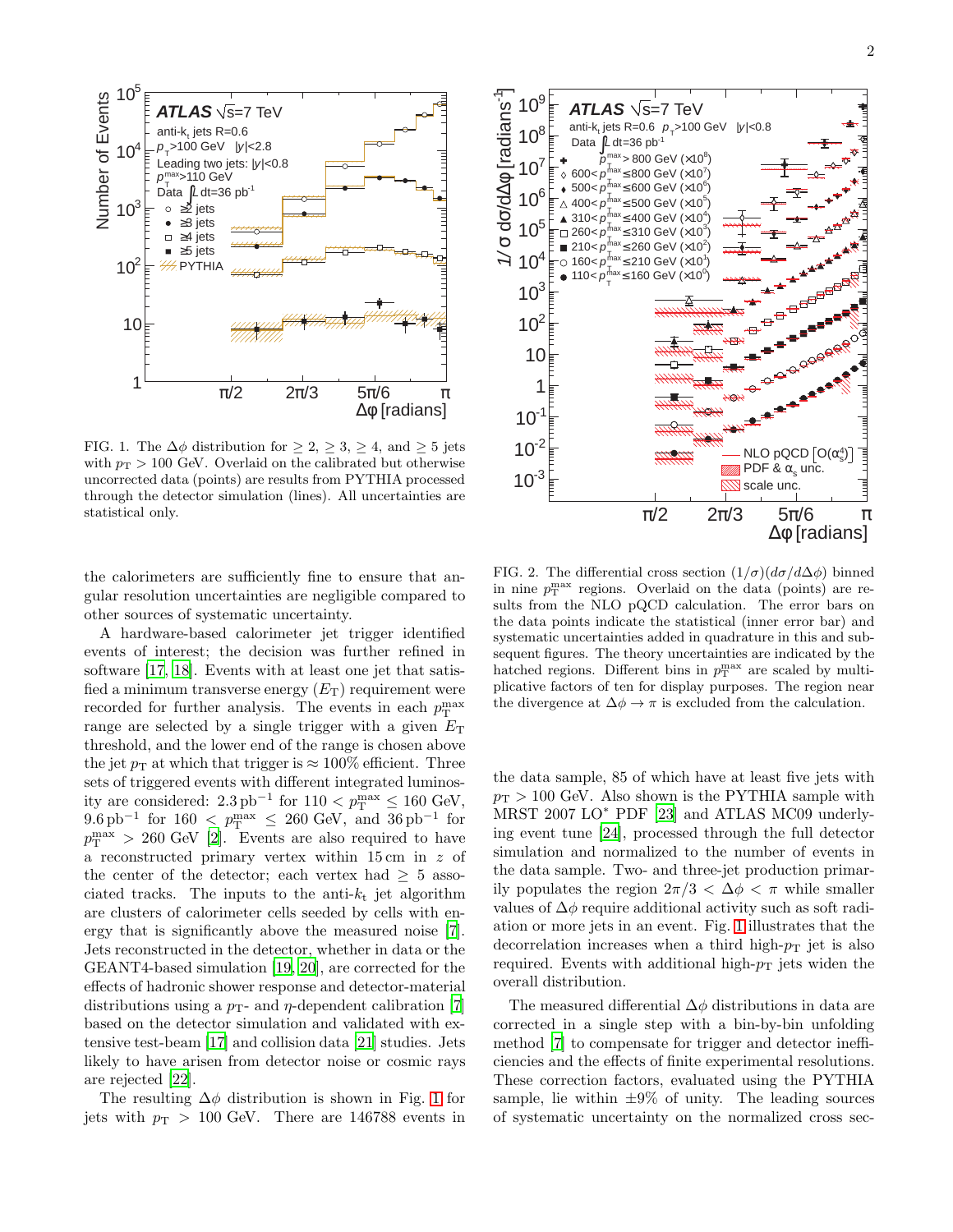

<span id="page-2-0"></span>FIG. 3. Ratio of the differential cross section  $(1/\sigma)(d\sigma/d\Delta\phi)$ measured in data with respect to expectations from NLO pQCD (points). The theory uncertainties are indicated by the hatched regions. The region near the divergence at  $\Delta \phi \rightarrow \pi$ is excluded from the comparison.



<span id="page-2-1"></span>FIG. 4. Ratio of the differential cross section  $(1/\sigma)(d\sigma/d\Delta\phi)$ measured in data with respect to the result from SHERPA (points). The shaded region indicates the SHERPA statistical uncertainty. Predictions from PYTHIA and HERWIG, also in ratio to SHERPA, are displayed as lines.

tion are the jet energy scale calibration  $(2 - 17\%)$  [\[7\]](#page-3-6), the bin-by-bin unfolding method  $(1 - 19\%)$ , and the jet energy and position resolutions  $(0.5 - 5\%)$ . The ranges in parentheses represent the magnitude of the uncertainties near  $\pi$  and  $\pi/2$ , respectively, and correspond to the analysis region with the smallest statistical uncertainty  $(160 < p_{\rm T}^{\rm max} \le 210 \text{ GeV})$ . Uncertainties due to multiple pp interactions in the same beam crossing  $\approx 0.8\%$  on the cross section for all analysis regions) are included in the evaluation of the jet energy scale uncertainties.

The normalized differential cross section is shown for each of the nine  $p_T^{\max}$  analysis regions as a function of  $\Delta\phi$  in Fig. [2.](#page-1-1) As  $p_T^{\max}$  increases, and the probability for the emission of a hard third jet is reduced, the fraction of events near  $\pi$  becomes larger. Overlaid on the data are the results from a NLO pQCD  $[O(\alpha_s^4)]$  calculation, NLOJET++  $[10]$  with fastNLO  $[25]$  and using the MSTW 2008 PDF [\[9](#page-3-8)]. The factorization and renormalization scales are set to  $p_T^{\max}$  and are varied independently up and down by a factor of two to determine the scale uncertainties. The scale uncertainties are larger between  $\pi/2 < \Delta \phi < 2\pi/3$  where the pQCD calculation is effectively leading order in four-parton production. The PDF uncertainties are treated as the envelope of the 68% CL uncertainties from MSTW 2008 [\[9\]](#page-3-8), NNPDF 2.0 [\[26\]](#page-3-25), and CTEQ 10 [\[27\]](#page-3-26), and are combined with the uncertainties resulting from an  $\alpha_s$  variation of

 $\pm 0.004$ ; the  $\alpha_s$  contributions dominate. The calculation is corrected for non-perturbative effects due to hadronization and the underlying event [\[28,](#page-3-27) [29](#page-3-28)]; the correction is smaller than 3%. The fixed-order calculation fails near  $\Delta \phi \rightarrow \pi$  where soft processes dominate and contributions from logarithmic terms are enhanced. Figure [3](#page-2-0) displays the ratio of the cross section with respect to the NLO calculation. In most regions, the theory is consistent with the data. However, the prediction in the range  $110 < p_{\rm T}^{\rm max} < 160$  GeV is relatively low in the central region of  $\Delta \phi$  where the scale uncertainties are small.

The data are also compared with predictions from SHERPA, PYTHIA, and HERWIG in Fig. [4.](#page-2-1) The leading-logarithmic approximations used in these event generators' parton-shower models effectively regularize the divergence at  $\Delta \phi \rightarrow \pi$ ; all three provide a good description of the data in this region. In the region  $\pi/2 < \Delta \phi < 5\pi/6$ , where multijet contributions are significant, this observable distinguishes between the three generators. SHERPA, which explicitly includes higherorder tree-level diagrams, performs well in most  $\Delta \phi$  and  $p_{\rm T}^{\rm max}$  regions. Having phenomenological parameters that have been adjusted to previous ATLAS measurements, PYTHIA [\[28](#page-3-27)] and HERWIG [\[24\]](#page-3-23) also describe the data.

In summary, we present a measurement of dijet azimuthal decorrelations in events produced in pp collisions at  $\sqrt{s}$  = 7 TeV. The normalized differential cross sections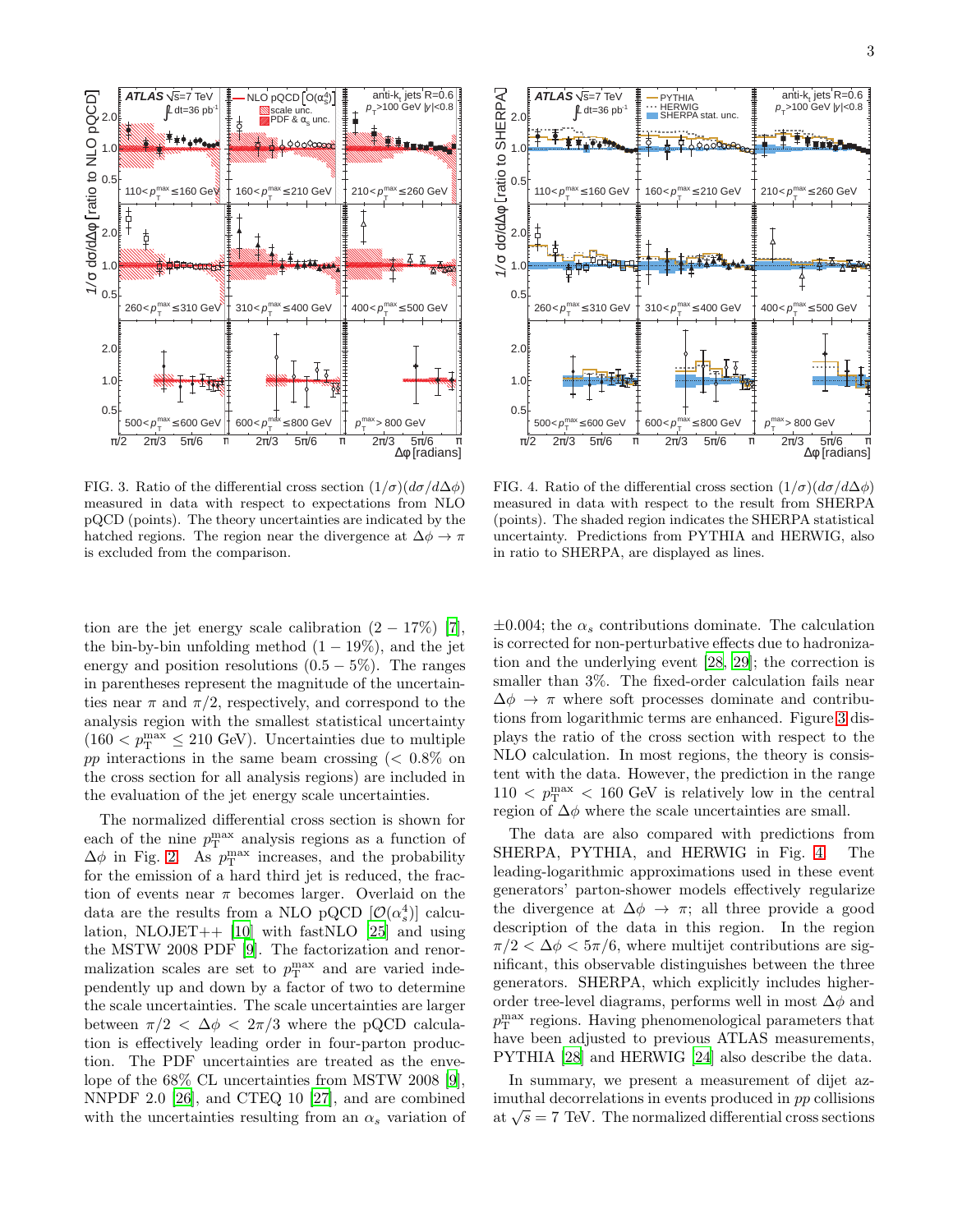are based on the full dataset  $(\int \mathcal{L} dt = 36 \text{ pb}^{-1})$  collected by the ATLAS collaboration during the 2010 run of the LHC. Expectations from NLO pQCD  $[O(\alpha_s^4)]$  and those of several event generators successfully describe the general characteristics of our measurements, including the increasing slope of the  $\Delta \phi$  distribution with  $p_T^{\text{max}}$  and the shape near  $\Delta \phi \sim \pi/2$  where events with multiple jets make a considerable contribution. Our data, which include jets with  $p<sub>T</sub>$  values that significantly exceed earlier measurements, explore QCD in a new kinematic region.

We wish to thank CERN for the efficient commissioning and operation of the LHC during this initial highenergy data-taking period as well as the support staff from our institutions without whom ATLAS could not be operated efficiently.

We acknowledge the support of ANPCyT, Argentina; YerPhI, Armenia; ARC, Australia; BMWF, Austria; ANAS, Azerbaijan; SSTC, Belarus; CNPq and FAPESP, Brazil; NSERC, NRC and CFI, Canada; CERN; CON-ICYT, Chile; CAS, MOST and NSFC, China; COL-CIENCIAS, Colombia; MSMT CR, MPO CR and VSC CR, Czech Republic; DNRF, DNSRC and Lundbeck Foundation, Denmark; ARTEMIS, European Union; IN2P3-CNRS, CEA-DSM/IRFU, France; GNAS, Georgia; BMBF, DFG, HGF, MPG and AvH Foundation, Germany; GSRT, Greece; ISF, MINERVA, GIF, DIP and Benoziyo Center, Israel; INFN, Italy; MEXT and JSPS, Japan; CNRST, Morocco; FOM and NWO, Netherlands; RCN, Norway; MNiSW, Poland; GRICES and FCT, Portugal; MERYS (MECTS), Romania; MES of Russia and ROSATOM, Russian Federation; JINR; MSTD, Serbia; MSSR, Slovakia; ARRS and MVZT, Slovenia; DST/NRF, South Africa; MICINN, Spain; SRC and Wallenberg Foundation, Sweden; SER, SNSF and Cantons of Bern and Geneva, Switzerland; NSC, Taiwan; TAEK, Turkey; STFC, the Royal Society and Leverhulme Trust, United Kingdom; DOE and NSF, United States of America.

The crucial computing support from all WLCG partners is gratefully acknowledged, in particular from CERN and the ATLAS Tier-1 facilities at TRIUMF (Canada), NDGF (Denmark, Norway, Sweden), CC-IN2P3 (France), KIT/GridKA (Germany), INFN-CNAF (Italy), NL-T1 (Netherlands), PIC (Spain), ASGC (Taiwan), RAL (UK) and BNL (USA) and in the Tier-2 facilities worldwide.

- <span id="page-3-0"></span>[1] L. Randall and D. Tucker-Smith, Phys. Rev. Lett. **101**, 221803 (2008).
- <span id="page-3-1"></span>[2] ATLAS Collaboration, [arXiv:1101.2185 \[hep-ex\],](http://arxiv.org/abs/1101.2185) submitted to Eur. Phys. J. C. The uncertainty on the integrated luminosity is 11%.
- <span id="page-3-2"></span>[3] D0 Collaboration, Phys. Rev. Lett. 94, 221801 (2005).
- <span id="page-3-3"></span>[4] CMS Collaboration, [arXiv:1101.5029 \[hep-ex\].](http://arxiv.org/abs/1101.5029)
- <span id="page-3-4"></span>[5] M. Cacciari, G. P. Salam, and G. Soyez, J. High Energy Phys. 04, 063 (2008).
- <span id="page-3-5"></span>[6] M. Cacciari and G. P. Salam, Phys. Lett. B 641, 57 (2006).
- <span id="page-3-6"></span>[7] ATLAS Collaboration, Eur. Phys. J. C 71 (2011).
- <span id="page-3-7"></span>[8] ATLAS uses a right-handed coordinate system with its origin at the nominal interaction point in the center of the detector. Cylindrical coordinates  $(r, \phi)$  are used in the transverse plane,  $\phi$  being the azimuthal angle around the beam axis. The pseudorapidity is defined in terms of the polar angle  $\theta$  as  $\eta = -\ln \tan(\theta/2)$ . Rapidity is defined as  $y = \frac{1}{2} \ln[(E + p_z)/(E - p_z)],$  where E is the energy and  $p_z$  is the longitudinal component of the momentum along the beam direction.
- <span id="page-3-8"></span>[9] A. D. Martin *et al.*, Eur. Phys. J. C **63**, 189 (2009).
- <span id="page-3-9"></span>[10] Z. Nagy, Phys. Rev. D 68, 094002 (2003).
- <span id="page-3-10"></span>[11] T. Gleisberg et al., J. High Energy Phys. 02, 007 (2009).
- <span id="page-3-11"></span>[12] S. Schumann and F. Krauss, J. High Energy Phys. 0803, 038 (2008).
- <span id="page-3-12"></span>[13] S. Hoeche et al., J. High Energy Phys. 0905, 053 (2009).
- <span id="page-3-13"></span>[14] T. Sjostrand *et al.*, J. High Energy Phys. **05**, 026 (2006), PYTHIA v6.4.21.
- <span id="page-3-14"></span>[15] G. Corcella et al., [hep-ph/0210213,](http://arxiv.org/abs/hep-ph/0210213) HERWIG v6.510.
- <span id="page-3-15"></span>[16] ATLAS Collaboration, [arXiv:1012.5382 \[hep-ex\],](http://arxiv.org/abs/1012.5382) submitted to Phys. Lett. B.
- <span id="page-3-16"></span>[17] ATLAS Collaboration, JINST 3, S08003 (2008).
- <span id="page-3-17"></span>[18] ATLAS Collaboration, [arXiv:0901.0512 \[hep-ex\].](http://arxiv.org/abs/0901.0512)
- <span id="page-3-18"></span>[19] ATLAS Collaboration, Eur. Phys. J. C 70, 823 (2010).
- <span id="page-3-19"></span>[20] S. Agostinelli et al., Nucl. Instr. and Meth. A 506, 250 (2003).
- <span id="page-3-20"></span>[21] ATLAS Collaboration, [ATLAS-CONF-2010-052.](http://cdsweb.cern.ch/record/1281309)
- <span id="page-3-21"></span>[22] ATLAS Collaboration, [ATLAS-CONF-2010-038.](http://cdsweb.cern.ch/record/1277678)
- <span id="page-3-22"></span>[23] A. Sherstnev and R. S. Thorne, Eur. Phys. J. C 55, 553 (2008).
- <span id="page-3-23"></span>[24] ATLAS Collaboration, [ATLAS-PHYS-PUB-2010-002.](http://cdsweb.cern.ch/record/1247375)
- <span id="page-3-24"></span>[25] T. Kluge, K. Rabbertz, and M. Wobisch, [arXiv:hep-ph/0609285 \[hep-ph\].](http://arxiv.org/abs/hep-ph/0609285)
- <span id="page-3-25"></span>[26] R. D. Ball et al., Nucl. Phys. B 838, 136 (2010).
- <span id="page-3-26"></span>[27] H.-L. Lai et al., Phys. Rev. D  $82$ , 074024 (2010).
- <span id="page-3-27"></span>[28] ATLAS Collaboration, [arXiv:1012.5104 \[hep-ex\],](http://arxiv.org/abs/1012.5104) accepted by New J. Phys.
- <span id="page-3-28"></span>[29] A. Buckley et al., [arXiv:1003.0694 \[hep-ph\].](http://arxiv.org/abs/1003.0694)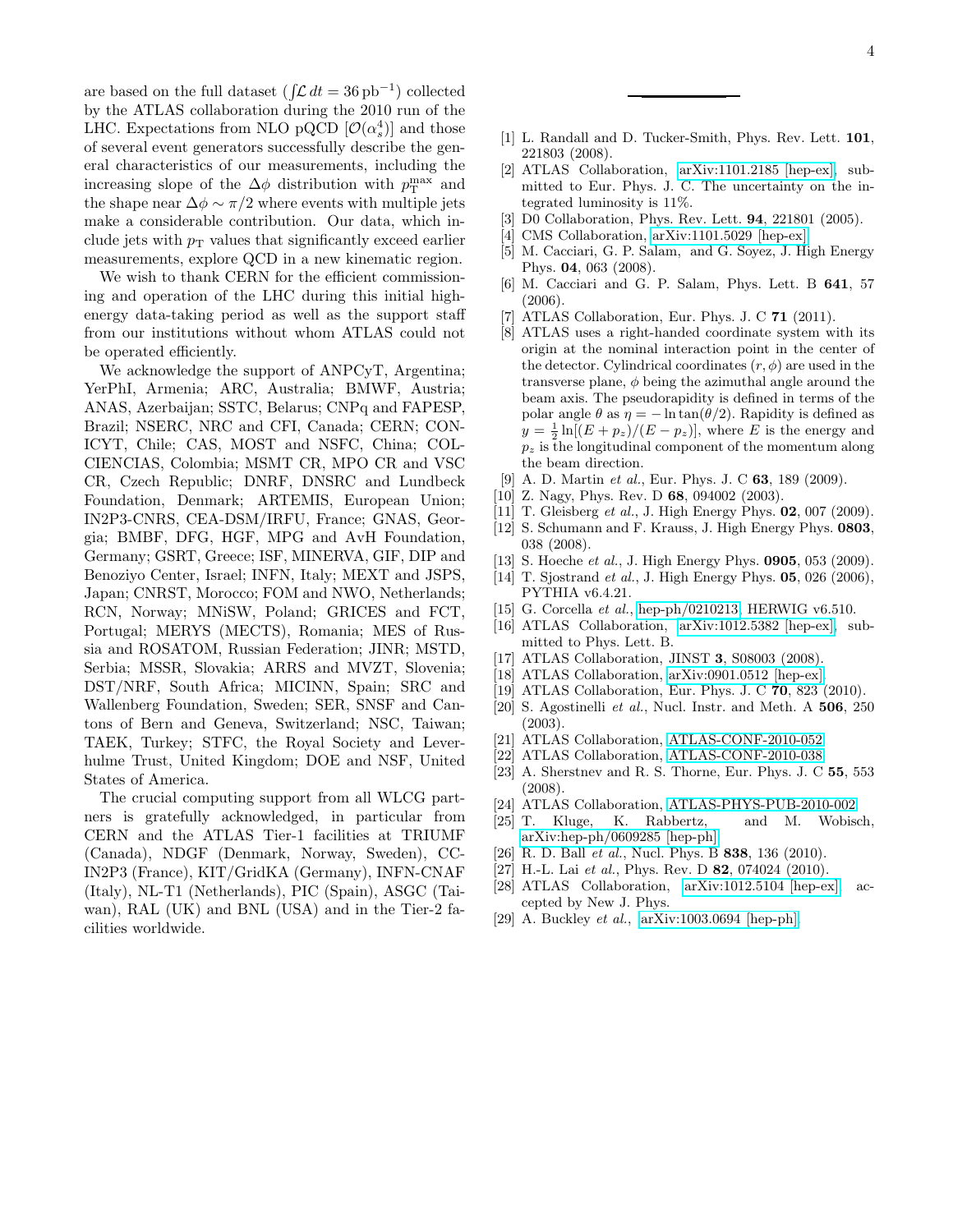G. Aad<sup>48</sup>, B. Abbott<sup>111</sup>, J. Abdallah<sup>11</sup>, A.A. Abdelalim<sup>49</sup>, A. Abdesselam<sup>118</sup>, O. Abdinov<sup>10</sup>, B. Abi<sup>112</sup>, M. Abolins<sup>88</sup>, H. Abramowicz<sup>153</sup>, H. Abreu<sup>115</sup>, E. Acerbi<sup>89a,89b</sup>, B.S. Acharya<sup>164a,164b</sup>, D.L. Adams<sup>24</sup>, T.N. Addy<sup>56</sup>, J. Adelman<sup>175</sup>, M. Aderholz<sup>99</sup>, S. Adomeit<sup>98</sup>, P. Adragna<sup>75</sup>, T. Adye<sup>129</sup>, S. Aefsky<sup>22</sup>, J.A. Aguilar-Saavedra<sup>124b,a</sup>, M. Aharrouche<sup>81</sup>, S.P. Ahlen<sup>21</sup>, F. Ahles<sup>48</sup>, A. Ahmad<sup>148</sup>, M. Ahsan<sup>40</sup>, G. Aielli<sup>133a,133b</sup>, T. Akdogan<sup>18a</sup>, T.P.A. Åkesson<sup>79</sup>, G. Akimoto<sup>155</sup>, A.V. Akimov <sup>94</sup>, M.S. Alam<sup>1</sup>, M.A. Alam<sup>76</sup>, S. Albrand<sup>55</sup>, M. Aleksa<sup>29</sup>, I.N. Aleksandrov<sup>65</sup>, M. Aleppo<sup>89a,89b</sup>, F. Alessandria<sup>89a</sup>, C. Alexa<sup>25a</sup>, G. Alexander<sup>153</sup>, G. Alexandre<sup>49</sup>, T. Alexopoulos<sup>9</sup>, M. Alhroob<sup>20</sup>, M. Aliev<sup>15</sup>, G. Alimonti<sup>89a</sup>, J. Alison<sup>120</sup>, M. Aliyev<sup>10</sup>, P.P. Allport<sup>73</sup>, S.E. Allwood-Spiers<sup>53</sup>, J. Almond<sup>82</sup>, A. Aloisio<sup>102a,102b</sup>, R. Alon<sup>171</sup>, A. Alonso<sup>79</sup>, M.G. Alviggi<sup>102a,102b</sup>, K. Amako<sup>66</sup>, P. Amaral<sup>29</sup>, C. Amelung<sup>22</sup>, V.V. Ammosov<sup>128</sup>, A. Amorim<sup>124a,b</sup>, G. Amorós<sup>167</sup>, N. Amram<sup>153</sup>, C. Anastopoulos<sup>139</sup>, T. Andeen<sup>34</sup>, C.F. Anders<sup>20</sup>, K.J. Anderson<sup>30</sup>, A. Andreazza<sup>89a,89b</sup>, V. Andrei<sup>58a</sup>, M-L. Andrieux<sup>55</sup>, X.S. Anduaga<sup>70</sup>, A. Angerami<sup>34</sup>, F. Anghinolfi<sup>29</sup>, N. Anjos<sup>124a</sup>, A. Annovi<sup>47</sup>, A. Antonaki<sup>8</sup>, M. Antonelli<sup>47</sup>, S. Antonelli<sup>19a,19b</sup>, J. Antos<sup>144b</sup>, F. Anulli<sup>132a</sup>, S. Aoun<sup>83</sup>, L. Aperio Bella<sup>4</sup>, R. Apolle<sup>118</sup>, G. Arabidze<sup>88</sup>, I. Aracena<sup>143</sup>, Y. Arai<sup>66</sup>, A.T.H. Arce<sup>44</sup>, J.P. Archambault<sup>28</sup>, S. Arfaoui<sup>29,c</sup>, J-F. Arguin<sup>14</sup>, E. Arik<sup>18a,\*</sup>, M. Arik<sup>18a</sup>, A.J. Armbruster<sup>87</sup>, O. Arnaez<sup>81</sup>, C. Arnault<sup>115</sup>, A. Artamonov<sup>95</sup>, G. Artoni<sup>132a,132b</sup>, D. Arutinov<sup>20</sup>, S. Asai<sup>155</sup>, R. Asfandiyarov<sup>172</sup>, S. Ask<sup>27</sup>, B. Åsman<sup>146a,146b</sup>, L. Asquith<sup>5</sup>, K. Assamagan<sup>24</sup>, A. Astbury<sup>169</sup>, A. Astvatsatourov<sup>52</sup>, G. Atoian<sup>175</sup>, B. Aubert<sup>4</sup>, B. Auerbach<sup>175</sup>, E. Auge<sup>115</sup>, K. Augsten<sup>127</sup>, M. Aurousseau<sup>4</sup>, N. Austin<sup>73</sup>, R. Avramidou<sup>9</sup>, D. Axen<sup>168</sup>, C. Ay<sup>54</sup>, G. Azuelos<sup>93,d</sup>, Y. Azuma<sup>155</sup>, M.A. Baak<sup>29</sup>, G. Baccaglioni<sup>89a</sup>, C. Bacci<sup>134a,134b</sup>, A.M. Bach<sup>14</sup>, H. Bachacou<sup>136</sup>, K. Bachas<sup>29</sup>, G. Bachy<sup>29</sup>, M. Backes<sup>49</sup>, M. Backhaus<sup>20</sup>, E. Badescu<sup>25a</sup>, P. Bagnaia<sup>132a,132b</sup>, S. Bahinipati<sup>2</sup>, Y. Bai<sup>32a</sup>, D.C. Bailey<sup>158</sup>, T. Bain<sup>158</sup>, J.T. Baines<sup>129</sup>, O.K. Baker<sup>175</sup>, M.D. Baker<sup>24</sup>, S. Baker<sup>77</sup>, F. Baltasar Dos Santos Pedrosa<sup>29</sup>, E. Banas<sup>38</sup>, P. Banerjee<sup>93</sup>, Sw. Banerjee<sup>169</sup>, D. Banfi<sup>29</sup>, A. Bangert<sup>137</sup>, V. Bansal<sup>169</sup>, H.S. Bansil<sup>17</sup>, L. Barak<sup>171</sup>, S.P. Baranov<sup>94</sup>, A. Barashkou<sup>65</sup>, A. Barbaro Galtieri<sup>14</sup>, T. Barber<sup>27</sup>, E.L. Barberio<sup>86</sup>, D. Barberis<sup>50a,50b</sup>, M. Barbero<sup>20</sup>, D.Y. Bardin<sup>65</sup>, T. Barillari<sup>99</sup>, M. Barisonzi<sup>174</sup>, T. Barklow<sup>143</sup>, N. Barlow<sup>27</sup>, B.M. Barnett<sup>129</sup>, R.M. Barnett<sup>14</sup>, A. Baroncelli<sup>134a</sup>, A.J. Barr<sup>118</sup>, F. Barreiro<sup>80</sup>, J. Barreiro Guimarães da Costa<sup>57</sup>, P. Barrillon<sup>115</sup>, R. Bartoldus<sup>143</sup>, A.E. Barton<sup>71</sup>, D. Bartsch<sup>20</sup>, R.L. Bates<sup>53</sup>, L. Batkova<sup>144a</sup>, J.R. Batley<sup>27</sup>, A. Battaglia<sup>16</sup>, M. Battistin<sup>29</sup>, G. Battistoni<sup>89a</sup>, F. Bauer<sup>136</sup>, H.S. Bawa<sup>143</sup>, B. Beare<sup>158</sup>, T. Beau<sup>78</sup>, P.H. Beauchemin<sup>118</sup>, R. Beccherle<sup>50a</sup>, P. Bechtle<sup>41</sup>, H.P. Beck<sup>16</sup>, M. Beckingham<sup>48</sup>, K.H. Becks<sup>174</sup>, A.J. Beddall<sup>18c</sup>, A. Beddall<sup>18c</sup>, V.A. Bednyakov<sup>65</sup>, C. Bee<sup>83</sup>, M. Begel<sup>24</sup>, S. Behar Harpaz<sup>152</sup>, P.K. Behera<sup>63</sup>, M. Beimforde<sup>99</sup>, C. Belanger-Champagne<sup>166</sup>, P.J. Bell<sup>49</sup>, W.H. Bell<sup>49</sup>, G. Bella<sup>153</sup>, L. Bellagamba<sup>19a</sup>, F. Bellina<sup>29</sup>, G. Bellomo<sup>89a,89b</sup>, M. Bellomo<sup>119a</sup>, A. Belloni<sup>57</sup>, K. Belotskiy<sup>96</sup>, O. Beltramello<sup>29</sup>, S. Ben Ami<sup>152</sup>, O. Benary<sup>153</sup>, D. Benchekroun<sup>135a</sup>, C. Benchouk<sup>83</sup>, M. Bendel<sup>81</sup>, B.H. Benedict<sup>163</sup>, N. Benekos<sup>165</sup>, Y. Benhammou<sup>153</sup>, D.P. Benjamin<sup>44</sup>, M. Benoit<sup>115</sup>, J.R. Bensinger<sup>22</sup>, K. Benslama<sup>130</sup>, S. Bentvelsen<sup>105</sup>, D. Berge<sup>29</sup>, E. Bergeaas Kuutmann<sup>41</sup>, N. Berger<sup>4</sup>, F. Berghaus<sup>169</sup>, E. Berglund<sup>49</sup>, J. Beringer<sup>14</sup>, K. Bernardet<sup>83</sup>, P. Bernat<sup>77</sup>, R. Bernhard<sup>48</sup>, C. Bernius<sup>24</sup>, T. Berry<sup>76</sup>, A. Bertin<sup>19a,19b</sup>, F. Bertinelli<sup>29</sup>, F. Bertolucci<sup>122a,122b</sup>, M.I. Besana<sup>89a,89b</sup>, N. Besson<sup>136</sup>, S. Bethke<sup>99</sup>, W. Bhimji<sup>45</sup>, R.M. Bianchi<sup>29</sup>, M. Bianco<sup>72a,72b</sup>, O. Biebel<sup>98</sup>, S.P. Bieniek<sup>77</sup>, J. Biesiada<sup>14</sup>, M. Biglietti<sup>132a,132b</sup>, H. Bilokon<sup>47</sup>, M. Bindi<sup>19a,19b</sup>, A. Bingul<sup>18c</sup>, C. Bini<sup>132a,132b</sup>, C. Biscarat<sup>177</sup>, U. Bitenc<sup>48</sup>, K.M. Black<sup>21</sup>, R.E. Blair<sup>5</sup>, J.-B. Blanchard<sup>115</sup>, G. Blanchot<sup>29</sup>, C. Blocker<sup>22</sup>, J. Blocki<sup>38</sup>, A. Blondel<sup>49</sup>, W. Blum<sup>81</sup>, U. Blumenschein<sup>54</sup>, G.J. Bobbink<sup>105</sup>, V.B. Bobrovnikov<sup>107</sup>, A. Bocci<sup>44</sup>, C.R. Boddy<sup>118</sup>, M. Boehler<sup>41</sup>, J. Boek<sup>174</sup>, N. Boelaert<sup>35</sup>, S. Böser<sup>77</sup>, J.A. Bogaerts<sup>29</sup>, A. Bogdanchikov<sup>107</sup>, A. Bogouch<sup>90,\*</sup>, C. Bohm<sup>146a</sup>, V. Boisvert<sup>76</sup>, T. Bold<sup>163,e</sup>, V. Boldea<sup>25a</sup>, M. Bona<sup>75</sup>, V.G. Bondarenko<sup>96</sup>, M. Boonekamp<sup>136</sup>, G. Boorman<sup>76</sup>, C.N. Booth<sup>139</sup>, P. Booth<sup>139</sup>, S. Bordoni<sup>78</sup>, C. Borer<sup>16</sup>, A. Borisov<sup>128</sup>, G. Borissov<sup>71</sup>, I. Borjanovic<sup>12a</sup>, S. Borroni<sup>132a,132b</sup>, K. Bos<sup>105</sup>, D. Boscherini<sup>19a</sup>, M. Bosman<sup>11</sup>, H. Boterenbrood<sup>105</sup>, D. Botterill<sup>129</sup>, J. Bouchami<sup>93</sup>, J. Boudreau<sup>123</sup>, E.V. Bouhova-Thacker<sup>71</sup>, C. Boulahouache<sup>123</sup>, C. Bourdarios<sup>115</sup>, N. Bousson<sup>83</sup>, A. Boveia<sup>30</sup>, J. Boyd<sup>29</sup>, I.R. Boyko<sup>65</sup>, N.I. Bozhko<sup>128</sup>, I. Bozovic-Jelisavcic<sup>12b</sup>, J. Bracinik<sup>17</sup>, A. Braem<sup>29</sup>, E. Brambilla<sup>72a,72b</sup>, P. Branchini<sup>134a</sup>, G.W. Brandenburg<sup>57</sup>, A. Brandt<sup>7</sup>, G. Brandt<sup>15</sup>, O. Brandt<sup>54</sup>, U. Bratzler<sup>156</sup>, B. Brau<sup>84</sup>, J.E. Brau<sup>114</sup>, H.M. Braun<sup>174</sup>, B. Brelier<sup>158</sup>, J. Bremer<sup>29</sup>, R. Brenner<sup>166</sup>, S. Bressler<sup>152</sup>, D. Breton<sup>115</sup>, N.D. Brett<sup>118</sup>, P.G. Bright-Thomas<sup>17</sup>, D. Britton<sup>53</sup>, F.M. Brochu<sup>27</sup>, I. Brock<sup>20</sup>, R. Brock<sup>88</sup>, T.J. Brodbeck<sup>71</sup>, E. Brodet<sup>153</sup>, F. Broggi<sup>89a</sup>, C. Bromberg<sup>88</sup>, G. Brooijmans<sup>34</sup>, W.K. Brooks<sup>31b</sup>, G. Brown<sup>82</sup>, E. Brubaker<sup>30</sup>, P.A. Bruckman de Renstrom<sup>38</sup>, D. Bruncko<sup>144b</sup>, R. Bruneliere<sup>48</sup>, S. Brunet<sup>61</sup>, A. Bruni<sup>19a</sup>, G. Bruni<sup>19a</sup>, M. Bruschi<sup>19a</sup>, T. Buanes<sup>13</sup>, F. Bucci<sup>49</sup>, J. Buchanan<sup>118</sup>, N.J. Buchanan<sup>2</sup>, P. Buchholz<sup>141</sup>, R.M. Buckingham<sup>118</sup>, A.G. Buckley<sup>45</sup>, S.I. Buda<sup>25a</sup>, I.A. Budagov<sup>65</sup>, B. Budick<sup>108</sup>, V. Büscher<sup>81</sup>, L. Bugge<sup>117</sup>, D. Buira-Clark<sup>118</sup>, E.J. Buis<sup>105</sup>, O. Bulekov<sup>96</sup>, M. Bunse<sup>42</sup>, T. Buran<sup>117</sup>, H. Burckhart<sup>29</sup>, S. Burdin<sup>73</sup>, T. Burgess<sup>13</sup>, S. Burke<sup>129</sup>, E. Busato<sup>33</sup>, P. Bussey<sup>53</sup>, C.P. Buszello<sup>166</sup>, F. Butin<sup>29</sup>, B. Butler<sup>143</sup>, J.M. Butler<sup>21</sup>, C.M. Buttar<sup>53</sup>, J.M. Butterworth<sup>77</sup>, W. Buttinger<sup>27</sup>, T. Byatt<sup>77</sup>, S. Cabrera Urbán<sup>167</sup>, M. Caccia<sup>89a,89b</sup>, D. Caforio<sup>19a,19b</sup>, O. Cakir<sup>3a</sup>, P. Calafiura<sup>14</sup>, G. Calderini<sup>78</sup>, P. Calfayan<sup>98</sup>, R. Calkins<sup>106</sup>,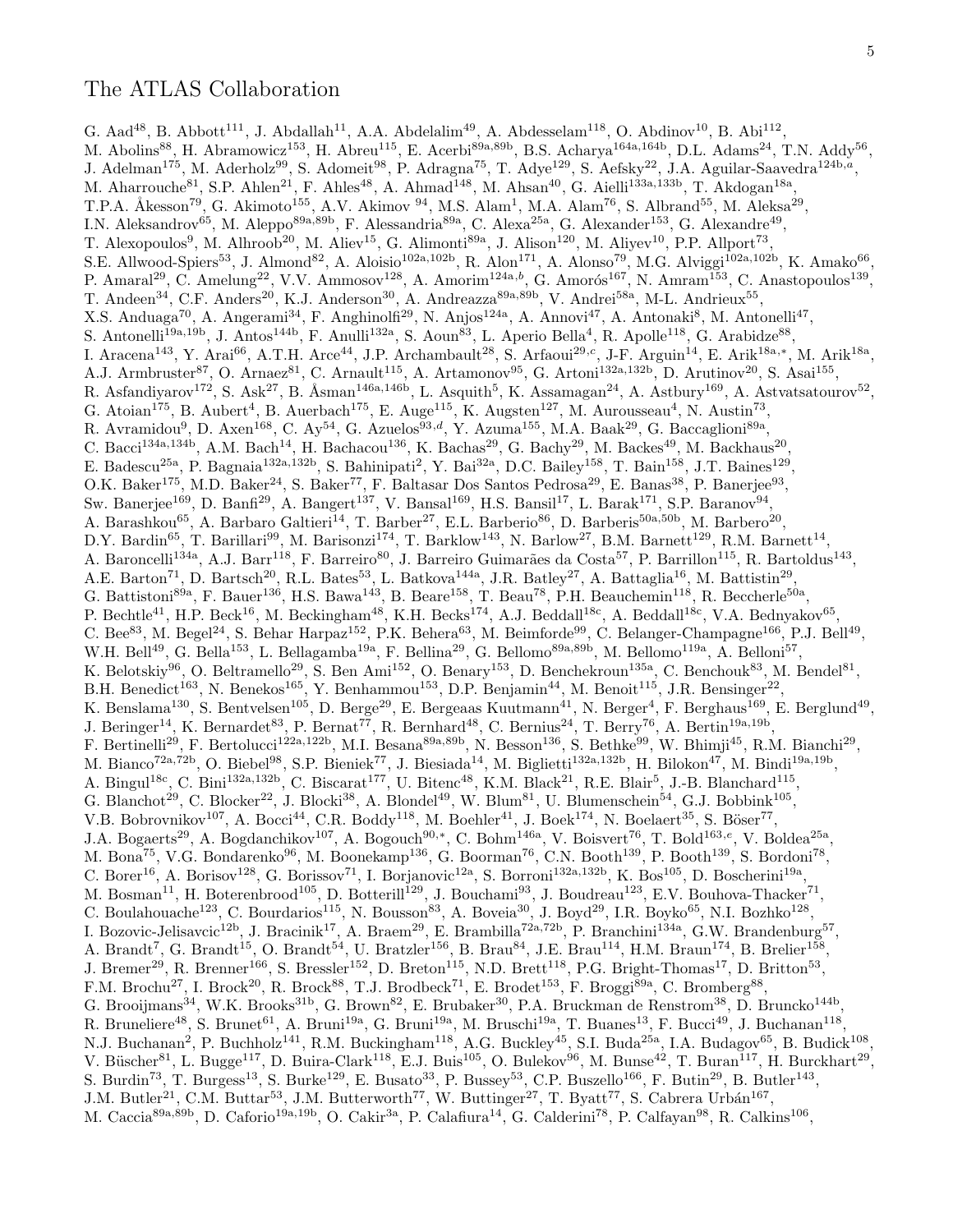L.P. Caloba<sup>23a</sup>, R. Caloi<sup>132a,132b</sup>, D. Calvet<sup>33</sup>, S. Calvet<sup>33</sup>, R. Camacho Toro<sup>33</sup>, A. Camard<sup>78</sup>, P. Camarri<sup>133a,133b</sup>, M. Cambiaghi<sup>119a,119b</sup>, D. Cameron<sup>117</sup>, J. Cammin<sup>20</sup>, S. Campana<sup>29</sup>, M. Campanelli<sup>77</sup>, V. Canale<sup>102a,102b</sup>, F. Canelli<sup>30</sup>, A. Canepa<sup>159a</sup>, J. Cantero<sup>80</sup>, L. Capasso<sup>102a,102b</sup>, M.D.M. Capeans Garrido<sup>29</sup>, I. Caprini<sup>25a</sup>, M. Caprini<sup>25a</sup>, D. Capriotti<sup>99</sup>, M. Capua<sup>36a,36b</sup>, R. Caputo<sup>148</sup>, C. Caramarcu<sup>25a</sup>, R. Cardarelli<sup>133a</sup>, T. Carli<sup>29</sup>, G. Carlino<sup>102a</sup>, L. Carminati<sup>89a,89b</sup>, B. Caron<sup>159a</sup>, S. Caron<sup>48</sup>, C. Carpentieri<sup>48</sup>, G.D. Carrillo Montoya<sup>172</sup>, A.A. Carter<sup>75</sup>, J.R. Carter<sup>27</sup>, J. Carvalho<sup>124a,f</sup>, D. Casadei<sup>108</sup>, M.P. Casado<sup>11</sup>, M. Cascella<sup>122a,122b</sup>, C. Caso<sup>50a,50b,\*</sup>, A.M. Castaneda Hernandez<sup>172</sup>, E. Castaneda-Miranda<sup>172</sup>, V. Castillo Gimenez<sup>167</sup>, N.F. Castro<sup>124a</sup>, G. Cataldi<sup>72a</sup>, F. Cataneo<sup>29</sup>, A. Catinaccio<sup>29</sup>, J.R. Catmore<sup>71</sup>, A. Cattai<sup>29</sup>, G. Cattani<sup>133a,133b</sup>, S. Caughron<sup>88</sup>, D. Cauz<sup>164a,164c</sup>, A. Cavallari<sup>132a,132b</sup>, P. Cavalleri<sup>78</sup>, D. Cavalli<sup>89a</sup>, M. Cavalli-Sforza<sup>11</sup>, V. Cavasinni<sup>122a,122b</sup>, A. Cazzato<sup>72a,72b</sup>, F. Ceradini<sup>134a,134b</sup>, A.S. Cerqueira<sup>23a</sup>, A. Cerri<sup>29</sup>, L. Cerrito<sup>75</sup>, F. Cerutti<sup>47</sup>, S.A. Cetin<sup>18b</sup>, F. Cevenini<sup>102a,102b</sup>, A. Chafaq<sup>135a</sup>, D. Chakraborty<sup>106</sup>, K. Chan<sup>2</sup>, B. Chapleau<sup>85</sup>, J.D. Chapman<sup>27</sup>, J.W. Chapman<sup>87</sup>, E. Chareyre<sup>78</sup>, D.G. Charlton<sup>17</sup>, V. Chavda<sup>82</sup>, S. Cheatham<sup>71</sup>, S. Chekanov<sup>5</sup>, S.V. Chekulaev<sup>159a</sup>, G.A. Chelkov<sup>65</sup>, H. Chen<sup>24</sup>, L. Chen<sup>2</sup>, S. Chen<sup>32c</sup>, T. Chen<sup>32c</sup>, X. Chen<sup>172</sup>, S. Cheng<sup>32a</sup>, A. Cheplakov<sup>65</sup>, V.F. Chepurnov<sup>65</sup>, R. Cherkaoui El Moursli<sup>135d</sup>, V. Chernyatin<sup>24</sup>, E. Cheu<sup>6</sup>, S.L. Cheung<sup>158</sup>, L. Chevalier<sup>136</sup>, F. Chevallier<sup>136</sup>, G. Chiefari<sup>102a,102b</sup>, L. Chikovani<sup>51</sup>, J.T. Childers<sup>58a</sup>, A. Chilingarov<sup>71</sup>, G. Chiodini<sup>72a</sup>, M.V. Chizhov<sup>65</sup>, G. Choudalakis<sup>30</sup>, S. Chouridou<sup>137</sup>, I.A. Christidi<sup>77</sup>, A. Christov<sup>48</sup>, D. Chromek-Burckhart<sup>29</sup>, M.L. Chu<sup>151</sup>, J. Chudoba<sup>125</sup>, G. Ciapetti<sup>132a,132b</sup>, K. Ciba<sup>37</sup>, A.K. Ciftci<sup>3a</sup>, R. Ciftci<sup>3a</sup>, D. Cinca<sup>33</sup>, V. Cindro<sup>74</sup>, M.D. Ciobotaru<sup>163</sup>, C. Ciocca<sup>19a,19b</sup>, A. Ciocio<sup>14</sup>, M. Cirilli<sup>87</sup>, M. Ciubancan<sup>25a</sup>, A. Clark<sup>49</sup>, P.J. Clark<sup>45</sup>, W. Cleland<sup>123</sup>, J.C. Clemens<sup>83</sup>, B. Clement<sup>55</sup>, C. Clement<sup>146a,146b</sup>, R.W. Clifft<sup>129</sup>, Y. Coadou<sup>83</sup>, M. Cobal<sup>164a,164c</sup>, A. Coccaro<sup>50a,50b</sup>, J. Cochran<sup>64</sup>, P. Coe<sup>118</sup>, J.G. Cogan<sup>143</sup>, J. Coggeshall<sup>165</sup>, E. Cogneras<sup>177</sup>, C.D. Cojocaru<sup>28</sup>, J. Colas<sup>4</sup>, A.P. Colijn<sup>105</sup>, C. Collard<sup>115</sup>, N.J. Collins<sup>17</sup>, C. Collins-Tooth<sup>53</sup>, J. Collot<sup>55</sup>, G. Colon<sup>84</sup>, R. Coluccia<sup>72a,72b</sup>, G. Comune<sup>88</sup>, P. Conde Muiño<sup>124a</sup>, E. Coniavitis<sup>118</sup>, M.C. Conidi<sup>11</sup>, M. Consonni<sup>104</sup>, S. Constantinescu<sup>25a</sup>, C. Conta<sup>119a,119b</sup>, F. Conventi<sup>102a,g</sup>, J. Cook<sup>29</sup>, M. Cooke<sup>14</sup>, B.D. Cooper<sup>77</sup>, A.M. Cooper-Sarkar<sup>118</sup>, N.J. Cooper-Smith<sup>76</sup>, K. Copic<sup>34</sup>, T. Cornelissen<sup>50a,50b</sup>, M. Corradi<sup>19a</sup>, F. Corriveau<sup>85,h</sup>, A. Cortes-Gonzalez<sup>165</sup>, G. Cortiana<sup>99</sup>, G. Costa<sup>89a</sup>, M.J. Costa<sup>167</sup>, D. Costanzo<sup>139</sup>, T. Costin<sup>30</sup>, D. Côté<sup>29</sup>, R. Coura Torres<sup>23a</sup>, L. Courneyea<sup>169</sup>, G. Cowan<sup>76</sup>, C. Cowden<sup>27</sup>, B.E. Cox<sup>82</sup>, K. Cranmer<sup>108</sup>, M. Cristinziani<sup>20</sup>, G. Crosetti<sup>36a,36b</sup>, R. Crupi<sup>72a,72b</sup>, S. Crépé-Renaudin<sup>55</sup>, C. Cuenca Almenar<sup>175</sup>, T. Cuhadar Donszelmann<sup>139</sup>, S. Cuneo<sup>50a,50b</sup>, M. Curatolo<sup>47</sup>, C.J. Curtis<sup>17</sup>, P. Cwetanski<sup>61</sup>, H. Czirr<sup>141</sup>, Z. Czyczula<sup>117</sup>, S. D'Auria<sup>53</sup>, M. D'Onofrio<sup>73</sup>, A. D'Orazio<sup>132a,132b</sup>, A. Da Rocha Gesualdi Mello<sup>23a</sup>, P.V.M. Da Silva<sup>23a</sup>, C. Da Via<sup>82</sup>, W. Dabrowski<sup>37</sup>, A. Dahlhoff<sup>48</sup>, T. Dai<sup>87</sup>, C. Dallapiccola<sup>84</sup>, S.J. Dallison<sup>129,\*</sup>, M. Dam<sup>35</sup>, M. Dameri<sup>50a,50b</sup>, D.S. Damiani<sup>137</sup>, H.O. Danielsson<sup>29</sup>, R. Dankers<sup>105</sup>, D. Dannheim<sup>99</sup>, V. Dao<sup>49</sup>, G. Darbo<sup>50a</sup>, G.L. Darlea<sup>25b</sup>, C. Daum<sup>105</sup>, J.P. Dauvergne <sup>29</sup>, W. Davey<sup>86</sup>, T. Davidek<sup>126</sup>, N. Davidson<sup>86</sup>, R. Davidson<sup>71</sup>, M. Davies<sup>93</sup>, A.R. Davison<sup>77</sup>, E. Dawe<sup>142</sup>, I. Dawson<sup>139</sup>, J.W. Dawson<sup>5,\*</sup>, R.K. Daya<sup>39</sup>, K. De<sup>7</sup>, R. de Asmundis<sup>102a</sup>, S. De Castro<sup>19a, 19b</sup>, P.E. De Castro Faria Salgado<sup>24</sup>, S. De Cecco<sup>78</sup>, J. de Graat<sup>98</sup>, N. De Groot<sup>104</sup>, P. de Jong<sup>105</sup>, C. De La Taille<sup>115</sup>, B. De Lotto<sup>164a,164c</sup>, L. De Mora<sup>71</sup>, L. De Nooij<sup>105</sup>, M. De Oliveira Branco<sup>29</sup>, D. De Pedis<sup>132a</sup>, P. de Saintignon<sup>55</sup>, A. De Salvo<sup>132a</sup>, U. De Sanctis<sup>164a,164c</sup>, A. De Santo<sup>149</sup>, J.B. De Vivie De Regie<sup>115</sup>, S. Dean<sup>77</sup>, D.V. Dedovich<sup>65</sup>, J. Degenhardt<sup>120</sup>, M. Dehchar<sup>118</sup>, M. Deile<sup>98</sup>, C. Del Papa<sup>164a,164c</sup>, J. Del Peso<sup>80</sup>, T. Del Prete<sup>122a,122b</sup>, A. Dell'Acqua<sup>29</sup>, L. Dell'Asta<sup>89a,89b</sup>, M. Della Pietra<sup>102a,g</sup>, D. della Volpe<sup>102a,102b</sup>, M. Delmastro<sup>29</sup>, P. Delpierre<sup>83</sup>, N. Delruelle<sup>29</sup>, P.A. Delsart<sup>55</sup>, C. Deluca<sup>148</sup>, S. Demers<sup>175</sup>, M. Demichev<sup>65</sup>, B. Demirkoz<sup>11</sup>, J. Deng<sup>163</sup>, S.P. Denisov<sup>128</sup>, D. Derendarz<sup>38</sup>, J.E. Derkaoui<sup>135c</sup>, F. Derue<sup>78</sup>, P. Dervan<sup>73</sup>, K. Desch<sup>20</sup>, E. Devetak<sup>148</sup>, P.O. Deviveiros<sup>158</sup>, A. Dewhurst<sup>129</sup>, B. DeWilde<sup>148</sup>, S. Dhaliwal<sup>158</sup>, R. Dhullipudi<sup>24,*i*</sup>, A. Di Ciaccio<sup>133a,133b</sup>, L. Di Ciaccio<sup>4</sup>, A. Di Girolamo<sup>29</sup>, B. Di Girolamo<sup>29</sup>, S. Di Luise<sup>134a,134b</sup>, A. Di Mattia<sup>88</sup>, B. Di Micco<sup>134a,134b</sup>, R. Di Nardo<sup>133a,133b</sup>, A. Di Simone<sup>133a,133b</sup>, R. Di Sipio<sup>19a,19b</sup>, M.A. Diaz<sup>31a</sup>, F. Diblen<sup>18c</sup>, E.B. Diehl<sup>87</sup>, H. Dietl<sup>99</sup>, J. Dietrich<sup>48</sup>, T.A. Dietzsch<sup>58a</sup>, S. Diglio<sup>115</sup>, K. Dindar Yagci<sup>39</sup>, J. Dingfelder<sup>20</sup>, C. Dionisi<sup>132a,132b</sup>, P. Dita<sup>25a</sup>, S. Dita<sup>25a</sup>, F. Dittus<sup>29</sup>, F. Djama<sup>83</sup>, R. Djilkibaev<sup>108</sup>, T. Djobava<sup>51</sup>, M.A.B. do Vale<sup>23a</sup>, A. Do Valle Wemans<sup>124a</sup>, T.K.O. Doan<sup>4</sup>, M. Dobbs<sup>85</sup>, R. Dobinson <sup>29,\*</sup>, D. Dobos<sup>42</sup>, E. Dobson<sup>29</sup>, M. Dobson<sup>163</sup>, J. Dodd<sup>34</sup>, O.B. Dogan<sup>18a,\*</sup>, C. Doglioni<sup>118</sup>, T. Doherty<sup>53</sup>, Y. Doi<sup>66,\*</sup>, J. Dolejsi<sup>126</sup>, I. Dolenc<sup>74</sup>, Z. Dolezal<sup>126</sup>, B.A. Dolgoshein<sup>96,\*</sup>, T. Dohmae<sup>155</sup>, M. Donadelli<sup>23b</sup>, M. Donega<sup>120</sup>, J. Donini<sup>55</sup>, J. Dopke<sup>174</sup>, A. Doria<sup>102a</sup>, A. Dos Anjos<sup>172</sup>, M. Dosil<sup>11</sup>, A. Dotti<sup>122a,122b</sup>, M.T. Dova<sup>70</sup>, J.D. Dowell<sup>17</sup>, A.D. Doxiadis<sup>105</sup>, A.T. Doyle<sup>53</sup>, Z. Drasal<sup>126</sup>, J. Drees<sup>174</sup>, N. Dressnandt<sup>120</sup>, H. Drevermann<sup>29</sup>, C. Driouichi<sup>35</sup>, M. Dris<sup>9</sup>, J.G. Drohan<sup>77</sup>, J. Dubbert<sup>99</sup>, T. Dubbs<sup>137</sup>, S. Dube<sup>14</sup>, E. Duchovni<sup>171</sup>, G. Duckeck<sup>98</sup>, A. Dudarev<sup>29</sup>, F. Dudziak<sup>64</sup>, M. Dührssen <sup>29</sup>, I.P. Duerdoth<sup>82</sup>, L. Duflot<sup>115</sup>, M-A. Dufour<sup>85</sup>, M. Dunford<sup>29</sup>, H. Duran Yildiz<sup>3b</sup>, R. Duxfield<sup>139</sup>, M. Dwuznik<sup>37</sup>, F. Dydak <sup>29</sup>, D. Dzahini<sup>55</sup>, M. Düren<sup>52</sup>, W.L. Ebenstein<sup>44</sup>, J. Ebke<sup>98</sup>, S. Eckert<sup>48</sup>, S. Eckweiler<sup>81</sup>, K. Edmonds<sup>81</sup>, C.A. Edwards<sup>76</sup>, I. Efthymiopoulos<sup>49</sup>, W. Ehrenfeld<sup>41</sup>, T. Ehrich<sup>99</sup>, T. Eifert<sup>29</sup>, G. Eigen<sup>13</sup>, K. Einsweiler<sup>14</sup>, E. Eisenhandler<sup>75</sup>, T. Ekelof<sup>166</sup>, M. El Kacimi<sup>4</sup>, M. Ellert<sup>166</sup>, S. Elles<sup>4</sup>, F. Ellinghaus<sup>81</sup>, K. Ellis<sup>75</sup>, N. Ellis<sup>29</sup>, J. Elmsheuser<sup>98</sup>, M. Elsing<sup>29</sup>, R. Ely<sup>14</sup>, D. Emeliyanov<sup>129</sup>, R. Engelmann<sup>148</sup>, A. Engl<sup>98</sup>,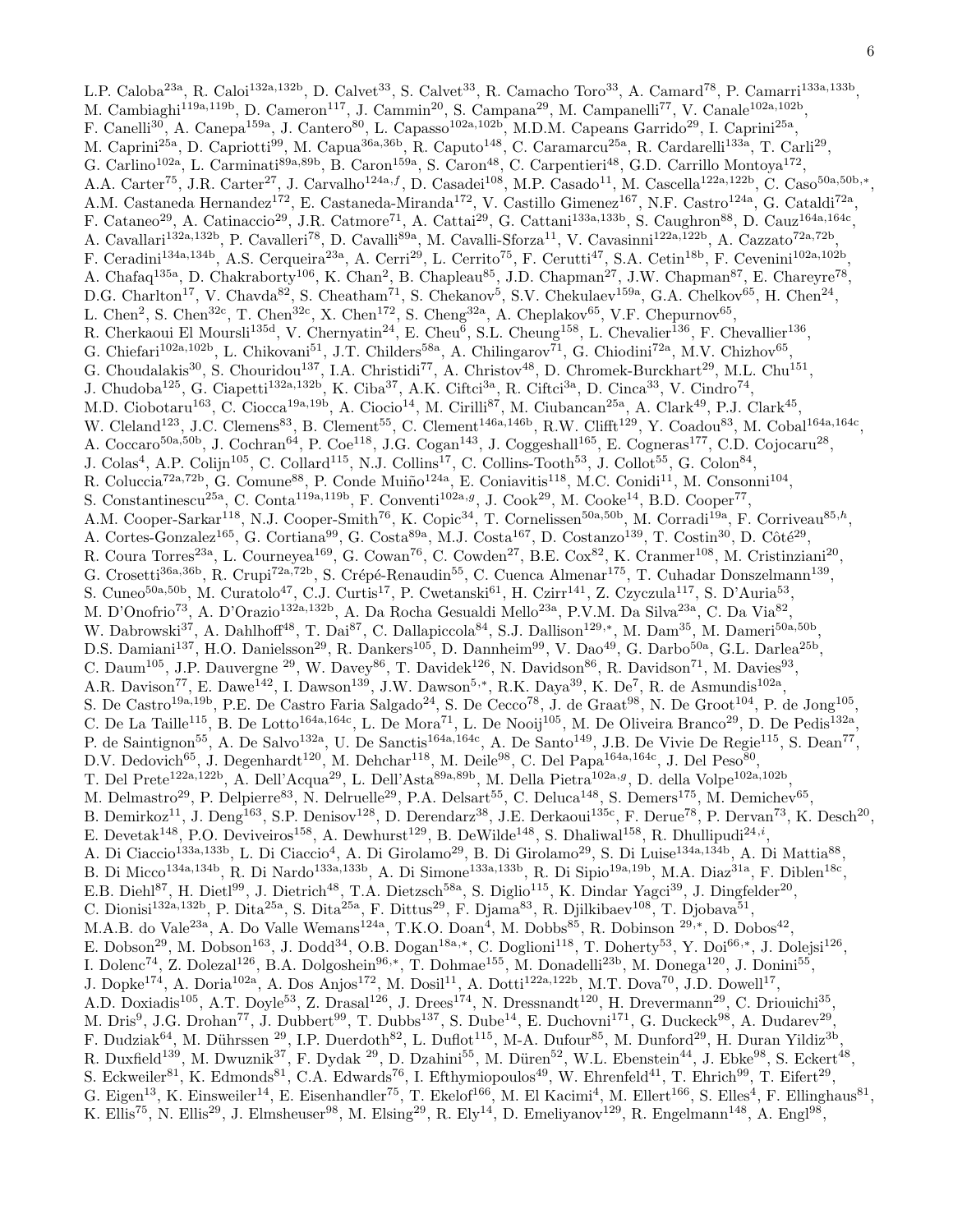B. Epp<sup>62</sup>, A. Eppig<sup>87</sup>, J. Erdmann<sup>54</sup>, A. Ereditato<sup>16</sup>, D. Eriksson<sup>146a</sup>, J. Ernst<sup>1</sup>, M. Ernst<sup>24</sup>, J. Ernwein<sup>136</sup>, D. Errede<sup>165</sup>, S. Errede<sup>165</sup>, E. Ertel<sup>81</sup>, M. Escalier<sup>115</sup>, C. Escobar<sup>167</sup>, X. Espinal Curull<sup>11</sup>, B. Esposito<sup>47</sup>, F. Etienne<sup>83</sup>, A.I. Etienvre<sup>136</sup>, E. Etzion<sup>153</sup>, D. Evangelakou<sup>54</sup>, H. Evans<sup>61</sup>, L. Fabbri<sup>19a,19b</sup>, C. Fabre<sup>29</sup>, K. Facius<sup>35</sup>, R.M. Fakhrutdinov<sup>128</sup>, S. Falciano<sup>132a</sup>, A.C. Falou<sup>115</sup>, Y. Fang<sup>172</sup>, M. Fanti<sup>89a,89b</sup>, A. Farbin<sup>7</sup>, A. Farilla<sup>134a</sup>, J. Farley<sup>148</sup>, T. Farooque<sup>158</sup>, S.M. Farrington<sup>118</sup>, P. Farthouat<sup>29</sup>, D. Fasching<sup>172</sup>, P. Fassnacht<sup>29</sup>, D. Fassouliotis<sup>8</sup>, B. Fatholahzadeh<sup>158</sup>, A. Favareto<sup>89a,89b</sup>, L. Fayard<sup>115</sup>, S. Fazio<sup>36a,36b</sup>, R. Febbraro<sup>33</sup>, P. Federic<sup>144a</sup>, O.L. Fedin<sup>121</sup>, I. Fedorko<sup>29</sup>, W. Fedorko<sup>88</sup>, M. Fehling-Kaschek<sup>48</sup>, L. Feligioni<sup>83</sup>, D. Fellmann<sup>5</sup>, C.U. Felzmann<sup>86</sup>, C. Feng<sup>32d</sup>, E.J. Feng<sup>30</sup>, A.B. Fenyuk<sup>128</sup>, J. Ferencei<sup>144b</sup>, J. Ferland<sup>93</sup>, B. Fernandes<sup>124a,j</sup>, W. Fernando<sup>109</sup>, S. Ferrag<sup>53</sup>, J. Ferrando<sup>118</sup>, V. Ferrara<sup>41</sup>, A. Ferrari<sup>166</sup>, P. Ferrari<sup>105</sup>, R. Ferrari<sup>119a</sup>, A. Ferrer<sup>167</sup>, M.L. Ferrer<sup>47</sup>, D. Ferrere<sup>49</sup>, C. Ferretti<sup>87</sup>, A. Ferretto Parodi<sup>50a,50b</sup>, M. Fiascaris<sup>30</sup>, F. Fiedler<sup>81</sup>, A. Filipčič<sup>74</sup>, A. Filippas<sup>9</sup>, F. Filthaut<sup>104</sup>, M. Fincke-Keeler<sup>169</sup>, M.C.N. Fiolhais<sup>124a,f</sup>, L. Fiorini<sup>11</sup>, A. Firan<sup>39</sup>, G. Fischer<sup>41</sup>, P. Fischer <sup>20</sup>, M.J. Fisher<sup>109</sup>, S.M. Fisher<sup>129</sup>, J. Flammer<sup>29</sup>, M. Flechl<sup>48</sup>, I. Fleck<sup>141</sup>, J. Fleckner<sup>81</sup>, P. Fleischmann<sup>173</sup>, S. Fleischmann<sup>174</sup>, T. Flick<sup>174</sup>, L.R. Flores Castillo<sup>172</sup>, M.J. Flowerdew<sup>99</sup>, F. Föhlisch<sup>58a</sup>, M. Fokitis<sup>9</sup>, T. Fonseca Martin<sup>16</sup>, D.A. Forbush<sup>138</sup>, A. Formica<sup>136</sup>, A. Forti<sup>82</sup>, D. Fortin<sup>159a</sup>, J.M. Foster<sup>82</sup>, D. Fournier<sup>115</sup>, A. Foussat<sup>29</sup>, A.J. Fowler<sup>44</sup>, K. Fowler<sup>137</sup>, H. Fox<sup>71</sup>, P. Francavilla<sup>122a,122b</sup>, S. Franchino<sup>119a,119b</sup>, D. Francis<sup>29</sup>, T. Frank<sup>171</sup>, M. Franklin<sup>57</sup>, S. Franz<sup>29</sup>, M. Fraternali<sup>119a,119b</sup>, S. Fratina<sup>120</sup>, S.T. French<sup>27</sup>, R. Froeschl<sup>29</sup>, D. Froidevaux<sup>29</sup>, J.A. Frost<sup>27</sup>, C. Fukunaga<sup>156</sup>, E. Fullana Torregrosa<sup>29</sup>, J. Fuster<sup>167</sup>, C. Gabaldon<sup>29</sup>, O. Gabizon<sup>171</sup>, T. Gadfort<sup>24</sup>, S. Gadomski<sup>49</sup>, G. Gagliardi<sup>50a,50b</sup>, P. Gagnon<sup>61</sup>, C. Galea<sup>98</sup>, E.J. Gallas<sup>118</sup>, M.V. Gallas<sup>29</sup>, V. Gallo<sup>16</sup>, B.J. Gallop<sup>129</sup>, P. Gallus<sup>125</sup>, E. Galyaev<sup>40</sup>, K.K. Gan<sup>109</sup>, Y.S. Gao<sup>143,k</sup>, V.A. Gapienko<sup>128</sup>, A. Gaponenko<sup>14</sup>, F. Garberson<sup>175</sup>, M. Garcia-Sciveres<sup>14</sup>, C. García<sup>167</sup>, J.E. García Navarro<sup>49</sup>, R.W. Gardner<sup>30</sup>, N. Garelli<sup>29</sup>, H. Garitaonandia<sup>105</sup>, V. Garonne<sup>29</sup>, J. Garvey<sup>17</sup>, C. Gatti<sup>47</sup>, G. Gaudio<sup>119a</sup>, O. Gaumer<sup>49</sup>, B. Gaur<sup>141</sup>, L. Gauthier<sup>136</sup>, I.L. Gavrilenko<sup>94</sup>, C. Gay<sup>168</sup>, G. Gaycken<sup>20</sup>, J-C. Gayde<sup>29</sup>, E.N. Gazis<sup>9</sup>, P. Ge<sup>32d</sup>, C.N.P. Gee<sup>129</sup>, D.A.A. Geerts<sup>105</sup>, Ch. Geich-Gimbel<sup>20</sup>, K. Gellerstedt<sup>146a,146b</sup>, C. Gemme<sup>50a</sup>, A. Gemmell<sup>53</sup>, M.H. Genest<sup>98</sup>, S. Gentile<sup>132a,132b</sup>, S. George<sup>76</sup>, P. Gerlach<sup>174</sup>, A. Gershon<sup>153</sup>, C. Geweniger<sup>58a</sup>, H. Ghazlane<sup>135d</sup>, P. Ghez<sup>4</sup>, N. Ghodbane<sup>33</sup>, B. Giacobbe<sup>19a</sup>, S. Giagu<sup>132a,132b</sup>, V. Giakoumopoulou<sup>8</sup>, V. Giangiobbe<sup>122a,122b</sup>, F. Gianotti<sup>29</sup>, B. Gibbard<sup>24</sup>, A. Gibson<sup>158</sup>, S.M. Gibson<sup>29</sup>, G.F. Gieraltowski<sup>5</sup>, L.M. Gilbert<sup>118</sup>, M. Gilchriese<sup>14</sup>, V. Gilewsky<sup>91</sup>, D. Gillberg<sup>28</sup>, A.R. Gillman<sup>129</sup>, D.M. Gingrich<sup>2,d</sup>, J. Ginzburg<sup>153</sup>, N. Giokaris<sup>8</sup>, R. Giordano<sup>102a,102b</sup>, F.M. Giorgi<sup>15</sup>, P. Giovannini<sup>99</sup>, P.F. Giraud<sup>136</sup>, D. Giugni<sup>89a</sup>, P. Giusti<sup>19a</sup>, B.K. Gjelsten<sup>117</sup>, L.K. Gladilin<sup>97</sup>, C. Glasman<sup>80</sup>, J. Glatzer<sup>48</sup>, A. Glazov<sup>41</sup>, K.W. Glitza<sup>174</sup>, G.L. Glonti<sup>65</sup>, J. Godfrey<sup>142</sup>, J. Godlewski<sup>29</sup>, M. Goebel<sup>41</sup>, T. Göpfert<sup>43</sup>, C. Goeringer<sup>81</sup>, C. Gössling<sup>42</sup>, T. Göttfert<sup>99</sup>, S. Goldfarb<sup>87</sup>, D. Goldin<sup>39</sup>, T. Golling<sup>175</sup>, S.N. Golovnia<sup>128</sup>, A. Gomes<sup>124a,l</sup>, L.S. Gomez Fajardo<sup>41</sup>, R. Gonçalo<sup>76</sup>, L. Gonella<sup>20</sup>, A. Gonidec<sup>29</sup>, S. Gonzalez<sup>172</sup>, S. González de la Hoz<sup>167</sup>, M.L. Gonzalez Silva<sup>26</sup>, S. Gonzalez-Sevilla<sup>49</sup>, J.J. Goodson<sup>148</sup>, L. Goossens<sup>29</sup>, P.A. Gorbounov<sup>95</sup>, H.A. Gordon<sup>24</sup>, I. Gorelov<sup>103</sup>, G. Gorfine<sup>174</sup>, B. Gorini<sup>29</sup>, E. Gorini<sup>72a,72b</sup>, A. Gorišek<sup>74</sup>, E. Gornicki<sup>38</sup>, S.A. Gorokhov<sup>128</sup>, V.N. Goryachev<sup>128</sup>, B. Gosdzik<sup>41</sup>, M. Gosselink<sup>105</sup>, M.I. Gostkin<sup>65</sup>, M. Gouanère<sup>4</sup>, I. Gough Eschrich<sup>163</sup>, M. Gouighri<sup>135a</sup>, D. Goujdami<sup>135a</sup>, M.P. Goulette<sup>49</sup>, A.G. Goussiou<sup>138</sup>, C. Goy<sup>4</sup>, I. Grabowska-Bold<sup>163,e</sup>, V. Grabski<sup>176</sup>, P. Grafström<sup>29</sup>, C. Grah<sup>174</sup>, K-J. Grahn<sup>147</sup>, F. Grancagnolo<sup>72a</sup>, S. Grancagnolo<sup>15</sup>, V. Grassi<sup>148</sup>, V. Gratchev<sup>121</sup>, N. Grau<sup>34</sup>, H.M. Gray<sup>34,*m*</sup>, J.A. Gray<sup>148</sup>, E. Graziani<sup>134a</sup>, O.G. Grebenyuk<sup>121</sup>, D. Greenfield<sup>129</sup>, T. Greenshaw<sup>73</sup>, Z.D. Greenwood<sup>24,*i*</sup>, I.M. Gregor<sup>41</sup>, P. Grenier<sup>143</sup>, E. Griesmayer<sup>46</sup>, J. Griffiths<sup>138</sup>, N. Grigalashvili<sup>65</sup>, A.A. Grillo<sup>137</sup>, S. Grinstein<sup>11</sup>, P.L.Y. Gris<sup>33</sup>, Y.V. Grishkevich<sup>97</sup>, J.-F. Grivaz<sup>115</sup>, J. Grognuz<sup>29</sup>, M. Groh<sup>99</sup>, E. Gross<sup>171</sup>, J. Grosse-Knetter<sup>54</sup>, J. Groth-Jensen<sup>79</sup>, M. Gruwe<sup>29</sup>, K. Grybel<sup>141</sup>, V.J. Guarino<sup>5</sup>, D. Guest<sup>175</sup>, C. Guicheney<sup>33</sup>, A. Guida<sup>72a,72b</sup>, T. Guillemin<sup>4</sup>, S. Guindon<sup>54</sup>, H. Guler<sup>85,n</sup>, J. Gunther<sup>125</sup>, B. Guo<sup>158</sup>, J. Guo<sup>34</sup>, A. Gupta<sup>30</sup>, Y. Gusakov<sup>65</sup>, V.N. Gushchin<sup>128</sup>, A. Gutierrez<sup>93</sup>, P. Gutierrez<sup>111</sup>, N. Guttman<sup>153</sup>, O. Gutzwiller<sup>172</sup>, C. Guyot<sup>136</sup>, C. Gwenlan<sup>118</sup>, C.B. Gwilliam<sup>73</sup>, A. Haas<sup>143</sup>, S. Haas<sup>29</sup>, C. Haber<sup>14</sup>, R. Hackenburg<sup>24</sup>, H.K. Hadavand<sup>39</sup>, D.R. Hadley<sup>17</sup>, P. Haefner<sup>99</sup>, F. Hahn<sup>29</sup>, S. Haider<sup>29</sup>, , Z. Hajduk<sup>38</sup>, H. Hakobyan<sup>176</sup>, J. Haller<sup>54</sup>, K. Hamacher<sup>174</sup>, P. Hamal<sup>113</sup>, A. Hamilton<sup>49</sup>, S. Hamilton<sup>161</sup>, H. Han<sup>32a</sup>, L. Han<sup>32b</sup>, K. Hanagaki<sup>116</sup>, M. Hance<sup>120</sup>, C. Handel<sup>81</sup>, P. Hanke<sup>58a</sup>, C.J. Hansen<sup>166</sup>, J.R. Hansen<sup>35</sup>, J.B. Hansen<sup>35</sup>, J.D. Hansen<sup>35</sup>, P.H. Hansen<sup>35</sup>, P. Hansson<sup>143</sup>, K. Hara<sup>160</sup>, G.A. Hare<sup>137</sup>, T. Harenberg<sup>174</sup>, D. Harper<sup>87</sup>, R.D. Harrington<sup>21</sup>, O.M. Harris<sup>138</sup>, K. Harrison<sup>17</sup>, J. Hartert<sup>48</sup>, F. Hartjes<sup>105</sup>, T. Haruyama<sup>66</sup>, A. Harvey<sup>56</sup>, S. Hasegawa<sup>101</sup>, Y. Hasegawa<sup>140</sup>, S. Hassani<sup>136</sup>, M. Hatch<sup>29</sup>, D. Hauff<sup>99</sup>, S. Haug<sup>16</sup>, M. Hauschild<sup>29</sup>, R. Hauser<sup>88</sup>, M. Havranek<sup>20</sup>, B.M. Hawes<sup>118</sup>, C.M. Hawkes<sup>17</sup>, R.J. Hawkings<sup>29</sup>, D. Hawkins<sup>163</sup>, T. Hayakawa<sup>67</sup>, D Hayden<sup>76</sup>, H.S. Hayward<sup>73</sup>, S.J. Haywood<sup>129</sup>, E. Hazen<sup>21</sup>, M. He<sup>32d</sup>, S.J. Head<sup>17</sup>, V. Hedberg<sup>79</sup>, L. Heelan<sup>28</sup>, S. Heim<sup>88</sup>, B. Heinemann<sup>14</sup>, S. Heisterkamp<sup>35</sup>, L. Helary<sup>4</sup>, M. Heldmann<sup>48</sup>, M. Heller<sup>115</sup>, S. Hellman<sup>146a,146b</sup>, C. Helsens<sup>11</sup>, R.C.W. Henderson<sup>71</sup>, M. Henke<sup>58a</sup>, A. Henrichs<sup>54</sup>, A.M. Henriques Correia<sup>29</sup>, S. Henrot-Versille<sup>115</sup>, F. Henry-Couannier<sup>83</sup>, C. Hensel<sup>54</sup>, T. Henß<sup>174</sup>, Y. Hernández Jiménez<sup>167</sup>, R. Herrberg<sup>15</sup>, A.D. Hershenhorn<sup>152</sup>, G. Herten<sup>48</sup>, R. Hertenberger<sup>98</sup>, L. Hervas<sup>29</sup>, N.P. Hessey<sup>105</sup>, A. Hidvegi<sup>146a</sup>, E. Higón-Rodriguez<sup>167</sup>, D. Hill<sup>5,\*</sup>, J.C. Hill<sup>27</sup>, N. Hill<sup>5</sup>, K.H. Hiller<sup>41</sup>, S. Hillert<sup>20</sup>, S.J. Hillier<sup>17</sup>, I. Hinchliffe<sup>14</sup>, E. Hines<sup>120</sup>, M. Hirose<sup>116</sup>, F. Hirsch<sup>42</sup>,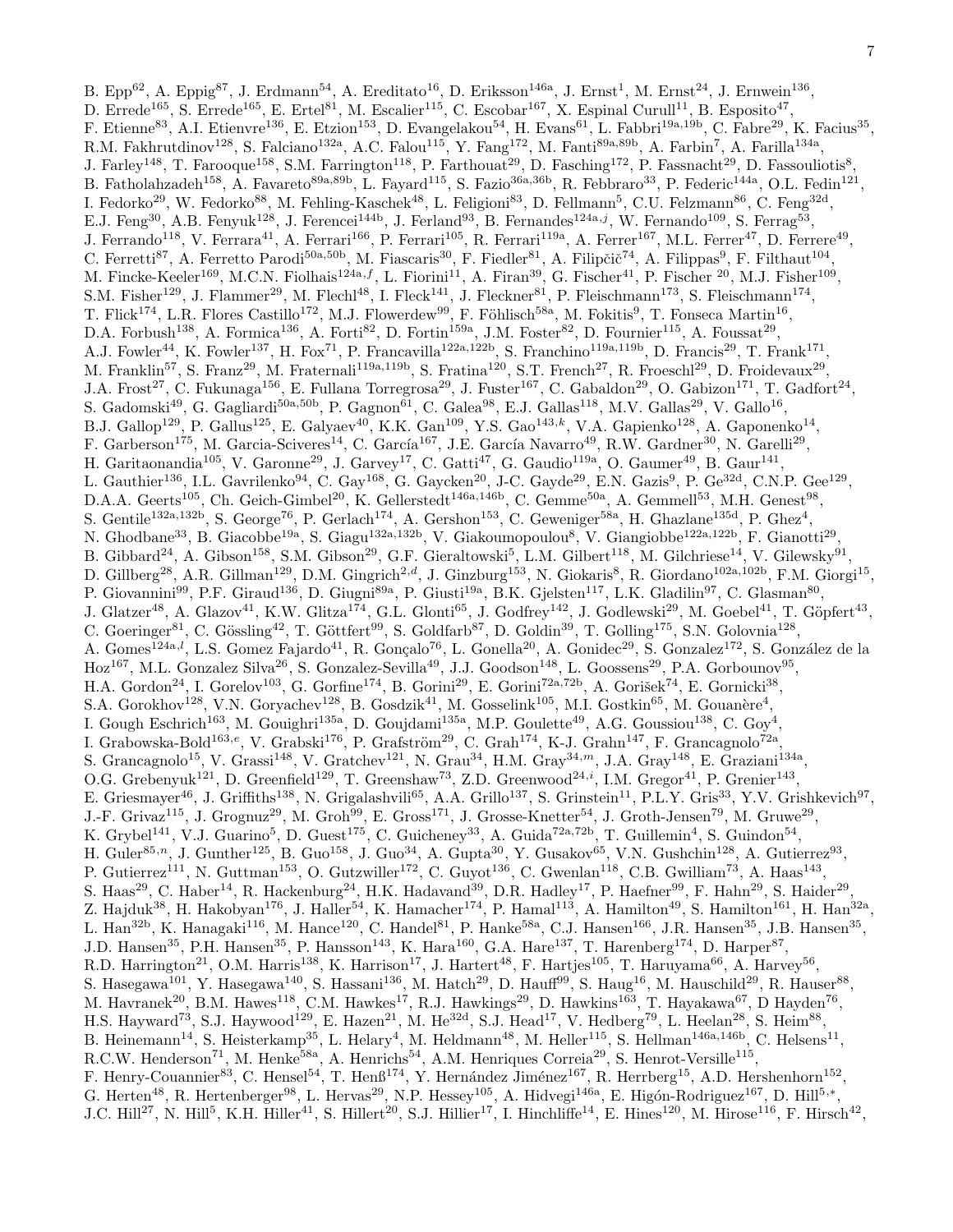D. Hirschbuehl<sup>174</sup>, J. Hobbs<sup>148</sup>, N. Hod<sup>153</sup>, M.C. Hodgkinson<sup>139</sup>, P. Hodgson<sup>139</sup>, A. Hoecker<sup>29</sup>, M.R. Hoeferkamp<sup>103</sup>, J. Hoffman<sup>39</sup>, D. Hoffmann<sup>83</sup>, M. Hohlfeld<sup>81</sup>, M. Holder<sup>141</sup>, A. Holmes<sup>118</sup>, S.O. Holmgren<sup>146a</sup>, T. Holy<sup>127</sup>, J.L. Holzbauer<sup>88</sup>, Y. Homma<sup>67</sup>, L. Hooft van Huysduynen<sup>108</sup>, T. Horazdovsky<sup>127</sup>, C. Horn<sup>143</sup>, S. Horner<sup>48</sup>, K. Horton<sup>118</sup>, J-Y. Hostachy<sup>55</sup>, T. Hott<sup>99</sup>, S. Hou<sup>151</sup>, M.A. Houlden<sup>73</sup>, A. Hoummada<sup>135a</sup>, J. Howarth<sup>82</sup>, D.F. Howell<sup>118</sup>, I. Hristova <sup>41</sup>, J. Hrivnac<sup>115</sup>, I. Hruska<sup>125</sup>, T. Hryn'ova<sup>4</sup>, P.J. Hsu<sup>175</sup>, S.-C. Hsu<sup>14</sup>, G.S. Huang<sup>111</sup>, Z. Hubacek<sup>127</sup>, F. Hubaut<sup>83</sup>, F. Huegging<sup>20</sup>, T.B. Huffman<sup>118</sup>, E.W. Hughes<sup>34</sup>, G. Hughes<sup>71</sup>, R.E. Hughes-Jones<sup>82</sup>, M. Huhtinen<sup>29</sup>, P. Hurst<sup>57</sup>, M. Hurwitz<sup>14</sup>, U. Husemann<sup>41</sup>, N. Huseynov<sup>65,</sup><sup>o</sup>, J. Huston<sup>88</sup>, J. Huth<sup>57</sup>, G. Iacobucci<sup>102a</sup>, G. Iakovidis<sup>9</sup>, M. Ibbotson<sup>82</sup>, I. Ibragimov<sup>141</sup>, R. Ichimiya<sup>67</sup>, L. Iconomidou-Fayard<sup>115</sup>, J. Idarraga<sup>115</sup>, M. Idzik<sup>37</sup>, P. Iengo<sup>4</sup>, O. Igonkina<sup>105</sup>, Y. Ikegami<sup>66</sup>, M. Ikeno<sup>66</sup>, Y. Ilchenko<sup>39</sup>, D. Iliadis<sup>154</sup>, D. Imbault<sup>78</sup>, M. Imhaeuser<sup>174</sup>, M. Imori<sup>155</sup>, T. Ince<sup>20</sup>, J. Inigo-Golfin<sup>29</sup>, P. Ioannou<sup>8</sup>, M. Iodice<sup>134a</sup>, G. Ionescu<sup>4</sup>, A. Irles Quiles<sup>167</sup>, K. Ishii<sup>66</sup>, A. Ishikawa<sup>67</sup>, M. Ishino<sup>66</sup>, R. Ishmukhametov<sup>39</sup>, T. Isobe<sup>155</sup>, C. Issever<sup>118</sup>, S. Istin<sup>18a</sup>, Y. Itoh<sup>101</sup>, A.V. Ivashin<sup>128</sup>, W. Iwanski<sup>38</sup>, H. Iwasaki<sup>66</sup>, J.M. Izen<sup>40</sup>, V. Izzo<sup>102a</sup>, B. Jackson<sup>120</sup>, J.N. Jackson<sup>73</sup>, P. Jackson<sup>143</sup>, M.R. Jaekel<sup>29</sup>, V. Jain<sup>61</sup>, K. Jakobs<sup>48</sup>, S. Jakobsen<sup>35</sup>, J. Jakubek<sup>127</sup>, D.K. Jana<sup>111</sup>, E. Jankowski<sup>158</sup>, E. Jansen<sup>77</sup>, A. Jantsch<sup>99</sup>, M. Janus<sup>20</sup>, G. Jarlskog<sup>79</sup>, L. Jeanty<sup>57</sup>, K. Jelen<sup>37</sup>, I. Jen-La Plante<sup>30</sup>, P. Jenni<sup>29</sup>, A. Jeremie<sup>4</sup>, P. Jež<sup>35</sup>, S. Jézéquel<sup>4</sup>, H. Ji<sup>172</sup>, W. Ji<sup>81</sup>, J. Jia<sup>148</sup>, Y. Jiang<sup>32b</sup>, M. Jimenez Belenguer<sup>41</sup>, G. Jin<sup>32b</sup>, S. Jin<sup>32a</sup>, O. Jinnouchi<sup>157</sup>, M.D. Joergensen<sup>35</sup>, D. Joffe<sup>39</sup>, L.G. Johansen<sup>13</sup>, M. Johansen<sup>146a,146b</sup>, K.E. Johansson<sup>146a</sup>, P. Johansson<sup>139</sup>, S. Johnert<sup>41</sup>, K.A. Johns<sup>6</sup>, K. Jon-And<sup>146a,146b</sup>, G. Jones<sup>82</sup>, R.W.L. Jones<sup>71</sup>, T.W. Jones<sup>77</sup>, T.J. Jones<sup>73</sup>, O. Jonsson<sup>29</sup>, C. Joram<sup>29</sup>, P.M. Jorge<sup>124a,b</sup>, J. Joseph<sup>14</sup>, X. Ju<sup>130</sup>, V. Juranek<sup>125</sup>, P. Jussel<sup>62</sup>, V.V. Kabachenko<sup>128</sup>, S. Kabana<sup>16</sup>, M. Kaci<sup>167</sup>, A. Kaczmarska<sup>38</sup>, P. Kadlecik<sup>35</sup>, M. Kado<sup>115</sup>, H. Kagan<sup>109</sup>, M. Kagan<sup>57</sup>, S. Kaiser<sup>99</sup>, E. Kajomovitz<sup>152</sup>, S. Kalinin<sup>174</sup>, L.V. Kalinovskaya<sup>65</sup>, S. Kama<sup>39</sup>, N. Kanaya<sup>155</sup>, M. Kaneda<sup>155</sup>, T. Kanno<sup>157</sup>, V.A. Kantserov<sup>96</sup>, J. Kanzaki<sup>66</sup>, B. Kaplan<sup>175</sup>, A. Kapliy<sup>30</sup>, J. Kaplon<sup>29</sup>, D. Kar<sup>43</sup>, M. Karagoz<sup>118</sup>, M. Karnevskiy<sup>41</sup>, K. Karr<sup>5</sup>, V. Kartvelishvili<sup>71</sup>, A.N. Karyukhin<sup>128</sup>, L. Kashif<sup>172</sup>, A. Kasmi<sup>39</sup>, R.D. Kass<sup>109</sup>, A. Kastanas<sup>13</sup>, M. Kataoka<sup>4</sup>, Y. Kataoka<sup>155</sup>, E. Katsoufis<sup>9</sup>, J. Katzy<sup>41</sup>, V. Kaushik<sup>6</sup>, K. Kawagoe<sup>67</sup>, T. Kawamoto<sup>155</sup>, G. Kawamura<sup>81</sup>, M.S. Kayl<sup>105</sup>, V.A. Kazanin<sup>107</sup>, M.Y. Kazarinov<sup>65</sup>, S.I. Kazi<sup>86</sup>, J.R. Keates<sup>82</sup>, R. Keeler<sup>169</sup>, R. Kehoe<sup>39</sup>, M. Keil<sup>54</sup>, G.D. Kekelidze<sup>65</sup>, M. Kelly<sup>82</sup>, J. Kennedy<sup>98</sup>, M. Kenyon<sup>53</sup>, O. Kepka<sup>125</sup>, N. Kerschen<sup>29</sup>, B.P. Kerševan<sup>74</sup>, S. Kersten<sup>174</sup>, K. Kessoku<sup>155</sup>, C. Ketterer<sup>48</sup>, M. Khakzad<sup>28</sup>, F. Khalil-zada<sup>10</sup>, H. Khandanyan<sup>165</sup>, A. Khanov<sup>112</sup>, D. Kharchenko<sup>65</sup>, A. Khodinov<sup>148</sup>, A.G. Kholodenko<sup>128</sup>, A. Khomich<sup>58a</sup>, T.J. Khoo<sup>27</sup>, G. Khoriauli<sup>20</sup>, N. Khovanskiy<sup>65</sup>, V. Khovanskiy<sup>95</sup>, E. Khramov<sup>65</sup>, J. Khubua<sup>51</sup>, G. Kilvington<sup>76</sup>, H. Kim<sup>7</sup>, M.S. Kim<sup>2</sup>, P.C. Kim<sup>143</sup>, S.H. Kim<sup>160</sup>, N. Kimura<sup>170</sup>, O. Kind<sup>15</sup>, B.T. King<sup>73</sup>, M. King<sup>67</sup>, R.S.B. King<sup>118</sup>, J. Kirk<sup>129</sup>, G.P. Kirsch<sup>118</sup>, L.E. Kirsch<sup>22</sup>, A.E. Kiryunin<sup>99</sup>, D. Kisielewska<sup>37</sup>, T. Kittelmann<sup>123</sup>, A.M. Kiver<sup>128</sup>, H. Kiyamura<sup>67</sup>, E. Kladiva<sup>144b</sup>, J. Klaiber-Lodewigs<sup>42</sup>, M. Klein<sup>73</sup>, U. Klein<sup>73</sup>, K. Kleinknecht<sup>81</sup>, M. Klemetti<sup>85</sup>, A. Klier<sup>171</sup>, A. Klimentov<sup>24</sup>, R. Klingenberg<sup>42</sup>, E.B. Klinkby<sup>35</sup>, T. Klioutchnikova<sup>29</sup>, P.F. Klok<sup>104</sup>, S. Klous<sup>105</sup>, E.-E. Kluge<sup>58a</sup>, T. Kluge<sup>73</sup>, P. Kluit<sup>105</sup>, S. Kluth<sup>99</sup>, E. Kneringer<sup>62</sup>, J. Knobloch<sup>29</sup>, E.B.F.G. Knoops<sup>83</sup>, A. Knue<sup>54</sup>, B.R. Ko<sup>44</sup>, T. Kobayashi<sup>155</sup>, M. Kobel<sup>43</sup>, B. Koblitz<sup>29</sup>, M. Kocian<sup>143</sup>, A. Kocnar<sup>113</sup>, P. Kodys<sup>126</sup>, K. Köneke<sup>29</sup>, A.C. König<sup>104</sup>, S. Koenig<sup>81</sup>, S. König<sup>48</sup>, L. Köpke<sup>81</sup>, F. Koetsveld<sup>104</sup>, P. Koevesarki<sup>20</sup>, T. Koffas<sup>29</sup>, E. Koffeman<sup>105</sup>, F. Kohn<sup>54</sup>, Z. Kohout<sup>127</sup>, T. Kohriki<sup>66</sup>, T. Koi<sup>143</sup>, T. Kokott<sup>20</sup>, G.M. Kolachev<sup>107</sup>, H. Kolanoski<sup>15</sup>, V. Kolesnikov<sup>65</sup>, I. Koletsou<sup>89a</sup>, J. Koll<sup>88</sup>, D. Kollar<sup>29</sup>, M. Kollefrath<sup>48</sup>, S.D. Kolya<sup>82</sup>, A.A. Komar<sup>94</sup>, J.R. Komaragiri<sup>142</sup>, T. Kondo<sup>66</sup>, T. Kono<sup>41,p</sup>, A.I. Kononov<sup>48</sup>, R. Konoplich<sup>108,q</sup>, N. Konstantinidis<sup>77</sup>, A. Kootz<sup>174</sup>, S. Koperny<sup>37</sup>, S.V. Kopikov<sup>128</sup>, K. Korcyl<sup>38</sup>, K. Kordas<sup>154</sup>, V. Koreshev<sup>128</sup>, A. Korn<sup>14</sup>, A. Korol<sup>107</sup>, I. Korolkov<sup>11</sup>, E.V. Korolkova<sup>139</sup>, V.A. Korotkov<sup>128</sup>, O. Kortner<sup>99</sup>, S. Kortner<sup>99</sup>, V.V. Kostyukhin<sup>20</sup>, M.J. Kotamäki<sup>29</sup>, S. Kotov<sup>99</sup>, V.M. Kotov<sup>65</sup>, C. Kourkoumelis<sup>8</sup>, V. Kouskoura<sup>154</sup>, A. Koutsman<sup>105</sup>, R. Kowalewski<sup>169</sup>, T.Z. Kowalski<sup>37</sup>, W. Kozanecki<sup>136</sup>, A.S. Kozhin<sup>128</sup>, V. Kral<sup>127</sup>, V.A. Kramarenko<sup>97</sup>, G. Kramberger<sup>74</sup>, O. Krasel<sup>42</sup>, M.W. Krasny<sup>78</sup>, A. Krasznahorkay<sup>108</sup>, J. Kraus<sup>88</sup>, A. Kreisel<sup>153</sup>, F. Krejci<sup>127</sup>, J. Kretzschmar<sup>73</sup>, N. Krieger<sup>54</sup>, P. Krieger<sup>158</sup>, K. Kroeninger $^{54}$ , H. Kroha $^{99}$ , J. Kroll<sup>120</sup>, J. Kroseberg<sup>20</sup>, J. Krstic<sup>12a</sup>, U. Kruchonak $^{65}$ , H. Krüger $^{20}$ , Z.V. Krumshteyn $^{65}$ , A. Kruth $^{20}$ , T. Kubota $^{155}$ , S. Kuehn $^{48}$ , A. Kugel $^{58c}$ , T. Kuhl $^{174}$ , D. Kuhn $^{62}$ , V. Kukhtin $^{65}$ , Y. Kulchitsky<sup>90</sup>, S. Kuleshov<sup>31b</sup>, C. Kummer<sup>98</sup>, M. Kuna<sup>83</sup>, N. Kundu<sup>118</sup>, J. Kunkle<sup>120</sup>, A. Kupco<sup>125</sup>, H. Kurashige<sup>67</sup>, M. Kurata<sup>160</sup>, Y.A. Kurochkin<sup>90</sup>, V. Kus<sup>125</sup>, W. Kuykendall<sup>138</sup>, M. Kuze<sup>157</sup>, P. Kuzhir<sup>91</sup>, O. Kvasnicka<sup>125</sup>, R. Kwee<sup>15</sup>, A. La Rosa<sup>29</sup>, L. La Rotonda<sup>36a,36b</sup>, L. Labarga<sup>80</sup>, J. Labbe<sup>4</sup>, C. Lacasta<sup>167</sup>, F. Lacava<sup>132a,132b</sup>, H. Lacker<sup>15</sup>, D. Lacour<sup>78</sup>, V.R. Lacuesta<sup>167</sup>, E. Ladygin<sup>65</sup>, R. Lafaye<sup>4</sup>, B. Laforge<sup>78</sup>, T. Lagouri<sup>80</sup>, S. Lai<sup>48</sup>, E. Laisne<sup>55</sup>, M. Lamanna<sup>29</sup>, C.L. Lampen<sup>6</sup>, W. Lampl<sup>6</sup>, E. Lancon<sup>136</sup>, U. Landgraf<sup>48</sup>, M.P.J. Landon<sup>75</sup>, H. Landsman<sup>152</sup>, J.L. Lane<sup>82</sup>, C. Lange<sup>41</sup>, A.J. Lankford<sup>163</sup>, F. Lanni<sup>24</sup>, K. Lantzsch<sup>29</sup>, V.V. Lapin<sup>128,</sup>\*, S. Laplace<sup>78</sup>, C. Lapoire<sup>20</sup>, J.F. Laporte<sup>136</sup>, T. Lari<sup>89a</sup>, A.V. Larionov <sup>128</sup>, A. Larner<sup>118</sup>, C. Lasseur<sup>29</sup>, M. Lassnig<sup>29</sup>, W. Lau<sup>118</sup>, P. Laurelli<sup>47</sup>, A. Lavorato<sup>118</sup>, W. Lavrijsen<sup>14</sup>, P. Laycock<sup>73</sup>, A.B. Lazarev<sup>65</sup>, A. Lazzaro<sup>89a,89b</sup>, O. Le Dortz<sup>78</sup>, E. Le Guirriec<sup>83</sup>, C. Le Maner<sup>158</sup>, E. Le Menedeu<sup>136</sup>, M. Leahu<sup>29</sup>, A. Lebedev<sup>64</sup>, C. Lebel<sup>93</sup>, T. LeCompte<sup>5</sup>, F. Ledroit-Guillon<sup>55</sup>, H. Lee<sup>105</sup>, J.S.H. Lee<sup>150</sup>, S.C. Lee<sup>151</sup>, L. Lee<sup>175</sup>, M. Lefebvre<sup>169</sup>, M. Legendre<sup>136</sup>, A. Leger<sup>49</sup>, B.C. LeGeyt<sup>120</sup>, F. Legger<sup>98</sup>, C. Leggett<sup>14</sup>, M. Lehmacher<sup>20</sup>, G. Lehmann Miotto<sup>29</sup>,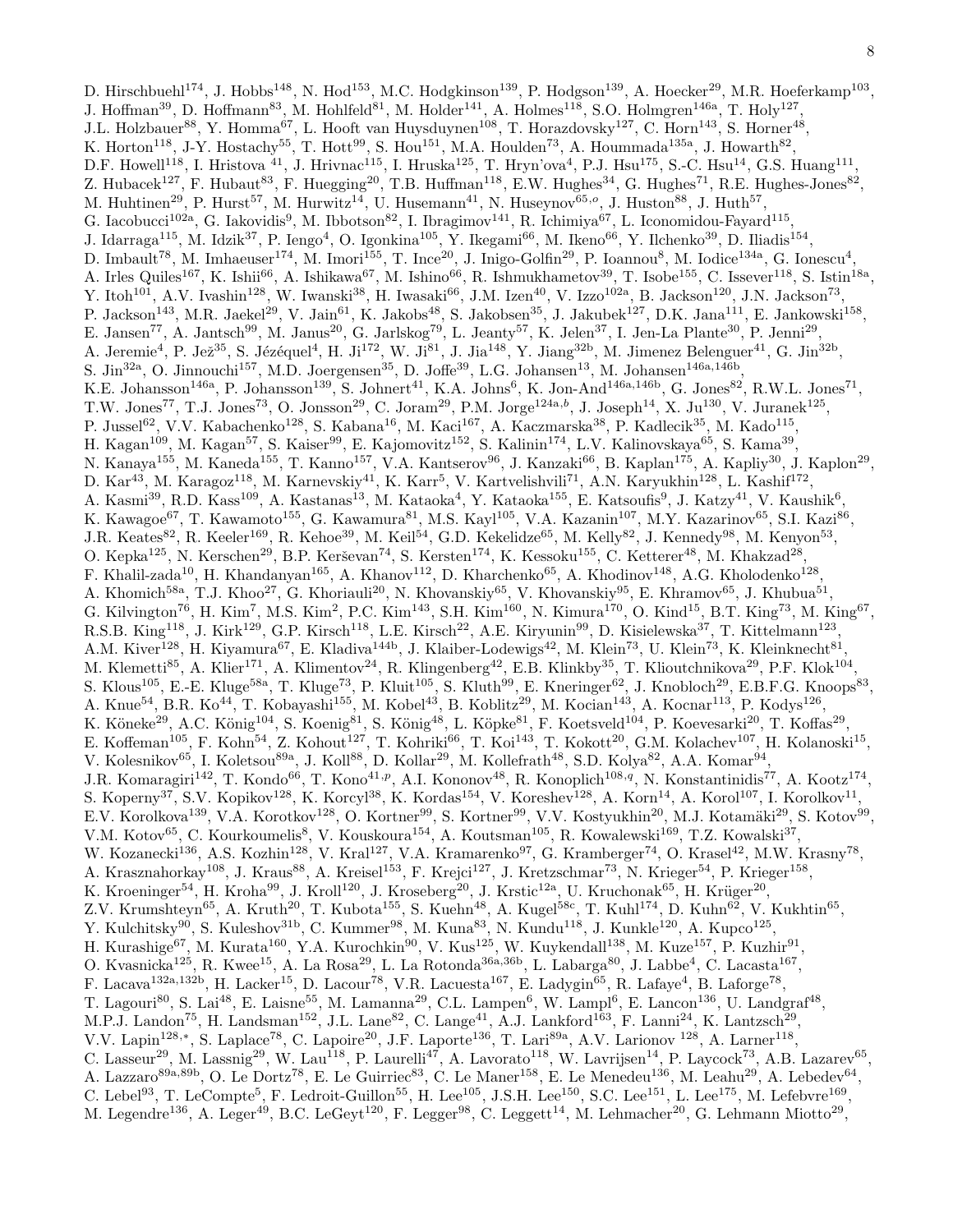X. Lei<sup>6</sup>, M.A.L. Leite<sup>23b</sup>, R. Leitner<sup>126</sup>, D. Lellouch<sup>171</sup>, J. Lellouch<sup>78</sup>, M. Leltchouk<sup>34</sup>, V. Lendermann<sup>58a</sup>, K.J.C. Leney<sup>145b</sup>, T. Lenz<sup>174</sup>, G. Lenzen<sup>174</sup>, B. Lenzi<sup>136</sup>, K. Leonhardt<sup>43</sup>, S. Leontsinis<sup>9</sup>, C. Leroy<sup>93</sup>, J-R. Lessard<sup>169</sup>, J. Lesser<sup>146a</sup>, C.G. Lester<sup>27</sup>, A. Leung Fook Cheong<sup>172</sup>, J. Levêque<sup>83</sup>, D. Levin<sup>87</sup>, L.J. Levinson<sup>171</sup>, M.S. Levitski<sup>128</sup>, M. Lewandowska<sup>21</sup>, G.H. Lewis<sup>108</sup>, M. Leyton<sup>15</sup>, B. Li<sup>83</sup>, H. Li<sup>172</sup>, S. Li<sup>32b</sup>, X. Li<sup>87</sup>, Z. Liang<sup>39</sup>, Z. Liang<sup>118,r</sup>, B. Liberti<sup>133a</sup>, P. Lichard<sup>29</sup>, M. Lichtnecker<sup>98</sup>, K. Lie<sup>165</sup>, W. Liebig<sup>13</sup>, R. Lifshitz<sup>152</sup>, J.N. Lilley<sup>17</sup>, A. Limosani<sup>86</sup>, M. Limper<sup>63</sup>, S.C. Lin<sup>151,s</sup>, F. Linde<sup>105</sup>, J.T. Linnemann<sup>88</sup>, E. Lipeles<sup>120</sup>, L. Lipinsky<sup>125</sup>, A. Lipniacka<sup>13</sup>, T.M. Liss<sup>165</sup>, A. Lister<sup>49</sup>, A.M. Litke<sup>137</sup>, C. Liu<sup>28</sup>, D. Liu<sup>151,*t*</sup>, H. Liu<sup>87</sup>, J.B. Liu<sup>87</sup>, M. Liu<sup>32b</sup>, S. Liu<sup>2</sup>, Y. Liu<sup>32b</sup>, M. Livan<sup>119a,119b</sup>, S.S.A. Livermore<sup>118</sup>, A. Lleres<sup>55</sup>, S.L. Lloyd<sup>75</sup>, E. Lobodzinska<sup>41</sup>, P. Loch<sup>6</sup>, W.S. Lockman<sup>137</sup>, S. Lockwitz<sup>175</sup>, T. Loddenkoetter<sup>20</sup>, F.K. Loebinger<sup>82</sup>, A. Loginov<sup>175</sup>, C.W. Loh<sup>168</sup>, T. Lohse<sup>15</sup>, K. Lohwasser<sup>48</sup>, M. Lokajicek<sup>125</sup>, J. Loken <sup>118</sup>, V.P. Lombardo<sup>89a</sup>, R.E. Long<sup>71</sup>, L. Lopes<sup>124a,b</sup>, D. Lopez Mateos<sup>34,m</sup>, M. Losada<sup>162</sup>, P. Loscutoff<sup>14</sup>, F. Lo Sterzo<sup>132a,132b</sup>, M.J. Losty<sup>159a</sup>, X. Lou<sup>40</sup>, A. Lounis<sup>115</sup>, K.F. Loureiro<sup>162</sup>, J. Love<sup>21</sup>, P.A. Love<sup>71</sup>, A.J. Lowe<sup>143</sup>, F. Lu<sup>32a</sup>, J. Lu<sup>2</sup>, L. Lu<sup>39</sup>, H.J. Lubatti<sup>138</sup>, C. Luci<sup>132a,132b</sup>, A. Lucotte<sup>55</sup>, A. Ludwig<sup>43</sup>, D. Ludwig<sup>41</sup>, I. Ludwig<sup>48</sup>, J. Ludwig<sup>48</sup>, F. Luehring<sup>61</sup>, G. Luijckx<sup>105</sup>, D. Lumb<sup>48</sup>, L. Luminari<sup>132a</sup>, E. Lund<sup>117</sup>, B. Lund-Jensen<sup>147</sup>, B. Lundberg<sup>79</sup>, J. Lundberg<sup>146a,146b</sup>, J. Lundquist<sup>35</sup>, M. Lungwitz<sup>81</sup>, A. Lupi<sup>122a,122b</sup>, G. Lutz<sup>99</sup>, D. Lynn<sup>24</sup>, J. Lys<sup>14</sup>, E. Lytken<sup>79</sup>, H. Ma<sup>24</sup>, L.L. Ma<sup>172</sup>, J.A. Macana Goia<sup>93</sup>, G. Maccarrone<sup>47</sup>, A. Macchiolo<sup>99</sup>, B. Maček<sup>74</sup>, J. Machado Miguens<sup>124a</sup>, D. Macina<sup>49</sup>, R. Mackeprang<sup>35</sup>, R.J. Madaras<sup>14</sup>, W.F. Mader<sup>43</sup>, R. Maenner<sup>58c</sup>, T. Maeno<sup>24</sup>, P. Mättig<sup>174</sup>, S. Mättig<sup>41</sup>, P.J. Magalhaes Martins<sup>124a,f</sup>, L. Magnoni<sup>29</sup>, E. Magradze<sup>51</sup>, C.A. Magrath<sup>104</sup>, Y. Mahalalel<sup>153</sup>, K. Mahboubi<sup>48</sup>, G. Mahout<sup>17</sup>, C. Maiani<sup>132a,132b</sup>, C. Maidantchik<sup>23a</sup>, A. Maio<sup>124a,*l*</sup>, S. Majewski<sup>24</sup>, Y. Makida<sup>66</sup>, N. Makovec<sup>115</sup>, P. Mal<sup>6</sup>, Pa. Malecki<sup>38</sup>, P. Malecki<sup>38</sup>, V.P. Maleev<sup>121</sup>, F. Malek<sup>55</sup>, U. Mallik<sup>63</sup>, D. Malon<sup>5</sup>, S. Maltezos<sup>9</sup>, V. Malyshev<sup>107</sup>, S. Malyukov<sup>65</sup>, R. Mameghani<sup>98</sup>, J. Mamuzic<sup>12b</sup>, A. Manabe<sup>66</sup>, L. Mandelli<sup>89a</sup>, I. Mandić<sup>74</sup>, R. Mandrysch<sup>15</sup>, J. Maneira<sup>124a</sup>, P.S. Mangeard<sup>88</sup>, I.D. Manjavidze<sup>65</sup>, A. Mann<sup>54</sup>, P.M. Manning<sup>137</sup>, A. Manousakis-Katsikakis<sup>8</sup>, B. Mansoulie<sup>136</sup>, A. Manz<sup>99</sup>, A. Mapelli<sup>29</sup>, L. Mapelli<sup>29</sup>, L. March <sup>80</sup>, J.F. Marchand<sup>29</sup>, F. Marchese<sup>133a,133b</sup>, M. Marchesotti<sup>29</sup>, G. Marchiori<sup>78</sup>, M. Marcisovsky<sup>125</sup>, A. Marin<sup>21,∗</sup>, C.P. Marino<sup>61</sup>, F. Marroquim<sup>23a</sup>, R. Marshall<sup>82</sup>, Z. Marshall<sup>34,m</sup>, F.K. Martens<sup>158</sup>, S. Marti-Garcia<sup>167</sup>, A.J. Martin<sup>175</sup>, B. Martin<sup>29</sup>, B. Martin<sup>88</sup>, F.F. Martin<sup>120</sup>, J.P. Martin<sup>93</sup>, Ph. Martin<sup>55</sup>, T.A. Martin<sup>17</sup>, B. Martin dit Latour<sup>49</sup>, M. Martinez<sup>11</sup>, V. Martinez Outschoorn<sup>57</sup>, A.C. Martyniuk<sup>82</sup>, M. Marx<sup>82</sup>, F. Marzano<sup>132a</sup>, A. Marzin<sup>111</sup>, L. Masetti<sup>81</sup>, T. Mashimo<sup>155</sup>, R. Mashinistov<sup>94</sup>, J. Masik<sup>82</sup>, A.L. Maslennikov<sup>107</sup>, M. Maß<sup>42</sup>, I. Massa<sup>19a,19b</sup>, G. Massaro<sup>105</sup>, N. Massol<sup>4</sup>, A. Mastroberardino<sup>36a,36b</sup>, T. Masubuchi<sup>155</sup>, M. Mathes<sup>20</sup>, P. Matricon<sup>115</sup>, H. Matsumoto<sup>155</sup>, H. Matsunaga<sup>155</sup>, T. Matsushita<sup>67</sup>, C. Mattravers<sup>118,*u*</sup>, J.M. Maugain<sup>29</sup>, S.J. Maxfield<sup>73</sup>, E.N. May<sup>5</sup>, A. Mayne<sup>139</sup>, R. Mazini<sup>151</sup>, M. Mazur<sup>20</sup>, M. Mazzanti<sup>89a</sup>, E. Mazzoni<sup>122a,122b</sup>, S.P. Mc Kee<sup>87</sup>, A. McCarn<sup>165</sup>, R.L. McCarthy<sup>148</sup>, T.G. McCarthy<sup>28</sup>, N.A. McCubbin<sup>129</sup>, K.W. McFarlane<sup>56</sup>, J.A. Mcfayden<sup>139</sup>, H. McGlone<sup>53</sup>, G. Mchedlidze<sup>51</sup>, R.A. McLaren<sup>29</sup>, T. Mclaughlan<sup>17</sup>, S.J. McMahon<sup>129</sup>, R.A. McPherson<sup>169,h</sup>, A. Meade<sup>84</sup>, J. Mechnich<sup>105</sup>, M. Mechtel<sup>174</sup>, M. Medinnis<sup>41</sup>, R. Meera-Lebbai<sup>111</sup>, T. Meguro<sup>116</sup>, R. Mehdiyev<sup>93</sup>, S. Mehlhase<sup>41</sup>, A. Mehta<sup>73</sup>, K. Meier<sup>58a</sup>, J. Meinhardt<sup>48</sup>, B. Meirose<sup>79</sup>, C. Melachrinos<sup>30</sup>, B.R. Mellado Garcia<sup>172</sup>, L. Mendoza Navas<sup>162</sup>, Z. Meng<sup>151,*t*</sup>, A. Mengarelli<sup>19a,19b</sup>, S. Menke<sup>99</sup>, C. Menot<sup>29</sup>, E. Meoni<sup>11</sup>, P. Mermod<sup>118</sup>, L. Merola<sup>102a,102b</sup>, C. Meroni<sup>89a</sup>, F.S. Merritt<sup>30</sup>, A. Messina<sup>29</sup>, J. Metcalfe<sup>103</sup>, A.S. Mete<sup>64</sup>, S. Meuser<sup>20</sup>, C. Meyer<sup>81</sup>, J-P. Meyer<sup>136</sup>, J. Meyer<sup>173</sup>, J. Meyer<sup>54</sup>, T.C. Meyer<sup>29</sup>, W.T. Meyer<sup>64</sup>, J. Miao<sup>32d</sup>, S. Michal<sup>29</sup>, L. Micu<sup>25a</sup>, R.P. Middleton<sup>129</sup>, P. Miele<sup>29</sup>, S. Migas<sup>73</sup>, L. Mijović<sup>41</sup>, G. Mikenberg<sup>171</sup>, M. Mikestikova<sup>125</sup>, B. Mikulec<sup>49</sup>, M. Mikuž<sup>74</sup>, D.W. Miller<sup>143</sup>, R.J. Miller<sup>88</sup>, W.J. Mills<sup>168</sup>, C. Mills<sup>57</sup>, A. Milov<sup>171</sup>, D.A. Milstead<sup>146a,146b</sup>, D. Milstein<sup>171</sup>, A.A. Minaenko<sup>128</sup>, M. Miñano<sup>167</sup>, I.A. Minashvili<sup>65</sup>, A.I. Mincer<sup>108</sup>, B. Mindur<sup>37</sup>, M. Mineev<sup>65</sup>, Y. Ming<sup>130</sup>, L.M. Mir<sup>11</sup>, G. Mirabelli<sup>132a</sup>, L. Miralles Verge<sup>11</sup>, A. Misiejuk<sup>76</sup>, J. Mitrevski<sup>137</sup>, G.Y. Mitrofanov<sup>128</sup>, V.A. Mitsou<sup>167</sup>, S. Mitsui $^{66}$ , P.S. Miyagawa $^{82}$ , K. Miyazaki $^{67}$ , J.U. Mjörnmark $^{79}$ , T. Moa $^{146a,146b}$ , P. Mockett $^{138}$ , S. Moed $^{57}$ , V. Moeller<sup>27</sup>, K. Mönig<sup>41</sup>, N. Möser<sup>20</sup>, S. Mohapatra<sup>148</sup>, B. Mohn<sup>13</sup>, W. Mohr<sup>48</sup>, S. Mohrdieck-Möck<sup>99</sup>, A.M. Moisseev<sup>128,∗</sup>, R. Moles-Valls<sup>167</sup>, J. Molina-Perez<sup>29</sup>, L. Moneta<sup>49</sup>, J. Monk<sup>77</sup>, E. Monnier<sup>83</sup>, S. Montesano<sup>89a,89b</sup>, F. Monticelli<sup>70</sup>, S. Monzani<sup>19a,19b</sup>, R.W. Moore<sup>2</sup>, G.F. Moorhead<sup>86</sup>, C. Mora Herrera<sup>49</sup>, A. Moraes<sup>53</sup>, A. Morais<sup>124a,b</sup>, N. Morange<sup>136</sup>, J. Morel<sup>54</sup>, G. Morello<sup>36a,36b</sup>, D. Moreno<sup>81</sup>, M. Moreno Llácer<sup>167</sup>, P. Morettini<sup>50a</sup>, M. Morii<sup>57</sup>, J. Morin<sup>75</sup>, Y. Morita<sup>66</sup>, A.K. Morley<sup>29</sup>, G. Mornacchi<sup>29</sup>, M-C. Morone<sup>49</sup>, S.V. Morozov<sup>96</sup>, J.D. Morris<sup>75</sup>, H.G. Moser<sup>99</sup>, M. Mosidze<sup>51</sup>, J. Moss<sup>109</sup>, R. Mount<sup>143</sup>, E. Mountricha<sup>9</sup>, S.V. Mouraviev<sup>94</sup>, E.J.W. Moyse<sup>84</sup>, M. Mudrinic<sup>12b</sup>, F. Mueller<sup>58a</sup>, J. Mueller<sup>123</sup>, K. Mueller<sup>20</sup>, T.A. Müller<sup>98</sup>, D. Muenstermann<sup>42</sup>, A. Muijs<sup>105</sup>, A. Muir<sup>168</sup>, Y. Munwes<sup>153</sup>, K. Murakami<sup>66</sup>, W.J. Murray<sup>129</sup>, I. Mussche<sup>105</sup>, E. Musto<sup>102a,102b</sup>, A.G. Myagkov<sup>128</sup>, M. Myska<sup>125</sup>, J. Nadal<sup>11</sup>, K. Nagai<sup>160</sup>, K. Nagano<sup>66</sup>, Y. Nagasaka<sup>60</sup>, A.M. Nairz<sup>29</sup>, Y. Nakahama<sup>115</sup>, K. Nakamura<sup>155</sup>, I. Nakano<sup>110</sup>, G. Nanava<sup>20</sup>, A. Napier<sup>161</sup>, M. Nash<sup>77,*u*</sup>, N.R. Nation<sup>21</sup>, T. Nattermann<sup>20</sup>, T. Naumann<sup>41</sup>, G. Navarro<sup>162</sup>, H.A. Neal<sup>87</sup>, E. Nebot<sup>80</sup>, P.Yu. Nechaeva<sup>94</sup>, A. Negri<sup>119a,119b</sup>, G. Negri<sup>29</sup>, S. Nektarijevic<sup>49</sup>, A. Nelson<sup>64</sup>, S. Nelson<sup>143</sup>, T.K. Nelson<sup>143</sup>, S. Nemecek<sup>125</sup>, P. Nemethy<sup>108</sup>, A.A. Nepomuceno<sup>23a</sup>, M. Nessi<sup>29</sup>, S.Y. Nesterov<sup>121</sup>, M.S. Neubauer<sup>165</sup>, A. Neusiedl<sup>81</sup>,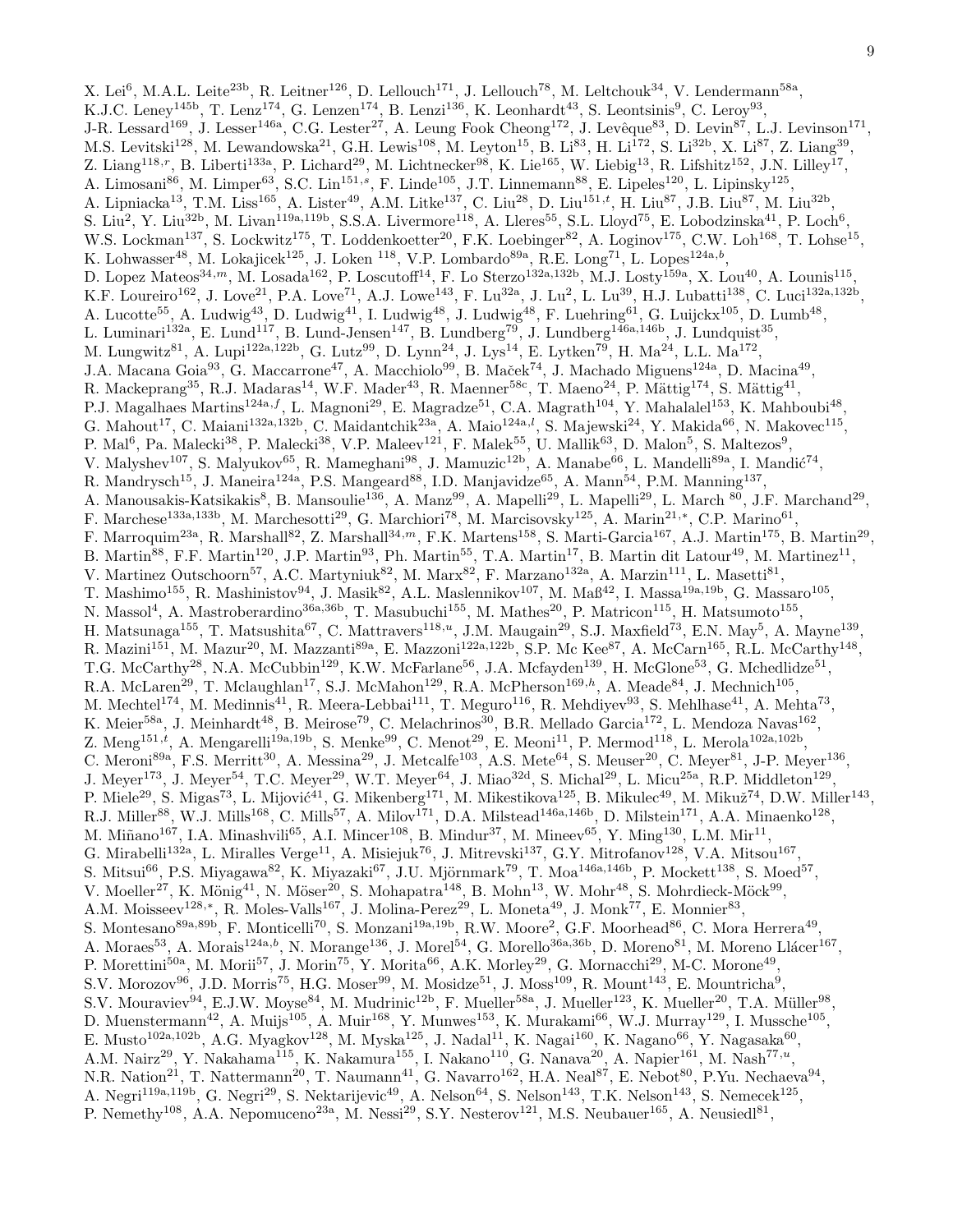R.M. Neves<sup>108</sup>, P. Nevski<sup>24</sup>, P.R. Newman<sup>17</sup>, R.B. Nickerson<sup>118</sup>, R. Nicolaidou<sup>136</sup>, L. Nicolas<sup>139</sup>, B. Nicquevert<sup>29</sup>, F. Niedercorn<sup>115</sup>, J. Nielsen<sup>137</sup>, T. Niinikoski<sup>29</sup>, A. Nikiforov<sup>15</sup>, V. Nikolaenko<sup>128</sup>, K. Nikolaev<sup>65</sup>, I. Nikolic-Audit<sup>78</sup>, K. Nikolopoulos<sup>24</sup>, H. Nilsen<sup>48</sup>, P. Nilsson<sup>7</sup>, Y. Ninomiya <sup>155</sup>, A. Nisati<sup>132a</sup>, T. Nishiyama<sup>67</sup>, R. Nisius<sup>99</sup>, L. Nodulman<sup>5</sup>, M. Nomachi<sup>116</sup>, I. Nomidis<sup>154</sup>, H. Nomoto<sup>155</sup>, M. Nordberg<sup>29</sup>, B. Nordkvist<sup>146a,146b</sup>, P.R. Norton<sup>129</sup>, J. Novakova<sup>126</sup>, M. Nozaki<sup>66</sup>, M. Nožička<sup>41</sup>, I.M. Nugent<sup>159a</sup>, A.-E. Nuncio-Quiroz<sup>20</sup>, G. Nunes Hanninger<sup>20</sup>, T. Nunnemann<sup>98</sup>, E. Nurse<sup>77</sup>, T. Nyman<sup>29</sup>, B.J. O'Brien<sup>45</sup>, S.W. O'Neale<sup>17,\*</sup>, D.C. O'Neil<sup>142</sup>, V. O'Shea<sup>53</sup>, F.G. Oakham<sup>28,d</sup>, H. Oberlack<sup>99</sup>, J. Ocariz<sup>78</sup>, A. Ochi<sup>67</sup>, S. Oda<sup>155</sup>, S. Odaka<sup>66</sup>, J. Odier<sup>83</sup>, H. Ogren<sup>61</sup>, A. Oh<sup>82</sup>, S.H. Oh<sup>44</sup>, C.C. Ohm<sup>146a,146b</sup>, T. Ohshima<sup>101</sup>, H. Ohshita<sup>140</sup>, T.K. Ohska<sup>66</sup>, T. Ohsugi<sup>59</sup>, S. Okada<sup>67</sup>, H. Okawa<sup>163</sup>, Y. Okumura<sup>101</sup>, T. Okuyama<sup>155</sup>, M. Olcese<sup>50a</sup>, A.G. Olchevski<sup>65</sup>, M. Oliveira<sup>124a,f</sup>, D. Oliveira Damazio<sup>24</sup>, E. Oliver Garcia<sup>167</sup>, D. Olivito<sup>120</sup>, A. Olszewski<sup>38</sup>, J. Olszowska<sup>38</sup>, C. Omachi<sup>67</sup>, A. Onofre<sup>124a,</sup><sup>v</sup>, P.U.E. Onyisi<sup>30</sup>, C.J. Oram<sup>159a</sup>, G. Ordonez<sup>104</sup>, M.J. Oreglia<sup>30</sup>, F. Orellana<sup>49</sup>, Y. Oren<sup>153</sup>, D. Orestano<sup>134a,134b</sup>, I. Orlov<sup>107</sup>, C. Oropeza Barrera<sup>53</sup>, R.S. Orr<sup>158</sup>, E.O. Ortega<sup>130</sup>, B. Osculati<sup>50a,50b</sup>, R. Ospanov<sup>120</sup>, C. Osuna<sup>11</sup>, G. Otero y Garzon<sup>26</sup>, J.P Ottersbach<sup>105</sup>, M. Ouchrif<sup>135c</sup>, F. Ould-Saada<sup>117</sup>, A. Ouraou<sup>136</sup>, Q. Ouyang<sup>32a</sup>, M. Owen<sup>82</sup>, S. Owen<sup>139</sup>, A. Oyarzun<sup>31b</sup>, O.K. Øye<sup>13</sup>, V.E. Ozcan<sup>18a</sup>, N. Ozturk<sup>7</sup>, A. Pacheco Pages<sup>11</sup>, C. Padilla Aranda<sup>11</sup>, E. Paganis<sup>139</sup>, F. Paige<sup>24</sup>, K. Pajchel<sup>117</sup>, S. Palestini<sup>29</sup>, D. Pallin<sup>33</sup>, A. Palma<sup>124a,b</sup>, J.D. Palmer<sup>17</sup>, Y.B. Pan<sup>172</sup>, E. Panagiotopoulou<sup>9</sup>, B. Panes<sup>31a</sup>, N. Panikashvili<sup>87</sup>, S. Panitkin<sup>24</sup>, D. Pantea<sup>25a</sup>, M. Panuskova<sup>125</sup>, V. Paolone<sup>123</sup>, A. Paoloni<sup>133a,133b</sup>, A. Papadelis<sup>146a</sup>, Th.D. Papadopoulou<sup>9</sup>, A. Paramonov<sup>5</sup>, W. Park<sup>24,w</sup>, M.A. Parker<sup>27</sup>, F. Parodi<sup>50a,50b</sup>, J.A. Parsons<sup>34</sup>, U. Parzefall<sup>48</sup>, E. Pasqualucci<sup>132a</sup>, A. Passeri<sup>134a</sup>, F. Pastore<sup>134a,134b</sup>, Fr. Pastore<sup>29</sup>, G. Pásztor <sup>49,x</sup>, S. Pataraia<sup>172</sup>, N. Patel<sup>150</sup>, J.R. Pater<sup>82</sup>, S. Patricelli<sup>102a,102b</sup>, T. Pauly<sup>29</sup>, M. Pecsy<sup>144a</sup>, M.I. Pedraza Morales<sup>172</sup>, S.V. Peleganchuk<sup>107</sup>, H. Peng<sup>172</sup>, R. Pengo<sup>29</sup>, A. Penson<sup>34</sup>, J. Penwell<sup>61</sup>, M. Perantoni<sup>23a</sup>, K. Perez<sup>34,*m*</sup>, T. Perez Cavalcanti<sup>41</sup>, E. Perez Codina<sup>11</sup>, M.T. Pérez García-Estañ<sup>167</sup>, V. Perez Reale<sup>34</sup>, I. Peric<sup>20</sup>, L. Perini<sup>89a,89b</sup>, H. Pernegger<sup>29</sup>, R. Perrino<sup>72a</sup>, P. Perrodo<sup>4</sup>, S. Persembe<sup>3a</sup>, V.D. Peshekhonov<sup>65</sup>, O. Peters<sup>105</sup>, B.A. Petersen<sup>29</sup>, J. Petersen<sup>29</sup>, T.C. Petersen<sup>35</sup>, E. Petit<sup>83</sup>, A. Petridis<sup>154</sup>, C. Petridou<sup>154</sup>, E. Petrolo<sup>132a</sup>, F. Petrucci<sup>134a,134b</sup>, D. Petschull<sup>41</sup>, M. Petteni<sup>142</sup>, R. Pezoa<sup>31b</sup>, A. Phan<sup>86</sup>, A.W. Phillips<sup>27</sup>, P.W. Phillips<sup>129</sup>, G. Piacquadio<sup>29</sup>, E. Piccaro<sup>75</sup>, M. Piccinini<sup>19a,19b</sup>, A. Pickford<sup>53</sup>, S.M. Piec<sup>41</sup>, R. Piegaia<sup>26</sup>, J.E. Pilcher<sup>30</sup>, A.D. Pilkington<sup>82</sup>, J. Pina<sup>124a,*l*</sup>, M. Pinamonti<sup>164a,164c</sup>, A. Pinder<sup>118</sup>, J.L. Pinfold<sup>2</sup>, J. Ping<sup>32c</sup>, B. Pinto<sup>124a,b</sup>, O. Pirotte<sup>29</sup>, C. Pizio<sup>89a,89b</sup>, R. Placakyte<sup>41</sup>, M. Plamondon<sup>169</sup>, W.G. Plano<sup>82</sup>, M.-A. Pleier<sup>24</sup>, A.V. Pleskach<sup>128</sup>, A. Poblaguev<sup>24</sup>, S. Poddar<sup>58a</sup>, F. Podlyski<sup>33</sup>, L. Poggioli<sup>115</sup>, T. Poghosyan<sup>20</sup>, M. Pohl $^{49}$ , F. Polci $^{55}$ , G. Polesello $^{119a}$ , A. Policicchio $^{138}$ , A. Polini $^{19a}$ , J. Poll $^{75}$ , V. Polychronakos $^{24}$ , D.M. Pomarede<sup>136</sup>, D. Pomeroy<sup>22</sup>, K. Pommès<sup>29</sup>, L. Pontecorvo<sup>132a</sup>, B.G. Pope<sup>88</sup>, G.A. Popeneciu<sup>25a</sup>, D.S. Popovic<sup>12a</sup>, A. Poppleton<sup>29</sup>, X. Portell Bueso<sup>48</sup>, R. Porter<sup>163</sup>, C. Posch<sup>21</sup>, G.E. Pospelov<sup>99</sup>, S. Pospisil<sup>127</sup>, I.N. Potrap<sup>99</sup>, C.J. Potter<sup>149</sup>, C.T. Potter<sup>85</sup>, G. Poulard<sup>29</sup>, J. Poveda<sup>172</sup>, R. Prabhu<sup>77</sup>, P. Pralavorio<sup>83</sup>, S. Prasad<sup>57</sup>, R. Pravahan<sup>7</sup>, S. Prell<sup>64</sup>, K. Pretzl<sup>16</sup>, L. Pribyl<sup>29</sup>, D. Price<sup>61</sup>, L.E. Price<sup>5</sup>, M.J. Price<sup>29</sup>, P.M. Prichard<sup>73</sup>, D. Prieur<sup>123</sup>, M. Primavera<sup>72a</sup>, K. Prokofiev<sup>108</sup>, F. Prokoshin<sup>31b</sup>, S. Protopopescu<sup>24</sup>, J. Proudfoot<sup>5</sup>, X. Prudent<sup>43</sup>, H. Przysiezniak<sup>4</sup>, S. Psoroulas<sup>20</sup>, E. Ptacek<sup>114</sup>, J. Purdham<sup>87</sup>, M. Purohit<sup>24,w</sup>, P. Puzo<sup>115</sup>, Y. Pylypchenko<sup>117</sup>, J. Qian<sup>87</sup>, Z. Qian<sup>83</sup>, Z. Qin<sup>41</sup>, A. Quadt<sup>54</sup>, D.R. Quarrie<sup>14</sup>, W.B. Quayle<sup>172</sup>, F. Quinonez<sup>31a</sup>, M. Raas<sup>104</sup>, V. Radescu<sup>58b</sup>, B. Radics<sup>20</sup>, T. Rador<sup>18a</sup>, F. Ragusa<sup>89a,89b</sup>, G. Rahal<sup>177</sup>, A.M. Rahimi<sup>109</sup>, S. Rajagopalan<sup>24</sup>, S. Rajek<sup>42</sup>, M. Rammensee<sup>48</sup>, M. Rammes<sup>141</sup>, M. Ramstedt<sup>146a,146b</sup>, K. Randrianarivony<sup>28</sup>, P.N. Ratoff<sup>71</sup>, F. Rauscher<sup>98</sup>, E. Rauter<sup>99</sup>, M. Raymond<sup>29</sup>, A.L. Read<sup>117</sup>, D.M. Rebuzzi<sup>119a,119b</sup>, A. Redelbach<sup>173</sup>, G. Redlinger<sup>24</sup>, R. Reece<sup>120</sup>, K. Reeves<sup>40</sup>, A. Reichold<sup>105</sup>, E. Reinherz-Aronis<sup>153</sup>, A. Reinsch<sup>114</sup>, I. Reisinger<sup>42</sup>, D. Reljic<sup>12a</sup>, C. Rembser<sup>29</sup>, Z.L. Ren<sup>151</sup>, A. Renaud<sup>115</sup>, P. Renkel<sup>39</sup>, B. Rensch<sup>35</sup>, M. Rescigno<sup>132a</sup>, S. Resconi<sup>89a</sup>, B. Resende<sup>136</sup>, P. Reznicek<sup>98</sup>, R. Rezvani<sup>158</sup>, A. Richards<sup>77</sup>, R. Richter<sup>99</sup>, E. Richter-Was<sup>38, y</sup>, M. Ridel<sup>78</sup>, S. Rieke<sup>81</sup>, M. Rijpstra<sup>105</sup>, M. Rijssenbeek<sup>148</sup>, A. Rimoldi<sup>119a,119b</sup>, L. Rinaldi<sup>19a</sup>, R.R. Rios<sup>39</sup>, I. Riu<sup>11</sup>, G. Rivoltella<sup>89a,89b</sup>, F. Rizatdinova<sup>112</sup>, E. Rizvi<sup>75</sup>, S.H. Robertson<sup>85,h</sup>, A. Robichaud-Veronneau<sup>49</sup>, D. Robinson<sup>27</sup>, J.E.M. Robinson<sup>77</sup>, M. Robinson<sup>114</sup>, A. Robson<sup>53</sup>, J.G. Rocha de Lima<sup>106</sup>, C. Roda<sup>122a,122b</sup>, D. Roda Dos Santos<sup>29</sup>, S. Rodier<sup>80</sup>, D. Rodriguez<sup>162</sup>, Y. Rodriguez Garcia<sup>15</sup>, A. Roe<sup>54</sup>, S. Roe<sup>29</sup>, O. Røhne<sup>117</sup>, V. Rojo<sup>1</sup>, S. Rolli<sup>161</sup>, A. Romaniouk<sup>96</sup>, V.M. Romanov $^{65}$ , G. Romeo $^{26}$ , D. Romero Maltrana $^{31a}$ , L. Roos $^{78}$ , E. Ros $^{167}$ , S. Rosati $^{138}$ , M. Rose $^{76}$ , G.A. Rosenbaum<sup>158</sup>, E.I. Rosenberg<sup>64</sup>, P.L. Rosendahl<sup>13</sup>, L. Rosselet<sup>49</sup>, V. Rossetti<sup>11</sup>, E. Rossi<sup>102a,102b</sup>, L.P. Rossi<sup>50a</sup>, L. Rossi<sup>89a,89b</sup>, M. Rotaru<sup>25a</sup>, I. Roth<sup>171</sup>, J. Rothberg<sup>138</sup>, I. Rottländer<sup>20</sup>, D. Rousseau<sup>115</sup>, C.R. Royon<sup>136</sup>, A. Rozanov<sup>83</sup>, Y. Rozen<sup>152</sup>, X. Ruan<sup>115</sup>, I. Rubinskiy<sup>41</sup>, B. Ruckert<sup>98</sup>, N. Ruckstuhl<sup>105</sup>, V.I. Rud<sup>97</sup>, G. Rudolph<sup>62</sup>, F. Rühr<sup>6</sup>, A. Ruiz-Martinez<sup>64</sup>, E. Rulikowska-Zarebska<sup>37</sup>, V. Rumiantsev<sup>91,\*</sup>, L. Rumyantsev<sup>65</sup>, K. Runge<sup>48</sup>, O. Runolfsson<sup>20</sup>, Z. Rurikova<sup>48</sup>, N.A. Rusakovich<sup>65</sup>, D.R. Rust<sup>61</sup>, J.P. Rutherfoord<sup>6</sup>, C. Ruwiedel<sup>14</sup>, P. Ruzicka<sup>125</sup>, Y.F. Ryabov<sup>121</sup>, V. Ryadovikov<sup>128</sup>, P. Ryan<sup>88</sup>, M. Rybar<sup>126</sup>, G. Rybkin<sup>115</sup>, N.C. Ryder<sup>118</sup>, S. Rzaeva<sup>10</sup>, A.F. Saavedra<sup>150</sup>, I. Sadeh<sup>153</sup>, H.F-W. Sadrozinski<sup>137</sup>, R. Sadykov<sup>65</sup>, F. Safai Tehrani<sup>132a,132b</sup>, H. Sakamoto<sup>155</sup>, G. Salamanna<sup>105</sup>, A. Salamon<sup>133a</sup>, M. Saleem<sup>111</sup>, D. Salihagic<sup>99</sup>, A. Salnikov<sup>143</sup>, J. Salt<sup>167</sup>, B.M. Salvachua Ferrando<sup>5</sup>, D. Salvatore<sup>36a,36b</sup>, F. Salvatore<sup>149</sup>, A. Salzburger<sup>29</sup>, D. Sampsonidis<sup>154</sup>, B.H. Samset<sup>117</sup>,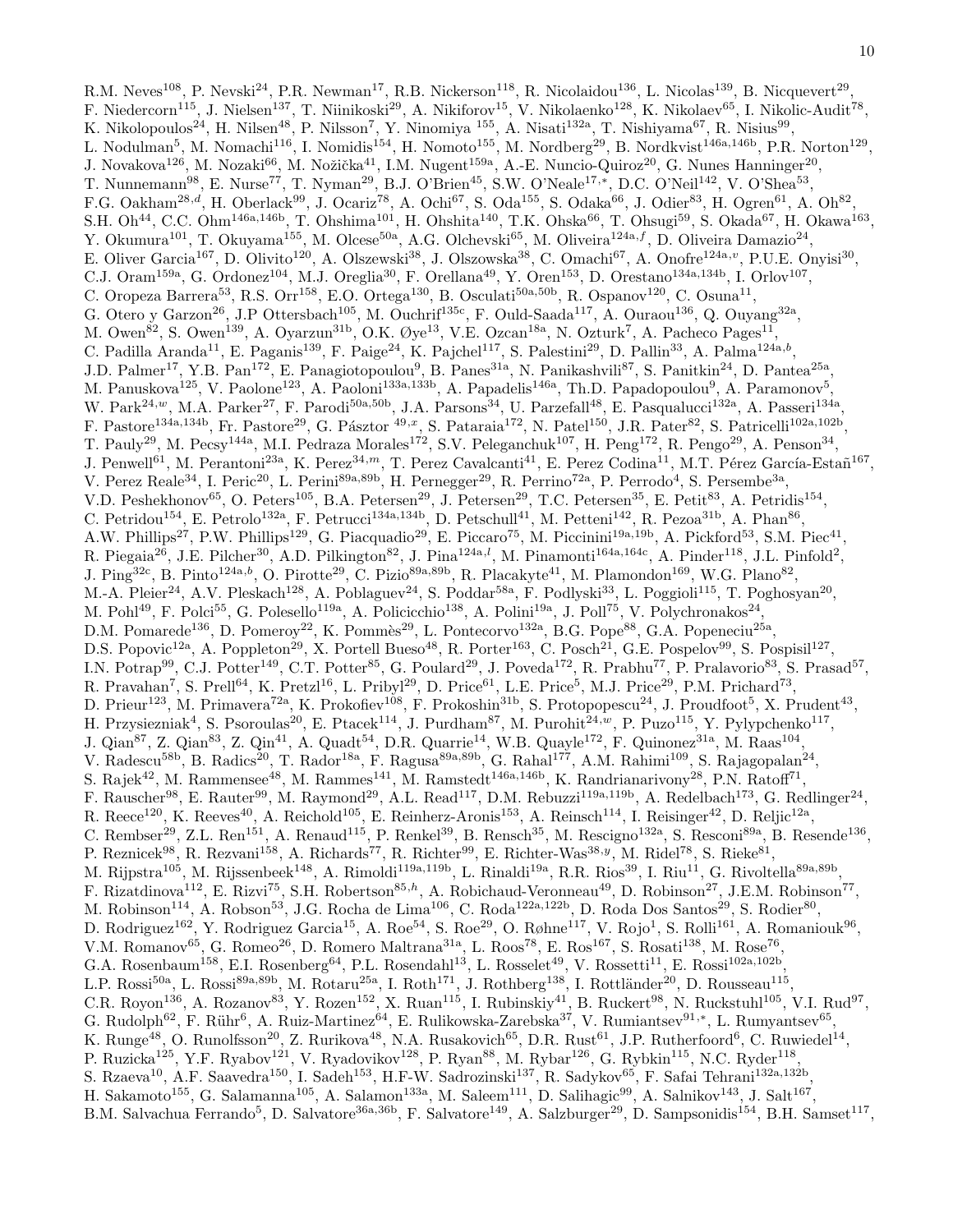H. Sandaker<sup>13</sup>, H.G. Sander<sup>81</sup>, M.P. Sanders<sup>98</sup>, M. Sandhoff<sup>174</sup>, P. Sandhu<sup>158</sup>, T. Sandoval<sup>27</sup>, R. Sandstroem<sup>105</sup>, S. Sandvoss<sup>174</sup>, D.P.C. Sankey<sup>129</sup>, A. Sansoni<sup>47</sup>, C. Santamarina Rios<sup>85</sup>, C. Santoni<sup>33</sup>, R. Santonico<sup>133a,133b</sup>, H. Santos<sup>124a</sup>, J.G. Saraiva<sup>124a, l</sup>, T. Sarangi<sup>172</sup>, E. Sarkisyan-Grinbaum<sup>7</sup>, F. Sarri<sup>122a,122b</sup>, G. Sartisohn<sup>174</sup>, O. Sasaki<sup>66</sup>, T. Sasaki<sup>66</sup>, N. Sasao<sup>68</sup>, I. Satsounkevitch<sup>90</sup>, G. Sauvage<sup>4</sup>, J.B. Sauvan<sup>115</sup>, P. Savard<sup>158,d</sup>, V. Savinov<sup>123</sup>, D.O. Savu<sup>29</sup>, P. Savva <sup>9</sup>, L. Sawyer<sup>24,*i*</sup>, D.H. Saxon<sup>53</sup>, L.P. Says<sup>33</sup>, C. Sbarra<sup>19a,19b</sup>, A. Sbrizzi<sup>19a,19b</sup>, O. Scallon<sup>93</sup>, D.A. Scannicchio<sup>163</sup>, J. Schaarschmidt<sup>115</sup>, P. Schacht<sup>99</sup>, U. Schäfer<sup>81</sup>, S. Schaetzel<sup>58b</sup>, A.C. Schaffer<sup>115</sup>, D. Schaile<sup>98</sup>, R.D. Schamberger<sup>148</sup>, A.G. Schamov<sup>107</sup>, V. Scharf<sup>58a</sup>, V.A. Schegelsky<sup>121</sup>, D. Scheirich<sup>87</sup>, M.I. Scherzer<sup>14</sup>, C. Schiavi<sup>50a,50b</sup>, J. Schieck<sup>98</sup>, M. Schioppa<sup>36a,36b</sup>, S. Schlenker<sup>29</sup>, J.L. Schlereth<sup>5</sup>, E. Schmidt<sup>48</sup>, M.P. Schmidt<sup>175,\*</sup>, K. Schmieden<sup>20</sup>, C. Schmitt<sup>81</sup>, M. Schmitz<sup>20</sup>, A. Schöning<sup>58b</sup>, M. Schott<sup>29</sup>, D. Schouten<sup>142</sup>, J. Schovancova<sup>125</sup>, M. Schram<sup>85</sup>, C. Schroeder<sup>81</sup>, N. Schroer<sup>58c</sup>, S. Schuh<sup>29</sup>, G. Schuler<sup>29</sup>, J. Schultes<sup>174</sup>, H.-C. Schultz-Coulon<sup>58a</sup>, H. Schulz<sup>15</sup>, J.W. Schumacher<sup>20</sup>, M. Schumacher<sup>48</sup>, B.A. Schumm<sup>137</sup>, Ph. Schune<sup>136</sup>, C. Schwanenberger<sup>82</sup>, A. Schwartzman<sup>143</sup>, Ph. Schwemling<sup>78</sup>, R. Schwienhorst<sup>88</sup>, R. Schwierz<sup>43</sup>, J. Schwindling<sup>136</sup>, W.G. Scott<sup>129</sup>, J. Searcy<sup>114</sup>, E. Sedykh<sup>121</sup>, E. Segura<sup>11</sup>, S.C. Seidel<sup>103</sup>, A. Seiden<sup>137</sup>, F. Seifert<sup>43</sup>, J.M. Seixas<sup>23a</sup>, G. Sekhniaidze<sup>102a</sup>, D.M. Seliverstov<sup>121</sup>, B. Sellden<sup>146a</sup>, G. Sellers<sup>73</sup>, M. Seman<sup>144b</sup>, N. Semprini-Cesari<sup>19a,19b</sup>, C. Serfon<sup>98</sup>, L. Serin<sup>115</sup>, R. Seuster<sup>99</sup>, H. Severini<sup>111</sup>, M.E. Sevior<sup>86</sup>, A. Sfyrla<sup>29</sup>, E. Shabalina<sup>54</sup>, M. Shamim<sup>114</sup>, L.Y. Shan<sup>32a</sup>, J.T. Shank<sup>21</sup>, Q.T. Shao<sup>86</sup>, M. Shapiro<sup>14</sup>, P.B. Shatalov<sup>95</sup>, L. Shaver<sup>6</sup>, C. Shaw<sup>53</sup>, K. Shaw<sup>164a,164c</sup>, D. Sherman<sup>175</sup>, P. Sherwood<sup>77</sup>, A. Shibata<sup>108</sup>, S. Shimizu<sup>29</sup>, M. Shimojima<sup>100</sup>, T. Shin<sup>56</sup>, A. Shmeleva<sup>94</sup>, M.J. Shochet<sup>30</sup>, D. Short<sup>118</sup>, M.A. Shupe<sup>6</sup>, P. Sicho<sup>125</sup>, A. Sidoti<sup>15</sup>, A. Siebel<sup>174</sup>, F. Siegert<sup>48</sup>, J. Siegrist<sup>14</sup>, Dj. Sijacki<sup>12a</sup>, O. Silbert<sup>171</sup>, J. Silva<sup>124a,z</sup>, Y. Silver<sup>153</sup>, D. Silverstein<sup>143</sup>, S.B. Silverstein<sup>146a</sup>, V. Simak<sup>127</sup>, O. Simard<sup>136</sup>, Lj. Simic<sup>12a</sup>, S. Simion<sup>115</sup>, B. Simmons<sup>77</sup>, M. Simonyan<sup>35</sup>, P. Sinervo<sup>158</sup>, N.B. Sinev<sup>114</sup>, V. Sipica<sup>141</sup>, G. Siragusa $^{81}$ , A.N. Sisakyan $^{65}$ , S.Yu. Sivoklokov $^{97}$ , J. Sjölin $^{146a,146b}$ , T.B. Sjursen $^{13}$ , L.A. Skinnari $^{14}$ , K. Skovpen<sup>107</sup>, P. Skubic<sup>111</sup>, N. Skvorodnev<sup>22</sup>, M. Slater<sup>17</sup>, T. Slavicek<sup>127</sup>, K. Sliwa<sup>161</sup>, T.J. Sloan<sup>71</sup>, J. Sloper<sup>29</sup>, V. Smakhtin<sup>171</sup>, S.Yu. Smirnov<sup>96</sup>, L.N. Smirnova<sup>97</sup>, O. Smirnova<sup>79</sup>, B.C. Smith<sup>57</sup>, D. Smith<sup>143</sup>, K.M. Smith<sup>53</sup>, M. Smizanska<sup>71</sup>, K. Smolek<sup>127</sup>, A.A. Snesarev<sup>94</sup>, S.W. Snow<sup>82</sup>, J. Snow<sup>111</sup>, J. Snuverink<sup>105</sup>, S. Snyder<sup>24</sup>, M. Soares<sup>124a</sup>, R. Sobie<sup>169,h</sup>, J. Sodomka<sup>127</sup>, A. Soffer<sup>153</sup>, C.A. Solans<sup>167</sup>, M. Solar<sup>127</sup>, J. Solc<sup>127</sup>, U. Soldevila<sup>167</sup>, E. Solfaroli Camillocci<sup>132a,132b</sup>, A.A. Solodkov<sup>128</sup>, O.V. Solovyanov<sup>128</sup>, J. Sondericker<sup>24</sup>, N. Soni<sup>2</sup>, V. Sopko<sup>127</sup>, B. Sopko<sup>127</sup>, M. Sorbi<sup>89a,89b</sup>, M. Sosebee<sup>7</sup>, A. Soukharev<sup>107</sup>, S. Spagnolo<sup>72a,72b</sup>, F. Spanò<sup>34</sup>, R. Spighi<sup>19a</sup>, G. Spigo<sup>29</sup>, F. Spila<sup>132a,132b</sup>, E. Spiriti<sup>134a</sup>, R. Spiwoks<sup>29</sup>, M. Spousta<sup>126</sup>, T. Spreitzer<sup>158</sup>, B. Spurlock<sup>7</sup>, R.D. St. Denis<sup>53</sup>, T. Stahl<sup>141</sup>, J. Stahlman<sup>120</sup>, R. Stamen<sup>58a</sup>, E. Stanecka<sup>29</sup>, R.W. Stanek<sup>5</sup>, C. Stanescu<sup>134a</sup>, S. Stapnes<sup>117</sup>, E.A. Starchenko<sup>128</sup>, J. Stark<sup>55</sup>, P. Staroba<sup>125</sup>, P. Starovoitov<sup>91</sup>, A. Staude<sup>98</sup>, P. Stavina<sup>144a</sup>, G. Stavropoulos<sup>14</sup>, G. Steele<sup>53</sup>, P. Steinbach<sup>43</sup>, P. Steinberg<sup>24</sup>, I. Stekl<sup>127</sup>, B. Stelzer<sup>142</sup>, H.J. Stelzer<sup>41</sup>, O. Stelzer-Chilton<sup>159a</sup>, H. Stenzel<sup>52</sup>, K. Stevenson<sup>75</sup>, G.A. Stewart<sup>53</sup>, J.A. Stillings<sup>20</sup>, T. Stockmanns<sup>20</sup>, M.C. Stockton<sup>29</sup>, K. Stoerig<sup>48</sup>, G. Stoicea<sup>25a</sup>, S. Stonjek<sup>99</sup>, P. Strachota<sup>126</sup>, A.R. Stradling<sup>7</sup>, A. Straessner<sup>43</sup>, J. Strandberg<sup>87</sup>, S. Strandberg<sup>146a,146b</sup>, A. Strandlie<sup>117</sup>, M. Strang<sup>109</sup>, E. Strauss<sup>143</sup>, M. Strauss<sup>111</sup>, P. Strizenec<sup>144b</sup>, R. Ströhmer<sup>173</sup>, D.M. Strom<sup>114</sup>, J.A. Strong<sup>76,\*</sup>, R. Stroynowski<sup>39</sup>, J. Strube<sup>129</sup>, B. Stugu<sup>13</sup>, I. Stumer<sup>24,\*</sup>, J. Stupak<sup>148</sup>, P. Sturm<sup>174</sup>, D.A. Soh<sup>151,r</sup>, D. Su<sup>143</sup>, S. Subramania<sup>2</sup>, Y. Sugaya<sup>116</sup>, T. Sugimoto<sup>101</sup>, C. Suhr<sup>106</sup>, K. Suita<sup>67</sup>, M. Suk<sup>126</sup>, V.V. Sulin<sup>94</sup>, S. Sultansoy<sup>3d</sup>, T. Sumida<sup>29</sup>, X. Sun<sup>55</sup>, J.E. Sundermann<sup>48</sup>, K. Suruliz<sup>164a,164b</sup>, S. Sushkov<sup>11</sup>, G. Susinno<sup>36a,36b</sup>, M.R. Sutton<sup>139</sup>, Y. Suzuki<sup>66</sup>, Yu.M. Sviridov<sup>128</sup>, S. Swedish<sup>168</sup>, I. Sykora<sup>144a</sup>, T. Sykora<sup>126</sup>, B. Szeless<sup>29</sup>, J. Sánchez<sup>167</sup>, D. Ta<sup>105</sup>, K. Tackmann<sup>29</sup>, A. Taffard<sup>163</sup>, R. Tafirout<sup>159a</sup>, A. Taga<sup>117</sup>, N. Taiblum<sup>153</sup>, Y. Takahashi<sup>101</sup>, H. Takai<sup>24</sup>, R. Takashima<sup>69</sup>, H. Takeda<sup>67</sup>, T. Takeshita<sup>140</sup>, M. Talby<sup>83</sup>, A. Talyshev<sup>107</sup>, M.C. Tamsett<sup>24</sup>, J. Tanaka<sup>155</sup>, R. Tanaka<sup>115</sup>, S. Tanaka<sup>131</sup>, S. Tanaka<sup>66</sup>, Y. Tanaka<sup>100</sup>, K. Tani<sup>67</sup>, N. Tannoury<sup>83</sup>, G.P. Tappern<sup>29</sup>, S. Tapprogge<sup>81</sup>, D. Tardif<sup>158</sup>, S. Tarem<sup>152</sup>, F. Tarrade<sup>24</sup>, G.F. Tartarelli<sup>89a</sup>, P. Tas<sup>126</sup>, M. Tasevsky<sup>125</sup>, E. Tassi<sup>36a,36b</sup>, M. Tatarkhanov<sup>14</sup>, C. Taylor<sup>77</sup>, F.E. Taylor<sup>92</sup>, G.N. Taylor<sup>86</sup>, W. Taylor<sup>159b</sup>, M. Teixeira Dias Castanheira<sup>75</sup>, P. Teixeira-Dias<sup>76</sup>, K.K. Temming<sup>48</sup>, H. Ten Kate<sup>29</sup>, P.K. Teng<sup>151</sup>, Y.D. Tennenbaum-Katan<sup>152</sup>, S. Terada<sup>66</sup>, K. Terashi<sup>155</sup>, J. Terron<sup>80</sup>, M. Terwort<sup>41,p</sup>, M. Testa<sup>47</sup>, R.J. Teuscher<sup>158,h</sup>, C.M. Tevlin<sup>82</sup>, J. Thadome<sup>174</sup>, J. Therhaag<sup>20</sup>, T. Theveneaux-Pelzer<sup>78</sup>, M. Thioye<sup>175</sup>, S. Thoma<sup>48</sup>, J.P. Thomas<sup>17</sup>, E.N. Thompson<sup>84</sup>, P.D. Thompson<sup>17</sup>, P.D. Thompson<sup>158</sup>, A.S. Thompson<sup>53</sup>, E. Thomson<sup>120</sup>, M. Thomson<sup>27</sup>, R.P. Thun<sup>87</sup>, T. Tic<sup>125</sup>, V.O. Tikhomirov<sup>94</sup>, Y.A. Tikhonov<sup>107</sup>, C.J.W.P. Timmermans<sup>104</sup>, P. Tipton<sup>175</sup>, F.J. Tique Aires Viegas<sup>29</sup>, S. Tisserant<sup>83</sup>, J. Tobias<sup>48</sup>, B. Toczek<sup>37</sup>, T. Todorov<sup>4</sup>, S. Todorova-Nova<sup>161</sup>, B. Toggerson<sup>163</sup>, J. Tojo<sup>66</sup>, S. Tokár<sup>144a</sup>, K. Tokunaga<sup>67</sup>, K. Tokushuku<sup>66</sup>, K. Tollefson<sup>88</sup>, M. Tomoto<sup>101</sup>, L. Tompkins<sup>14</sup>, K. Toms<sup>103</sup>, A. Tonazzo<sup>134a,134b</sup>, G. Tong<sup>32a</sup>, A. Tonoyan<sup>13</sup>, C. Topfel<sup>16</sup>, N.D. Topilin<sup>65</sup>, I. Torchiani<sup>29</sup>, E. Torrence<sup>114</sup>, E. Torró Pastor<sup>167</sup>, J. Toth<sup>83,x</sup>, F. Touchard<sup>83</sup>, D.R. Tovey<sup>139</sup>, D. Traynor<sup>75</sup>, T. Trefzger<sup>173</sup>, J. Treis<sup>20</sup>, L. Tremblet<sup>29</sup>, A. Tricoli<sup>29</sup>, I.M. Trigger<sup>159a</sup>, S. Trincaz-Duvoid<sup>78</sup>, T.N. Trinh<sup>78</sup>, M.F. Tripiana<sup>70</sup>, N. Triplett<sup>64</sup>, W. Trischuk<sup>158</sup>, A. Trivedi<sup>24,w</sup>, B. Trocmé<sup>55</sup>, C. Troncon<sup>89a</sup>, M. Trottier-McDonald<sup>142</sup>, A. Trzupek<sup>38</sup>, C. Tsarouchas<sup>29</sup>, J.C-L. Tseng<sup>118</sup>, M. Tsiakiris<sup>105</sup>, P.V. Tsiareshka<sup>90</sup>, D. Tsionou<sup>4</sup>, G. Tsipolitis<sup>9</sup>, V. Tsiskaridze<sup>48</sup>, E.G. Tskhadadze<sup>51</sup>, I.I. Tsukerman<sup>95</sup>, V. Tsulaia<sup>123</sup>, J.-W. Tsung<sup>20</sup>,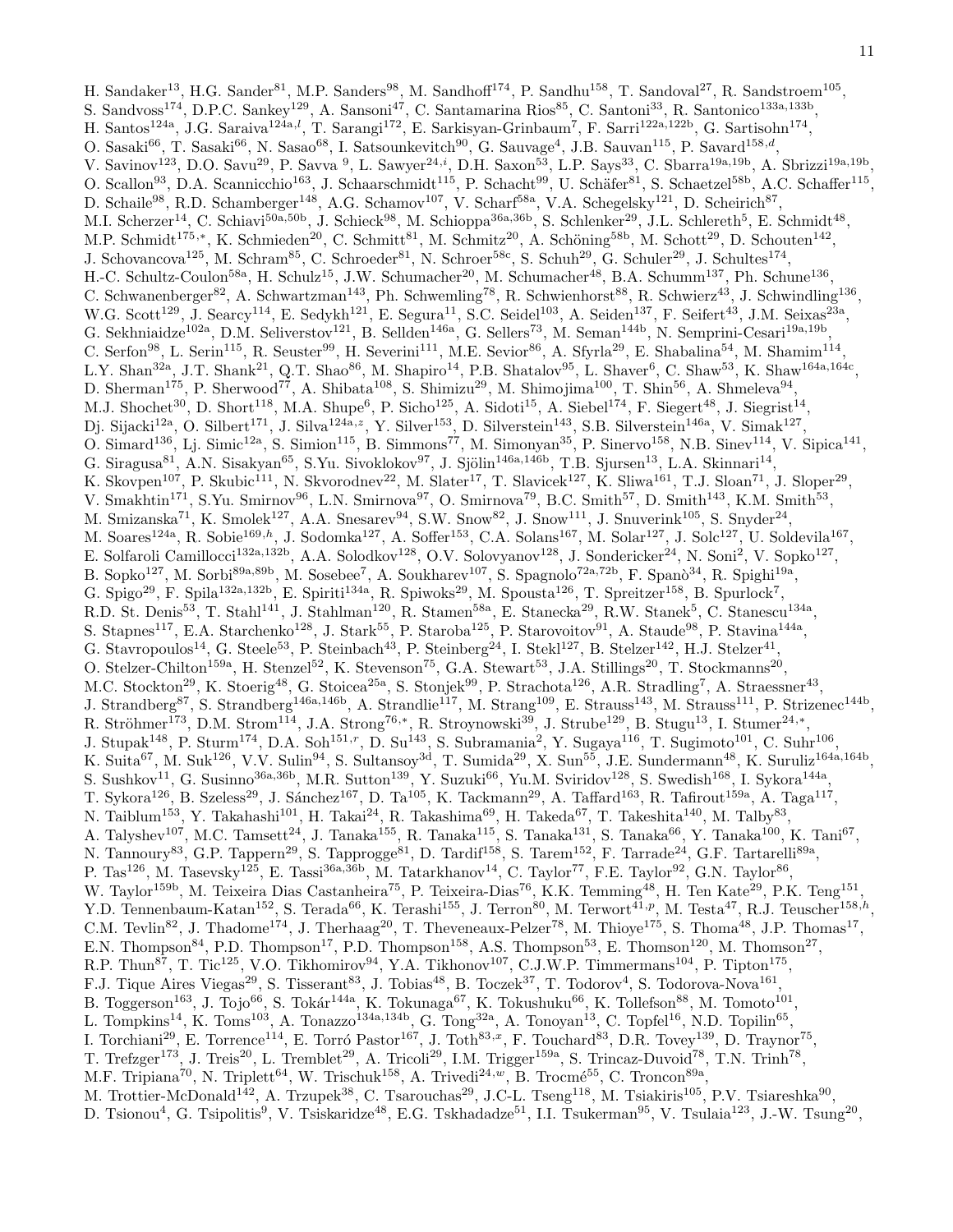S. Tsuno<sup>66</sup>, D. Tsybychev<sup>148</sup>, A. Tua<sup>139</sup>, J.M. Tuggle<sup>30</sup>, M. Turala<sup>38</sup>, D. Turecek<sup>127</sup>, I. Turk Cakir<sup>3e</sup>, E. Turlay<sup>105</sup>, P.M. Tuts<sup>34</sup>, A. Tykhonov<sup>74</sup>, M. Tylmad<sup>146a,146b</sup>, M. Tyndel<sup>129</sup>, D. Typaldos<sup>17</sup>, H. Tyrvainen<sup>29</sup>, G. Tzanakos<sup>8</sup>, K. Uchida<sup>20</sup>, I. Ueda<sup>155</sup>, R. Ueno<sup>28</sup>, M. Ugland<sup>13</sup>, M. Uhlenbrock<sup>20</sup>, M. Uhrmacher<sup>54</sup>, F. Ukegawa<sup>160</sup>, G. Unal<sup>29</sup>, D.G. Underwood<sup>5</sup>, A. Undrus<sup>24</sup>, G. Unel<sup>163</sup>, Y. Unno<sup>66</sup>, D. Urbaniec<sup>34</sup>, E. Urkovsky<sup>153</sup>, P. Urquijo<sup>49</sup>, P. Urrejola<sup>31a</sup>, G. Usai<sup>7</sup>, M. Uslenghi<sup>119a,119b</sup>, L. Vacavant<sup>83</sup>, V. Vacek<sup>127</sup>, B. Vachon<sup>85</sup>, S. Vahsen<sup>14</sup>, C. Valderanis<sup>99</sup>, J. Valenta<sup>125</sup>, P. Valente<sup>132a</sup>, S. Valentinetti<sup>19a,19b</sup>, S. Valkar<sup>126</sup>, E. Valladolid Gallego<sup>167</sup>, S. Vallecorsa<sup>152</sup>, J.A. Valls Ferrer<sup>167</sup>, H. van der Graaf<sup>105</sup>, E. van der Kraaij<sup>105</sup>, R. Van Der Leeuw<sup>105</sup>, E. van der Poel<sup>105</sup>, D. van der Ster<sup>29</sup>, B. Van Eijk<sup>105</sup>, N. van Eldik<sup>84</sup>, P. van Gemmeren<sup>5</sup>, Z. van Kesteren<sup>105</sup>, I. van Vulpen<sup>105</sup>, W. Vandelli<sup>29</sup>, G. Vandoni<sup>29</sup>, A. Vaniachine<sup>5</sup>, P. Vankov<sup>41</sup>, F. Vannucci<sup>78</sup>, F. Varela Rodriguez<sup>29</sup>, R. Vari<sup>132a</sup>, E.W. Varnes<sup>6</sup>, D. Varouchas<sup>14</sup>, A. Vartapetian<sup>7</sup>, K.E. Varvell<sup>150</sup>, V.I. Vassilakopoulos<sup>56</sup>, F. Vazeille<sup>33</sup>, G. Vegni<sup>89a,89b</sup>, J.J. Veillet<sup>115</sup>, C. Vellidis<sup>8</sup>, F. Veloso<sup>124a</sup>, R. Veness<sup>29</sup>, S. Veneziano<sup>132a</sup>, A. Ventura<sup>72a,72b</sup>, D. Ventura<sup>138</sup>, M. Venturi<sup>48</sup>, N. Venturi<sup>16</sup>, V. Vercesi<sup>119a</sup>, M. Verducci<sup>138</sup>, W. Verkerke<sup>105</sup>, J.C. Vermeulen<sup>105</sup>, A. Vest<sup>43</sup>, M.C. Vetterli<sup>142,d</sup>, I. Vichou<sup>165</sup>, T. Vickey<sup>145b,aa</sup>, G.H.A. Viehhauser<sup>118</sup>, S. Viel<sup>168</sup>, M. Villa<sup>19a,19b</sup>, M. Villaplana Perez<sup>167</sup>, E. Vilucchi<sup>47</sup>, M.G. Vincter<sup>28</sup>, E. Vinek<sup>29</sup>, V.B. Vinogradov<sup>65</sup>, M. Virchaux<sup>136,∗</sup>, S. Viret<sup>33</sup>, J. Virzi<sup>14</sup>, A. Vitale <sup>19a, 19b</sup>, O. Vitells<sup>171</sup>, M. Viti<sup>41</sup>, I. Vivarelli<sup>48</sup>, F. Vives Vaque<sup>11</sup>, S. Vlachos<sup>9</sup>, M. Vlasak<sup>127</sup>, N. Vlasov<sup>20</sup>, A. Vogel<sup>20</sup>, P. Vokac<sup>127</sup>, M. Volpi<sup>11</sup>, G. Volpini<sup>89a</sup>, H. von der Schmitt<sup>99</sup>, J. von Loeben<sup>99</sup>, H. von Radziewski<sup>48</sup>, E. von Toerne<sup>20</sup>, V. Vorobel<sup>126</sup>, A.P. Vorobiev<sup>128</sup>, V. Vorwerk<sup>11</sup>, M. Vos<sup>167</sup>, R. Voss<sup>29</sup>, T.T. Voss<sup>174</sup>, J.H. Vossebeld<sup>73</sup>, A.S. Vovenko<sup>128</sup>, N. Vranjes<sup>12a</sup>, M. Vranjes Milosavljevic<sup>12a</sup>, V. Vrba<sup>125</sup>, M. Vreeswijk<sup>105</sup>, T. Vu Anh<sup>81</sup>, R. Vuillermet<sup>29</sup>, I. Vukotic<sup>115</sup>, W. Wagner<sup>174</sup>, P. Wagner<sup>120</sup>, H. Wahlen<sup>174</sup>, J. Wakabayashi<sup>101</sup>, J. Walbersloh<sup>42</sup>, S. Walch<sup>87</sup>, J. Walder<sup>71</sup>, R. Walker<sup>98</sup>, W. Walkowiak<sup>141</sup>, R. Wall<sup>175</sup>, P. Waller<sup>73</sup>, C. Wang<sup>44</sup>, H. Wang<sup>172</sup>, J. Wang<sup>151</sup>, J. Wang<sup>32d</sup>, J.C. Wang<sup>138</sup>, R. Wang<sup>103</sup>, S.M. Wang<sup>151</sup>, A. Warburton<sup>85</sup>, C.P. Ward<sup>27</sup>, M. Warsinsky<sup>48</sup>, P.M. Watkins<sup>17</sup>, A.T. Watson<sup>17</sup>, M.F. Watson<sup>17</sup>, G. Watts<sup>138</sup>, S. Watts<sup>82</sup>, A.T. Waugh<sup>150</sup>, B.M. Waugh<sup>77</sup>, J. Weber<sup>42</sup>, M. Weber<sup>129</sup>, M.S. Weber<sup>16</sup>, P. Weber<sup>54</sup>, A.R. Weidberg<sup>118</sup>, J. Weingarten<sup>54</sup>, C. Weiser<sup>48</sup>, H. Wellenstein<sup>22</sup>, P.S. Wells<sup>29</sup>, M. Wen<sup>47</sup>, T. Wenaus<sup>24</sup>, S. Wendler<sup>123</sup>, Z. Weng<sup>151,r</sup>, T. Wengler<sup>29</sup>, S. Wenig<sup>29</sup>, N. Wermes<sup>20</sup>, M. Werner<sup>48</sup>, P. Werner<sup>29</sup>, M. Werth<sup>163</sup>, M. Wessels<sup>58a</sup>, K. Whalen<sup>28</sup>, S.J. Wheeler-Ellis<sup>163</sup>, S.P. Whitaker<sup>21</sup>, A. White<sup>7</sup>, M.J. White<sup>86</sup>, S. White<sup>24</sup>, S.R. Whitehead<sup>118</sup>, D. Whiteson<sup>163</sup>, D. Whittington<sup>61</sup>, F. Wicek<sup>115</sup>, D. Wicke<sup>174</sup>, F.J. Wickens<sup>129</sup>, W. Wiedenmann<sup>172</sup>, M. Wielers<sup>129</sup>, P. Wienemann<sup>20</sup>, C. Wiglesworth<sup>73</sup>, L.A.M. Wiik<sup>48</sup>, P.A. Wijeratne<sup>77</sup>, A. Wildauer<sup>167</sup>, M.A. Wildt<sup>41,p</sup>, I. Wilhelm<sup>126</sup>, H.G. Wilkens<sup>29</sup>, J.Z. Will<sup>98</sup>, E. Williams<sup>34</sup>, H.H. Williams<sup>120</sup>, W. Willis<sup>34</sup>, S. Willocq<sup>84</sup>, J.A. Wilson<sup>17</sup>, M.G. Wilson<sup>143</sup>, A. Wilson<sup>87</sup>, I. Wingerter-Seez<sup>4</sup>, S. Winkelmann<sup>48</sup>, F. Winklmeier<sup>29</sup>, M. Wittgen<sup>143</sup>, M.W. Wolter<sup>38</sup>, H. Wolters<sup>124a,f</sup>, G. Wooden<sup>118</sup>, B.K. Wosiek<sup>38</sup>, J. Wotschack<sup>29</sup>, M.J. Woudstra<sup>84</sup>, K. Wraight<sup>53</sup>, C. Wright<sup>53</sup>, B. Wrona<sup>73</sup>, S.L. Wu<sup>172</sup>, X. Wu<sup>49</sup>, Y. Wu<sup>32b</sup>, E. Wulf<sup>34</sup>, R. Wunstorf<sup>42</sup>, B.M. Wynne<sup>45</sup>, L. Xaplanteris<sup>9</sup>, S. Xella<sup>35</sup>, S. Xie<sup>48</sup>, Y. Xie<sup>32a</sup>, C. Xu<sup>32b</sup>, D. Xu<sup>139</sup>, G. Xu<sup>32a</sup>, B. Yabsley<sup>150</sup>, M. Yamada<sup>66</sup>, A. Yamamoto<sup>66</sup>, K. Yamamoto<sup>64</sup>, S. Yamamoto<sup>155</sup>, T. Yamamura<sup>155</sup>, J. Yamaoka<sup>44</sup>, T. Yamazaki<sup>155</sup>, Y. Yamazaki<sup>67</sup>, Z. Yan<sup>21</sup>, H. Yang<sup>87</sup>, U.K. Yang<sup>82</sup>, Y. Yang<sup>61</sup>, Y. Yang<sup>32a</sup>, Z. Yang<sup>146a,146b</sup>, S. Yanush<sup>91</sup>, W-M. Yao<sup>14</sup>, Y. Yao<sup>14</sup>, Y. Yasu<sup>66</sup>, J. Ye<sup>39</sup>, S. Ye<sup>24</sup>, M. Yilmaz<sup>3c</sup>, R. Yoosoofmiya<sup>123</sup>, K. Yorita<sup>170</sup>, R. Yoshida<sup>5</sup>, C. Young<sup>143</sup>, S. Youssef<sup>21</sup>, D. Yu<sup>24</sup>, J. Yu<sup>7</sup>, J. Yu<sup>32c,ab</sup>, L. Yuan<sup>32a,ac</sup>, A. Yurkewicz<sup>148</sup>, V.G. Zaets <sup>128</sup>, R. Zaidan<sup>63</sup>, A.M. Zaitsev<sup>128</sup>, Z. Zajacova<sup>29</sup>, Yo.K. Zalite <sup>121</sup>, L. Zanello<sup>132a,132b</sup>, P. Zarzhitsky<sup>39</sup>, A. Zaytsev<sup>107</sup>, C. Zeitnitz<sup>174</sup>, M. Zeller<sup>175</sup>, P.F. Zema<sup>29</sup>, A. Zemla<sup>38</sup>, C. Zendler<sup>20</sup>, A.V. Zenin<sup>128</sup>, O. Zenin<sup>128</sup>, T. Ženiš<sup>144a</sup>, Z. Zenonos<sup>122a,122b</sup>, S. Zenz<sup>14</sup>, D. Zerwas<sup>115</sup>, G. Zevi della Porta<sup>57</sup>, Z. Zhan<sup>32d</sup>, D. Zhang<sup>32b</sup>, H. Zhang<sup>88</sup>, J. Zhang<sup>5</sup>, X. Zhang<sup>32d</sup>, Z. Zhang<sup>115</sup>, L. Zhao<sup>108</sup>, T. Zhao<sup>138</sup>, Z. Zhao<sup>32b</sup>, A. Zhemchugov<sup>65</sup>, S. Zheng<sup>32a</sup>, J. Zhong<sup>151,ad</sup>, B. Zhou<sup>87</sup>, N. Zhou<sup>163</sup>, Y. Zhou<sup>151</sup>, C.G. Zhu<sup>32d</sup>, H. Zhu<sup>41</sup>, Y. Zhu<sup>172</sup>, X. Zhuang<sup>98</sup>, V. Zhuravlov<sup>99</sup>, D. Zieminska<sup>61</sup>, B. Zilka<sup>144a</sup>, R. Zimmermann<sup>20</sup>, S. Zimmermann<sup>20</sup>, S. Zimmermann<sup>48</sup>, M. Ziolkowski<sup>141</sup>, R. Zitoun<sup>4</sup>, L. Živković<sup>34</sup>, V.V. Zmouchko<sup>128,\*</sup>, G. Zobernig<sup>172</sup>, A. Zoccoli<sup>19a,19b</sup>, Y. Zolnierowski<sup>4</sup>, A. Zsenei<sup>29</sup>, M. zur Nedden<sup>15</sup>, V. Zutshi<sup>106</sup>, L. Zwalinski<sup>29</sup>.

<sup>1</sup> University at Albany, 1400 Washington Ave, Albany, NY 12222, United States of America

<sup>2</sup> University of Alberta, Department of Physics, Centre for Particle Physics, Edmonton, AB T6G 2G7, Canada

 $3$  Ankara University<sup>(a)</sup>, Faculty of Sciences, Department of Physics, TR 061000 Tandogan, Ankara; Dumlupinar University<sup>(b)</sup>, Faculty of Arts and Sciences, Department of Physics, Kutahya; Gazi University<sup>(c)</sup>, Faculty of Arts and Sciences, Department of Physics, 06500, Teknikokullar, Ankara; TOBB University of Economics and Technology<sup>(d)</sup>, Faculty of Arts and Sciences, Division of Physics, 06560, Sogutozu, Ankara; Turkish Atomic Energy Authority<sup>(e)</sup>, 06530, Lodumlu, Ankara, Turkey

<sup>4</sup> LAPP, Université de Savoie, CNRS/IN2P3, Annecy-le-Vieux, France

<sup>5</sup> Argonne National Laboratory, High Energy Physics Division, 9700 S. Cass Avenue, Argonne IL 60439, United States of America

<sup>6</sup> University of Arizona, Department of Physics, Tucson, AZ 85721, United States of America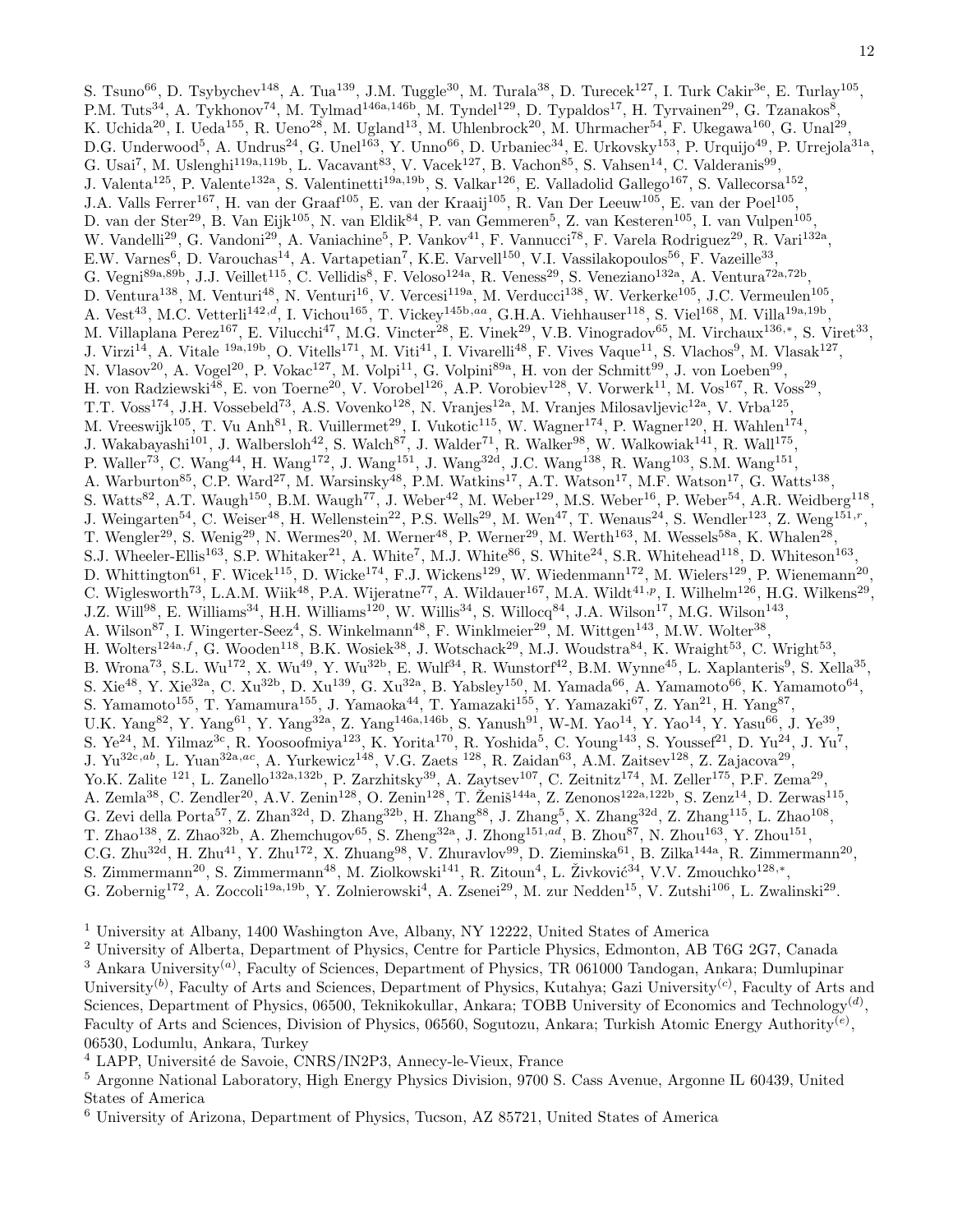<sup>7</sup> The University of Texas at Arlington, Department of Physics, Box 19059, Arlington, TX 76019, United States of America

<sup>8</sup> University of Athens, Nuclear & Particle Physics, Department of Physics, Panepistimiopouli, Zografou, GR 15771 Athens, Greece

<sup>9</sup> National Technical University of Athens, Physics Department, 9-Iroon Polytechniou, GR 15780 Zografou, Greece

<sup>10</sup> Institute of Physics, Azerbaijan Academy of Sciences, H. Javid Avenue 33, AZ 143 Baku, Azerbaijan

<sup>11</sup> Institut de Física d'Altes Energies, IFAE, Edifici Cn, Universitat Autònoma de Barcelona, ES - 08193 Bellaterra (Barcelona), Spain

<sup>12</sup> University of Belgrade<sup>(a)</sup>, Institute of Physics, P.O. Box 57, 11001 Belgrade; Vinca Institute of Nuclear Sciences<sup> $(b)$ </sup>M. Petrovica Alasa 12-14, 11000 Belgrade, Serbia, Serbia

<sup>13</sup> University of Bergen, Department for Physics and Technology, Allegaten 55, NO - 5007 Bergen, Norway

<sup>14</sup> Lawrence Berkeley National Laboratory and University of California, Physics Division, MS50B-6227, 1 Cyclotron Road, Berkeley, CA 94720, United States of America

<sup>15</sup> Humboldt University, Institute of Physics, Berlin, Newtonstr. 15, D-12489 Berlin, Germany

<sup>16</sup> University of Bern, Albert Einstein Center for Fundamental Physics, Laboratory for High Energy Physics, Sidlerstrasse 5, CH - 3012 Bern, Switzerland

<sup>17</sup> University of Birmingham, School of Physics and Astronomy, Edgbaston, Birmingham B15 2TT, United Kingdom <sup>18</sup> Bogazici University<sup>(a)</sup>, Faculty of Sciences, Department of Physics, TR - 80815 Bebek-Istanbul; Dogus

University<sup>(b)</sup>, Faculty of Arts and Sciences, Department of Physics, 34722, Kadikoy, Istanbul; <sup>(c)</sup>Gaziantep University, Faculty of Engineering, Department of Physics Engineering, 27310, Sehitkamil, Gaziantep, Turkey; Istanbul Technical University<sup>(d)</sup>, Faculty of Arts and Sciences, Department of Physics, 34469, Maslak, Istanbul, Turkey

<sup>19</sup> INFN Sezione di Bologna<sup>(a)</sup>; Università di Bologna, Dipartimento di Fisica<sup>(b)</sup>, viale C. Berti Pichat, 6/2, IT -40127 Bologna, Italy

<sup>20</sup> University of Bonn, Physikalisches Institut, Nussallee 12, D - 53115 Bonn, Germany

<sup>21</sup> Boston University, Department of Physics, 590 Commonwealth Avenue, Boston, MA 02215, United States of America

<sup>22</sup> Brandeis University, Department of Physics, MS057, 415 South Street, Waltham, MA 02454, United States of America

 $^{23}$  Universidade Federal do Rio De Janeiro, COPPE/EE/IF  $^{(a)}$ , Caixa Postal 68528, Ilha do Fundao, BR - 21945-970 Rio de Janeiro; (b)Universidade de Sao Paulo, Instituto de Fisica, R.do Matao Trav. R.187, Sao Paulo - SP, 05508 - 900, Brazil

<sup>24</sup> Brookhaven National Laboratory, Physics Department, Bldg. 510A, Upton, NY 11973, United States of America <sup>25</sup> National Institute of Physics and Nuclear Engineering<sup>(a)</sup>Bucharest-Magurele, Str. Atomistilor 407, P.O. Box MG-6, R-077125, Romania; University Politehnica Bucharest<sup>(b)</sup>, Rectorat - AN 001, 313 Splaiul Independentei,

sector 6, 060042 Bucuresti; West University<sup>(c)</sup> in Timisoara, Bd. Vasile Parvan 4, Timisoara, Romania

<sup>26</sup> Universidad de Buenos Aires, FCEyN, Dto. Fisica, Pab I - C. Universitaria, 1428 Buenos Aires, Argentina

<sup>27</sup> University of Cambridge, Cavendish Laboratory, J J Thomson Avenue, Cambridge CB3 0HE, United Kingdom

<sup>28</sup> Carleton University, Department of Physics, 1125 Colonel By Drive, Ottawa ON K1S 5B6, Canada

<sup>29</sup> CERN, CH - 1211 Geneva 23, Switzerland

<sup>30</sup> University of Chicago, Enrico Fermi Institute, 5640 S. Ellis Avenue, Chicago, IL 60637, United States of America  $^{31}$  Pontificia Universidad Católica de Chile, Facultad de Fisica, Departamento de Fisica<sup>(a)</sup>, Avda. Vicuna Mackenna 4860, San Joaquin, Santiago; Universidad Técnica Federico Santa María, Departamento de Física<sup>(b)</sup>, Avda. Espãna 1680, Casilla 110-V, Valparaíso, Chile

 $32$  Institute of High Energy Physics, Chinese Academy of Sciences<sup>(a)</sup>, P.O. Box 918, 19 Yuquan Road, Shijing Shan District, CN - Beijing 100049; University of Science & Technology of China (USTC), Department of Modern

Physics<sup>(b)</sup>, Hefei, CN - Anhui 230026; Nanjing University, Department of Physics<sup>(c)</sup>, Nanjing, CN - Jiangsu 210093; Shandong University, High Energy Physics  $Group^{(d)}$ , Jinan, CN - Shandong 250100, China

<sup>33</sup> Laboratoire de Physique Corpusculaire, Clermont Université, Université Blaise Pascal, CNRS/IN2P3, FR - 63177 Aubiere Cedex, France

<sup>34</sup> Columbia University, Nevis Laboratory, 136 So. Broadway, Irvington, NY 10533, United States of America

<sup>35</sup> University of Copenhagen, Niels Bohr Institute, Blegdamsvej 17, DK - 2100 Kobenhavn 0, Denmark

 $^{36}$  INFN Gruppo Collegato di Cosenza $^{(a)}$ ; Università della Calabria, Dipartimento di Fisica $^{(b)}$ , IT-87036 Arcavacata di Rende, Italy

<sup>37</sup> Faculty of Physics and Applied Computer Science of the AGH-University of Science and Technology, (FPACS, AGH-UST), al. Mickiewicza 30, PL-30059 Cracow, Poland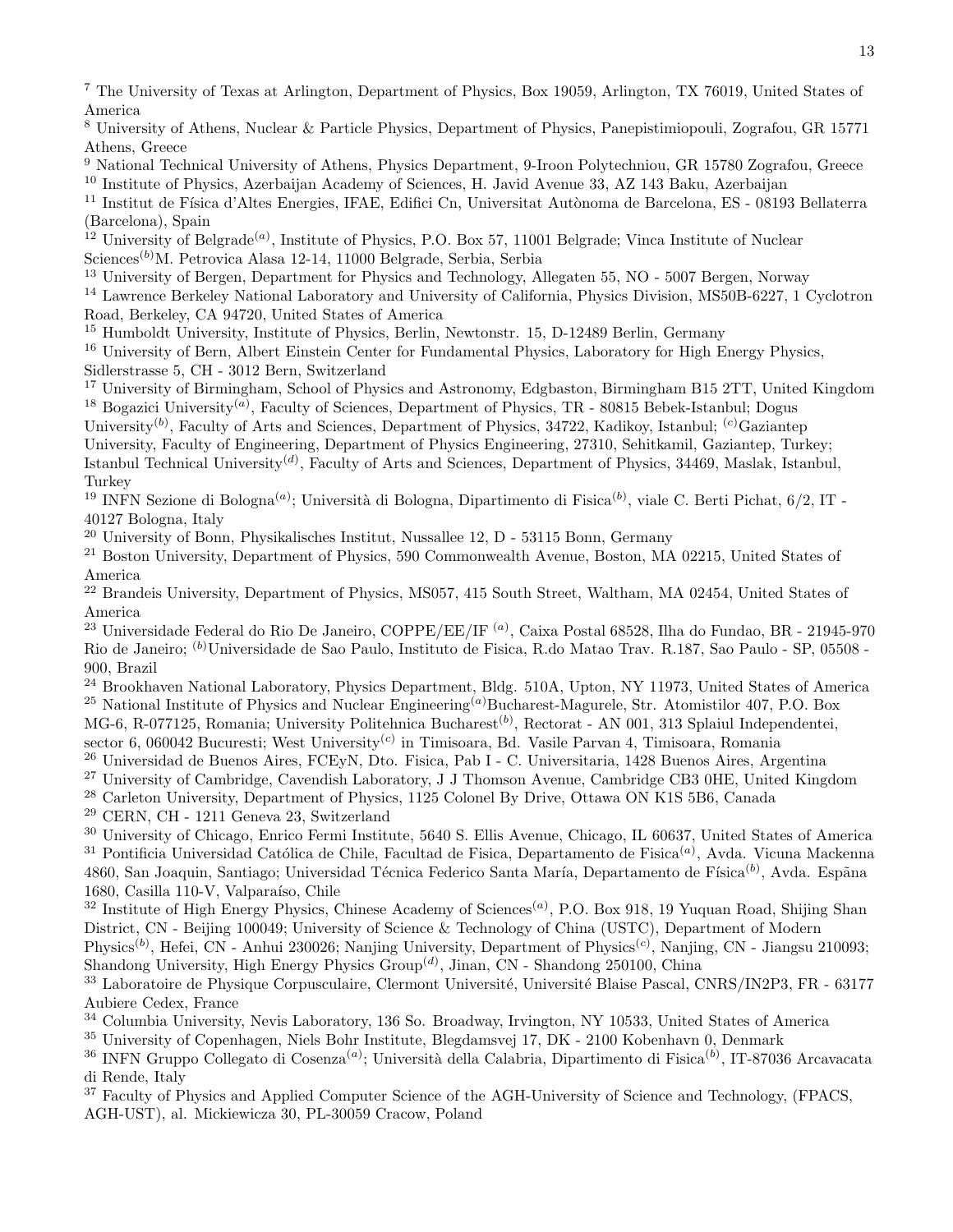<sup>38</sup> The Henryk Niewodniczanski Institute of Nuclear Physics, Polish Academy of Sciences, ul. Radzikowskiego 152, PL - 31342 Krakow, Poland

- <sup>39</sup> Southern Methodist University, Physics Department, 106 Fondren Science Building, Dallas, TX 75275-0175, United States of America
- <sup>40</sup> University of Texas at Dallas, 800 West Campbell Road, Richardson, TX 75080-3021, United States of America

<sup>41</sup> DESY, Notkestr. 85, D-22603 Hamburg and Platanenallee 6, D-15738 Zeuthen, Germany

<sup>42</sup> TU Dortmund, Experimentelle Physik IV, DE - 44221 Dortmund, Germany

<sup>43</sup> Technical University Dresden, Institut für Kern- und Teilchenphysik, Zellescher Weg 19, D-01069 Dresden, Germany

<sup>44</sup> Duke University, Department of Physics, Durham, NC 27708, United States of America

<sup>45</sup> University of Edinburgh, SUPA - School of Physics and Astronomy, James Clerk Maxwell Building, The Kings Buildings, Mayfield Road, Edinburgh EH9 3JZ, United Kingdom

<sup>46</sup> Fachhochschule Wiener Neustadt; Johannes Gutenbergstrasse 3 AT - 2700 Wiener Neustadt, Austria

<sup>47</sup> INFN Laboratori Nazionali di Frascati, via Enrico Fermi 40, IT-00044 Frascati, Italy

<sup>48</sup> Albert-Ludwigs-Universität, Fakultät für Mathematik und Physik, Hermann-Herder Str. 3, D - 79104 Freiburg i.Br., Germany

 $^{49}$ Université de Genève, Section de Physique, 24 rue Ernest Ansermet, CH - 1211 Geneve 4, Switzerland

<sup>50</sup> INFN Sezione di Genova<sup>(a)</sup>; Università di Genova, Dipartimento di Fisica<sup>(b)</sup>, via Dodecaneso 33, IT - 16146 Genova, Italy

<sup>51</sup> Institute of Physics of the Georgian Academy of Sciences, 6 Tamarashvili St., GE - 380077 Tbilisi; Tbilisi State University, HEP Institute, University St. 9, GE - 380086 Tbilisi, Georgia

<sup>52</sup> Justus-Liebig-Universität Giessen, II Physikalisches Institut, Heinrich-Buff Ring 16, D-35392 Giessen, Germany

<sup>53</sup> University of Glasgow, SUPA - School of Physics and Astronomy, Glasgow G12 8QQ, United Kingdom

<sup>54</sup> Georg-August-Universität, II. Physikalisches Institut, Friedrich-Hund Platz 1, D-37077 Göttingen, Germany

<sup>55</sup> Laboratoire de Physique Subatomique et de Cosmologie, Université Joseph Fourier, CNRS-IN2P3, INPG, Grenoble, France, France

<sup>56</sup> Hampton University, Department of Physics, Hampton, VA 23668, United States of America

<sup>57</sup> Harvard University, Laboratory for Particle Physics and Cosmology, 18 Hammond Street, Cambridge, MA 02138, United States of America

<sup>58</sup> Ruprecht-Karls-Universität Heidelberg: Kirchhoff-Institut für Physik<sup>(a)</sup>, Im Neuenheimer Feld 227, D-69120 Heidelberg; Physikalisches Institut<sup>(b)</sup>, Philosophenweg 12, D-69120 Heidelberg; ZITI Ruprecht-Karls-University Heidelberg<sup>(c)</sup>, Lehrstuhl für Informatik V, B6, 23-29, DE - 68131 Mannheim, Germany

<sup>59</sup> Hiroshima University, Faculty of Science, 1-3-1 Kagamiyama, Higashihiroshima-shi, JP - Hiroshima 739-8526, Japan

<sup>60</sup> Hiroshima Institute of Technology, Faculty of Applied Information Science, 2-1-1 Miyake Saeki-ku, Hiroshima-shi, JP - Hiroshima 731-5193, Japan

<sup>61</sup> Indiana University, Department of Physics, Swain Hall West 117, Bloomington, IN 47405-7105, United States of America

 $62$  Institut für Astro- und Teilchenphysik, Technikerstrasse 25, A - 6020 Innsbruck, Austria

<sup>63</sup> University of Iowa, 203 Van Allen Hall, Iowa City, IA 52242-1479, United States of America

<sup>64</sup> Iowa State University, Department of Physics and Astronomy, Ames High Energy Physics Group, Ames, IA 50011-3160, United States of America

<sup>65</sup> Joint Institute for Nuclear Research, JINR Dubna, RU-141980 Moscow Region, Russia, Russia

<sup>66</sup> KEK, High Energy Accelerator Research Organization, 1-1 Oho, Tsukuba-shi, Ibaraki-ken 305-0801, Japan

<sup>67</sup> Kobe University, Graduate School of Science, 1-1 Rokkodai-cho, Nada-ku, JP Kobe 657-8501, Japan

<sup>68</sup> Kyoto University, Faculty of Science, Oiwake-cho, Kitashirakawa, Sakyou-ku, Kyoto-shi, JP - Kyoto 606-8502, Japan

<sup>69</sup> Kyoto University of Education, 1 Fukakusa, Fujimori, fushimi-ku, Kyoto-shi, JP - Kyoto 612-8522, Japan

<sup>70</sup> Universidad Nacional de La Plata, FCE, Departamento de Física, IFLP (CONICET-UNLP), C.C. 67, 1900 La Plata, Argentina

<sup>71</sup> Lancaster University, Physics Department, Lancaster LA1 4YB, United Kingdom

<sup>72</sup> INFN Sezione di Lecce<sup>(a)</sup>; Università del Salento, Dipartimento di Fisica<sup>(b)</sup>Via Arnesano IT - 73100 Lecce, Italy <sup>73</sup> University of Liverpool, Oliver Lodge Laboratory, P.O. Box 147, Oxford Street, Liverpool L69 3BX, United Kingdom

<sup>74</sup> Jožef Stefan Institute and University of Ljubljana, Department of Physics, SI-1000 Ljubljana, Slovenia

<sup>75</sup> Queen Mary University of London, Department of Physics, Mile End Road, London E1 4NS, United Kingdom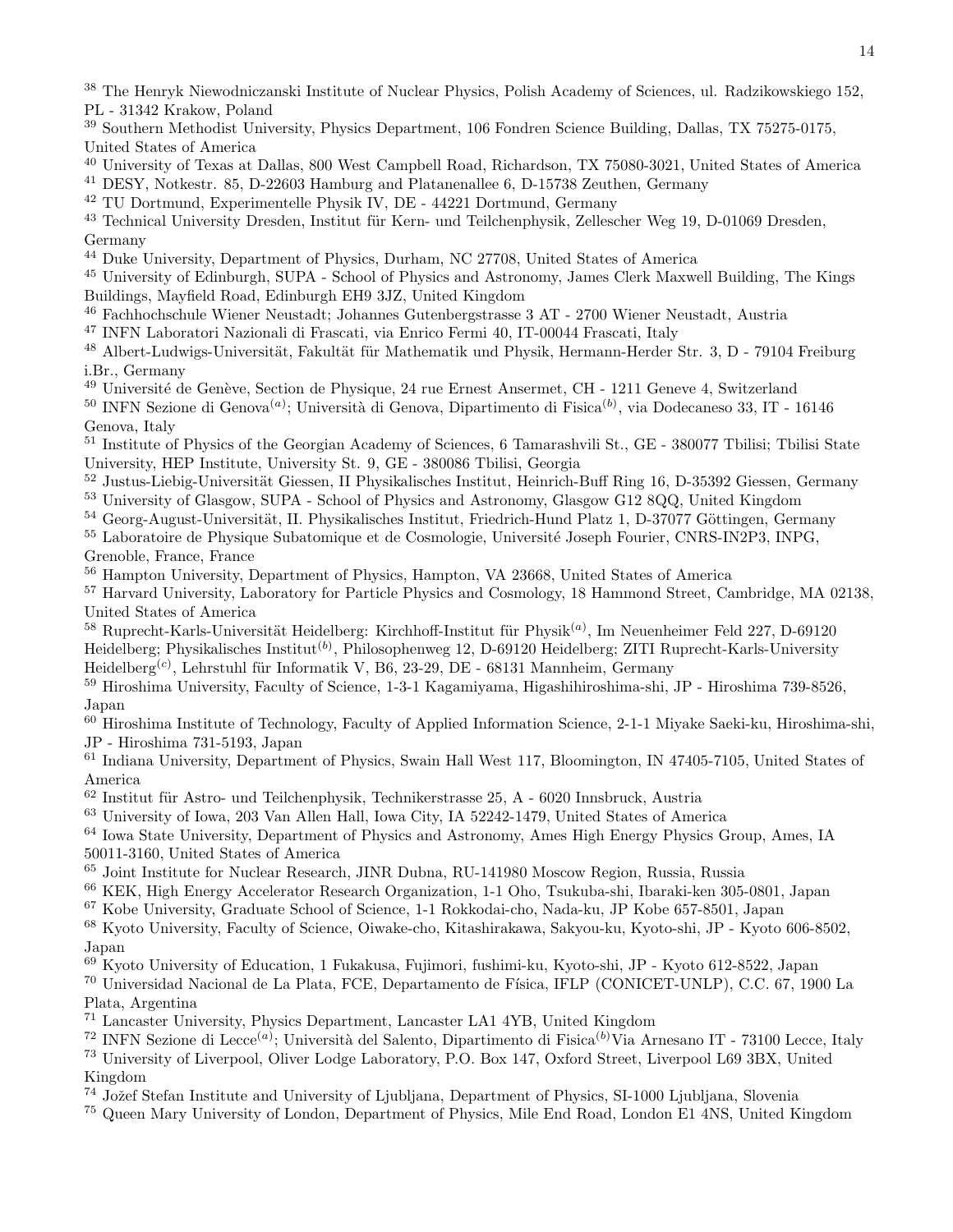<sup>76</sup> Royal Holloway, University of London, Department of Physics, Egham Hill, Egham, Surrey TW20 0EX, United Kingdom

- <sup>77</sup> University College London, Department of Physics and Astronomy, Gower Street, London WC1E 6BT, United Kingdom
- <sup>78</sup> Laboratoire de Physique Nucléaire et de Hautes Energies, UPMC, Université Paris Diderot, CNRS/IN2P3, 4 place Jussieu, FR - 75252 Paris Cedex 05, France

<sup>79</sup> Fysiska institutionen, Lunds universitet, Box 118, SE - 221 00 Lund, Sweden

<sup>80</sup> Universidad Autonoma de Madrid, Facultad de Ciencias, Departamento de Fisica Teorica, ES - 28049 Madrid, Spain

 $81$  Universität Mainz, Institut für Physik, Staudinger Weg 7, DE - 55099 Mainz, Germany

<sup>82</sup> University of Manchester, School of Physics and Astronomy, Manchester M13 9PL, United Kingdom

<sup>83</sup> CPPM, Aix-Marseille Université, CNRS/IN2P3, Marseille, France

<sup>84</sup> University of Massachusetts, Department of Physics, 710 North Pleasant Street, Amherst, MA 01003, United States of America

<sup>85</sup> McGill University, High Energy Physics Group, 3600 University Street, Montreal, Quebec H3A 2T8, Canada <sup>86</sup> University of Melbourne, School of Physics, AU - Parkville, Victoria 3010, Australia

<sup>87</sup> The University of Michigan, Department of Physics, 2477 Randall Laboratory, 500 East University, Ann Arbor, MI 48109-1120, United States of America

<sup>88</sup> Michigan State University, Department of Physics and Astronomy, High Energy Physics Group, East Lansing, MI 48824-2320, United States of America

 $^{89}$  INFN Sezione di Milano<sup>(a)</sup>; Università di Milano, Dipartimento di Fisica<sup>(b)</sup>, via Celoria 16, IT - 20133 Milano, Italy

<sup>90</sup> B.I. Stepanov Institute of Physics, National Academy of Sciences of Belarus, Independence Avenue 68, Minsk 220072, Republic of Belarus

<sup>91</sup> National Scientific & Educational Centre for Particle & High Energy Physics, NC PHEP BSU, M. Bogdanovich St. 153, Minsk 220040, Republic of Belarus

<sup>92</sup> Massachusetts Institute of Technology, Department of Physics, Room 24-516, Cambridge, MA 02139, United States of America

<sup>93</sup> University of Montreal, Group of Particle Physics, C.P. 6128, Succursale Centre-Ville, Montreal, Quebec, H3C 3J7 , Canada

<sup>94</sup> P.N. Lebedev Institute of Physics, Academy of Sciences, Leninsky pr. 53, RU - 117 924 Moscow, Russia

<sup>95</sup> Institute for Theoretical and Experimental Physics (ITEP), B. Cheremushkinskaya ul. 25, RU 117 218 Moscow, Russia

<sup>96</sup> Moscow Engineering & Physics Institute (MEPhI), Kashirskoe Shosse 31, RU - 115409 Moscow, Russia

<sup>97</sup> Lomonosov Moscow State University Skobeltsyn Institute of Nuclear Physics (MSU SINP), 1(2), Leninskie gory, GSP-1, Moscow 119991 Russian Federation, Russia

98 Ludwig-Maximilians-Universität München, Fakultät für Physik, Am Coulombwall 1, DE - 85748 Garching, Germany

99 Max-Planck-Institut für Physik, (Werner-Heisenberg-Institut), Föhringer Ring 6, 80805 München, Germany <sup>100</sup> Nagasaki Institute of Applied Science, 536 Aba-machi, JP Nagasaki 851-0193, Japan

<sup>101</sup> Nagoya University, Graduate School of Science, Furo-Cho, Chikusa-ku, Nagoya, 464-8602, Japan

<sup>102</sup> INFN Sezione di Napoli<sup>(a)</sup>; Università di Napoli, Dipartimento di Scienze Fisiche<sup>(b)</sup>, Complesso Universitario di Monte Sant'Angelo, via Cinthia, IT - 80126 Napoli, Italy

<sup>103</sup> University of New Mexico, Department of Physics and Astronomy, MSC07 4220, Albuquerque, NM 87131 USA, United States of America

<sup>104</sup> Radboud University Nijmegen/NIKHEF, Department of Experimental High Energy Physics, Heyendaalseweg 135, NL-6525 AJ, Nijmegen, Netherlands

<sup>105</sup> Nikhef National Institute for Subatomic Physics, and University of Amsterdam, Science Park 105, 1098 XG Amsterdam, Netherlands

<sup>106</sup> Department of Physics, Northern Illinois University, LaTourette Hall Normal Road, DeKalb, IL 60115, United States of America

<sup>107</sup> Budker Institute of Nuclear Physics (BINP), RU - Novosibirsk 630 090, Russia

<sup>108</sup> New York University, Department of Physics, 4 Washington Place, New York NY 10003, USA, United States of America

<sup>109</sup> Ohio State University, 191 West Woodruff Ave, Columbus, OH 43210-1117, United States of America

<sup>110</sup> Okayama University, Faculty of Science, Tsushimanaka 3-1-1, Okayama 700-8530, Japan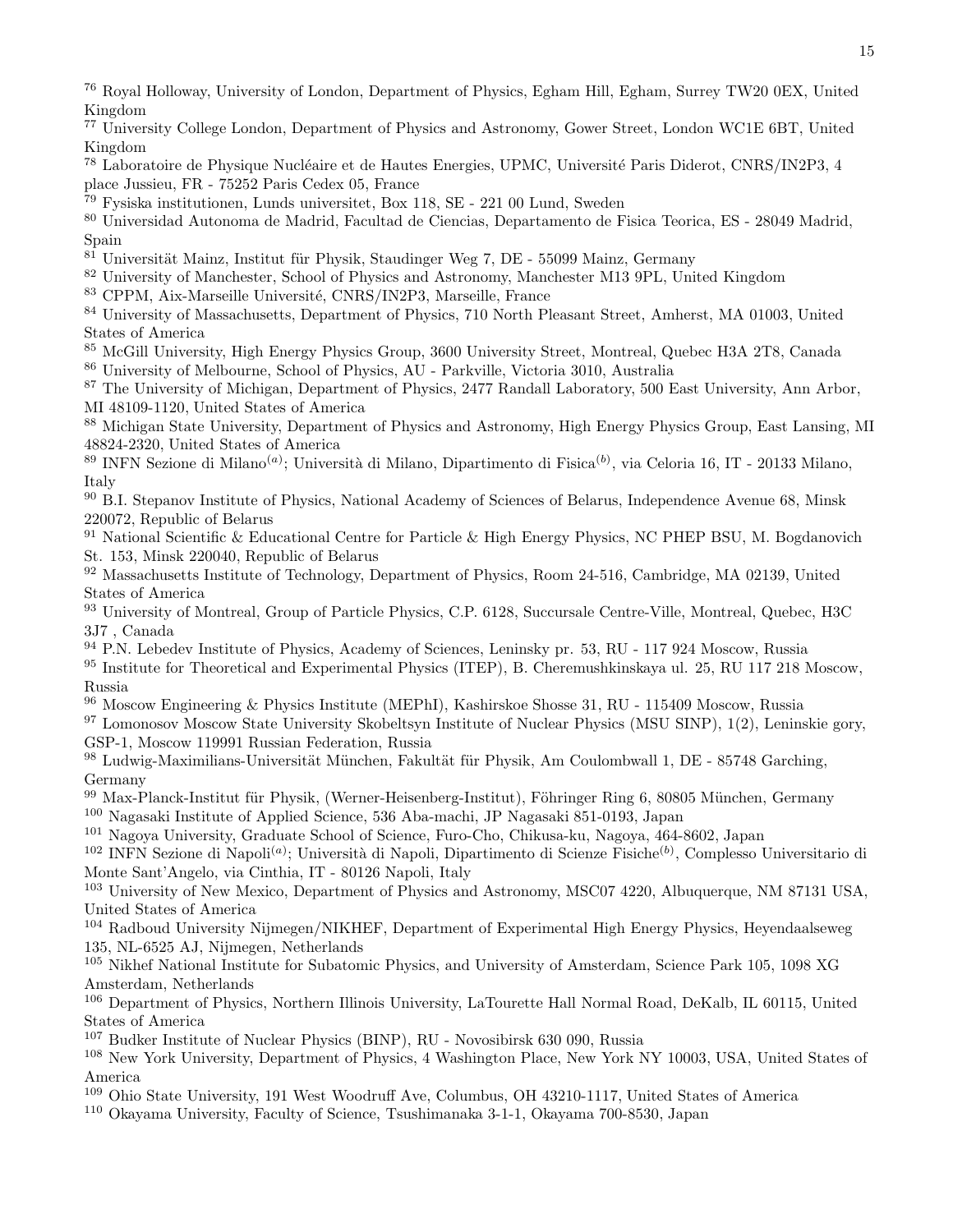<sup>111</sup> University of Oklahoma, Homer L. Dodge Department of Physics and Astronomy, 440 West Brooks, Room 100, Norman, OK 73019-0225, United States of America

<sup>112</sup> Oklahoma State University, Department of Physics, 145 Physical Sciences Building, Stillwater, OK 74078-3072, United States of America

<sup>113</sup> Palacký University, 17. listopadu 50a, 772 07 Olomouc, Czech Republic

<sup>114</sup> University of Oregon, Center for High Energy Physics, Eugene, OR 97403-1274, United States of America

<sup>115</sup> LAL, Univ. Paris-Sud, IN2P3/CNRS, Orsay, France

<sup>116</sup> Osaka University, Graduate School of Science, Machikaneyama-machi 1-1, Toyonaka, Osaka 560-0043, Japan

<sup>117</sup> University of Oslo, Department of Physics, P.O. Box 1048, Blindern, NO - 0316 Oslo 3, Norway

<sup>118</sup> Oxford University, Department of Physics, Denys Wilkinson Building, Keble Road, Oxford OX1 3RH, United Kingdom

<sup>119</sup> INFN Sezione di Pavia<sup>(a)</sup>; Università di Pavia, Dipartimento di Fisica Nucleare e Teorica<sup>(b)</sup>, Via Bassi 6, IT-27100 Pavia, Italy

<sup>120</sup> University of Pennsylvania, Department of Physics, High Energy Physics Group, 209 S. 33rd Street, Philadelphia, PA 19104, United States of America

<sup>121</sup> Petersburg Nuclear Physics Institute, RU - 188 300 Gatchina, Russia

<sup>122</sup> INFN Sezione di Pisa<sup>(a)</sup>; Università di Pisa, Dipartimento di Fisica E. Fermi<sup>(b)</sup>, Largo B. Pontecorvo 3, IT -56127 Pisa, Italy

<sup>123</sup> University of Pittsburgh, Department of Physics and Astronomy, 3941 O'Hara Street, Pittsburgh, PA 15260, United States of America

<sup>124</sup> Laboratorio de Instrumentacao e Fisica Experimental de Particulas - LIP<sup>(a)</sup>, Avenida Elias Garcia 14-1, PT -

1000-149 Lisboa, Portugal; Universidad de Granada, Departamento de Fisica Teorica y del Cosmos and CAFPE<sup>(b)</sup>, E-18071 Granada, Spain

<sup>125</sup> Institute of Physics, Academy of Sciences of the Czech Republic, Na Slovance 2, CZ - 18221 Praha 8, Czech Republic

<sup>126</sup> Charles University in Prague, Faculty of Mathematics and Physics, Institute of Particle and Nuclear Physics, V Holesovickach 2, CZ - 18000 Praha 8, Czech Republic

<sup>127</sup> Czech Technical University in Prague, Zikova 4, CZ - 166 35 Praha 6, Czech Republic

<sup>128</sup> State Research Center Institute for High Energy Physics, Moscow Region, 142281, Protvino, Pobeda street, 1, Russia

<sup>129</sup> Rutherford Appleton Laboratory, Science and Technology Facilities Council, Harwell Science and Innovation Campus, Didcot OX11 0QX, United Kingdom

<sup>130</sup> University of Regina, Physics Department, Canada

<sup>131</sup> Ritsumeikan University, Noji Higashi 1 chome 1-1, JP - Kusatsu, Shiga 525-8577, Japan

<sup>132</sup> INFN Sezione di Roma I<sup>(a)</sup>; Università La Sapienza, Dipartimento di Fisica<sup>(b)</sup>, Piazzale A. Moro 2, IT- 00185 Roma, Italy

<sup>133</sup> INFN Sezione di Roma Tor Vergata<sup>(a)</sup>; Università di Roma Tor Vergata, Dipartimento di Fisica<sup>(b)</sup>, via della Ricerca Scientifica, IT-00133 Roma, Italy

<sup>134</sup> INFN Sezione di Roma Tre<sup>(a)</sup>; Università Roma Tre, Dipartimento di Fisica<sup>(b)</sup>, via della Vasca Navale 84, IT-00146 Roma, Italy

<sup>135</sup> Réseau Universitaire de Physique des Hautes Energies (RUPHE): Université Hassan II, Faculté des Sciences Ain Chock<sup>(a)</sup>, B.P. 5366, MA - Casablanca; Centre National de l'Energie des Sciences Techniques Nucleaires

 $(CNESTEN)^{(b)}$ , B.P. 1382 R.P. 10001 Rabat 10001; Université Mohamed Premier<sup>(c)</sup>, LPTPM, Faculté des Sciences, B.P.717. Bd. Mohamed VI, 60000, Oujda ; Université Mohammed V, Faculté des Sciences<sup>(d)</sup>4 Avenue Ibn Battouta, BP 1014 RP, 10000 Rabat, Morocco

<sup>136</sup> CEA, DSM/IRFU, Centre d'Etudes de Saclay, FR - 91191 Gif-sur-Yvette, France

<sup>137</sup> University of California Santa Cruz, Santa Cruz Institute for Particle Physics (SCIPP), Santa Cruz, CA 95064, United States of America

<sup>138</sup> University of Washington, Seattle, Department of Physics, Box 351560, Seattle, WA 98195-1560, United States of America

<sup>139</sup> University of Sheffield, Department of Physics & Astronomy, Hounsfield Road, Sheffield S3 7RH, United Kingdom

<sup>140</sup> Shinshu University, Department of Physics, Faculty of Science, 3-1-1 Asahi, Matsumoto-shi, JP - Nagano 390-8621, Japan

<sup>141</sup> Universität Siegen, Fachbereich Physik, D 57068 Siegen, Germany

<sup>142</sup> Simon Fraser University, Department of Physics, 8888 University Drive, CA - Burnaby, BC V5A 1S6, Canada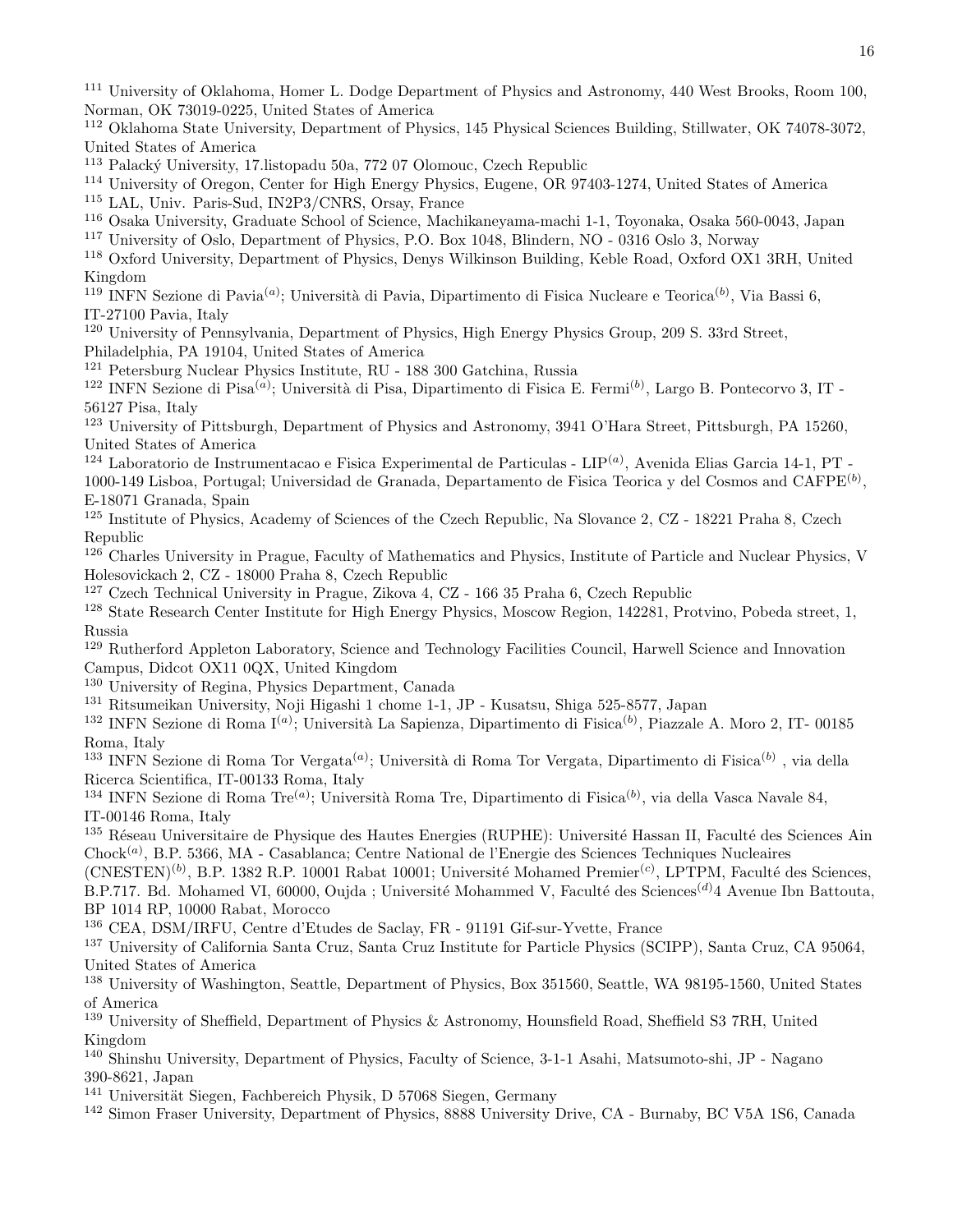<sup>143</sup> SLAC National Accelerator Laboratory, Stanford, California 94309, United States of America

- <sup>144</sup> Comenius University, Faculty of Mathematics, Physics & Informatics<sup>(a)</sup>, Mlynska dolina F2, SK 84248 Bratislava; Institute of Experimental Physics of the Slovak Academy of Sciences, Dept. of Subnuclear Physics<sup>(b)</sup>, Watsonova 47, SK - 04353 Kosice, Slovak Republic
- 145 (a)University of Johannesburg, Department of Physics, PO Box 524, Auckland Park, Johannesburg 2006;
- $<sup>(b)</sup>$ School of Physics, University of the Witwatersrand, Private Bag 3, Wits 2050, Johannesburg, South Africa, South</sup> Africa
- <sup>146</sup> Stockholm University: Department of Physics<sup>(a)</sup>; The Oskar Klein Centre<sup>(b)</sup>, AlbaNova, SE 106 91 Stockholm, Sweden
- <sup>147</sup> Royal Institute of Technology (KTH), Physics Department, SE 106 91 Stockholm, Sweden
- <sup>148</sup> Stony Brook University, Department of Physics and Astronomy, Nicolls Road, Stony Brook, NY 11794-3800, United States of America
- <sup>149</sup> University of Sussex, Department of Physics and Astronomy Pevensey 2 Building, Falmer, Brighton BN1 9QH, United Kingdom
- <sup>150</sup> University of Sydney, School of Physics, AU Sydney NSW 2006, Australia
- <sup>151</sup> Insitute of Physics, Academia Sinica, TW Taipei 11529, Taiwan
- <sup>152</sup> Technion, Israel Inst. of Technology, Department of Physics, Technion City, IL Haifa 32000, Israel
- <sup>153</sup> Tel Aviv University, Raymond and Beverly Sackler School of Physics and Astronomy, Ramat Aviv, IL Tel Aviv 69978, Israel
- <sup>154</sup> Aristotle University of Thessaloniki, Faculty of Science, Department of Physics, Division of Nuclear & Particle Physics, University Campus, GR - 54124, Thessaloniki, Greece
- <sup>155</sup> The University of Tokyo, International Center for Elementary Particle Physics and Department of Physics, 7-3-1 Hongo, Bunkyo-ku, JP - Tokyo 113-0033, Japan
- <sup>156</sup> Tokyo Metropolitan University, Graduate School of Science and Technology, 1-1 Minami-Osawa, Hachioji, Tokyo 192-0397, Japan
- <sup>157</sup> Tokyo Institute of Technology, Department of Physics, 2-12-1 O-Okayama, Meguro, Tokyo 152-8551, Japan
- <sup>158</sup> University of Toronto, Department of Physics, 60 Saint George Street, Toronto M5S 1A7, Ontario, Canada
- <sup>159</sup> TRIUMF<sup>(a)</sup>, 4004 Wesbrook Mall, Vancouver, B.C. V6T 2A3; <sup>(b)</sup>York University, Department of Physics and Astronomy, 4700 Keele St., Toronto, Ontario, M3J 1P3, Canada
- <sup>160</sup> University of Tsukuba, Institute of Pure and Applied Sciences, 1-1-1 Tennoudai, Tsukuba-shi, JP Ibaraki 305-8571, Japan
- <sup>161</sup> Tufts University, Science & Technology Center, 4 Colby Street, Medford, MA 02155, United States of America <sup>162</sup> Universidad Antonio Narino, Centro de Investigaciones, Cra 3 Este No.47A-15, Bogota, Colombia
- <sup>163</sup> University of California, Irvine, Department of Physics & Astronomy, CA 92697-4575, United States of America <sup>164</sup> INFN Gruppo Collegato di Udine<sup>(a)</sup>; ICTP<sup>(b)</sup>, Strada Costiera 11, IT-34014, Trieste; Università di Udine,
- Dipartimento di Fisica<sup>(c)</sup>, via delle Scienze 208, IT 33100 Udine, Italy
- <sup>165</sup> University of Illinois, Department of Physics, 1110 West Green Street, Urbana, Illinois 61801, United States of America
- <sup>166</sup> University of Uppsala, Department of Physics and Astronomy, P.O. Box 516, SE -751 20 Uppsala, Sweden
- <sup>167</sup> Instituto de Física Corpuscular (IFIC) Centro Mixto UVEG-CSIC, Apdo. 22085 ES-46071 Valencia, Dept.
- Física At. Mol. y Nuclear; Dept. Ing. Electrónica; Univ. of Valencia, and Inst. de Microelectrónica de Barcelona (IMB-CNM-CSIC) 08193 Bellaterra, Spain
- <sup>168</sup> University of British Columbia, Department of Physics, 6224 Agricultural Road, CA Vancouver, B.C. V6T 1Z1, Canada
- <sup>169</sup> University of Victoria, Department of Physics and Astronomy, P.O. Box 3055, Victoria B.C., V8W 3P6, Canada
- <sup>170</sup> Waseda University, WISE, 3-4-1 Okubo, Shinjuku-ku, Tokyo, 169-8555, Japan
- <sup>171</sup> The Weizmann Institute of Science, Department of Particle Physics, P.O. Box 26, IL 76100 Rehovot, Israel
- <sup>172</sup> University of Wisconsin, Department of Physics, 1150 University Avenue, WI 53706 Madison, Wisconsin, United States of America
- <sup>173</sup> Julius-Maximilians-University of Würzburg, Physikalisches Institute, Am Hubland, 97074 Würzburg, Germany
- <sup>174</sup> Bergische Universität, Fachbereich C, Physik, Postfach 100127, Gauss-Strasse 20, D- 42097 Wuppertal, Germany
- <sup>175</sup> Yale University, Department of Physics, PO Box 208121, New Haven CT, 06520-8121, United States of America
- <sup>176</sup> Yerevan Physics Institute, Alikhanian Brothers Street 2, AM 375036 Yerevan, Armenia
- <sup>177</sup> Centre de Calcul CNRS/IN2P3, Domaine scientifique de la Doua, 27 bd du 11 Novembre 1918, 69622
- Villeurbanne Cedex, France
- <sup>a</sup> Also at LIP, Portugal